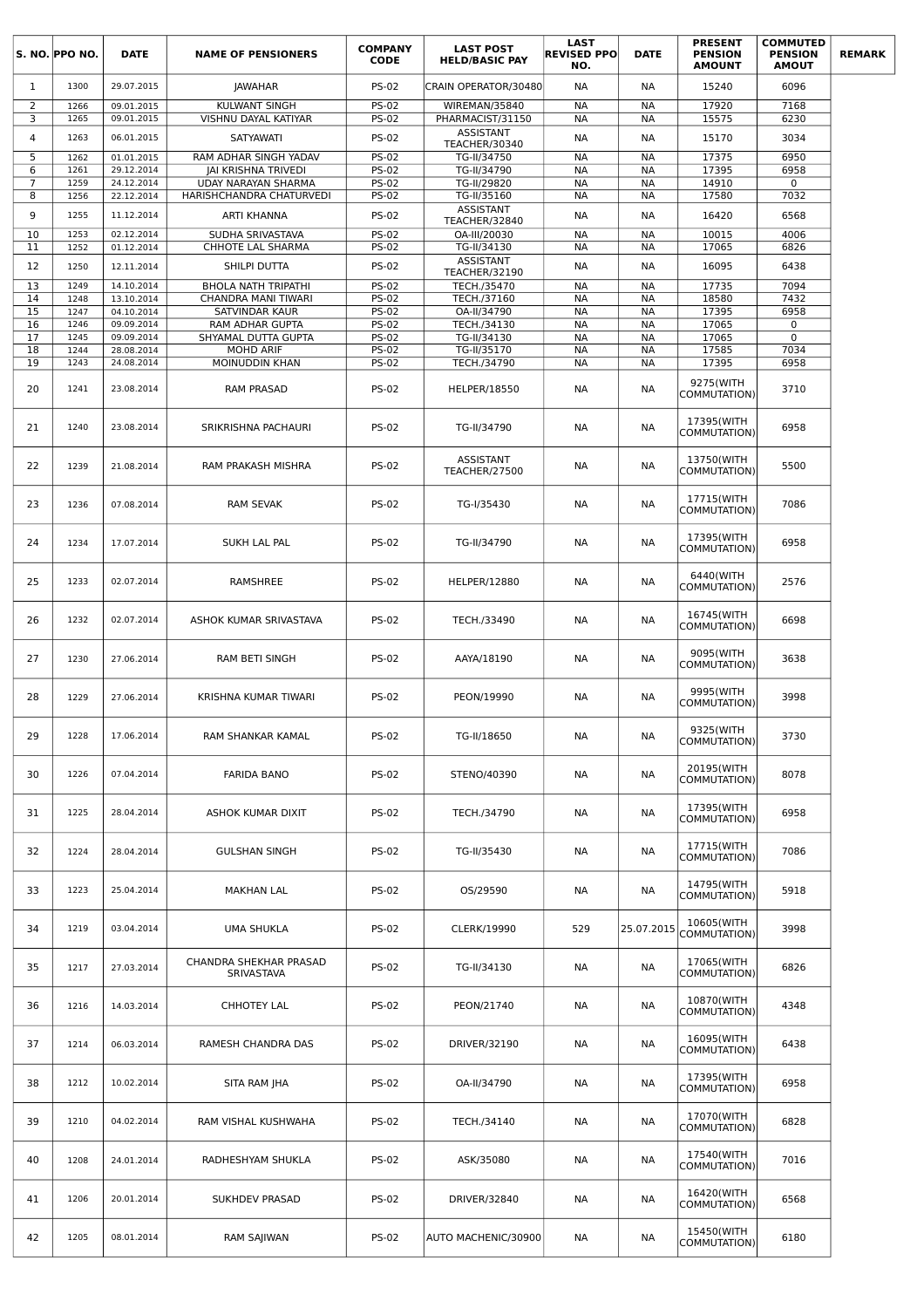| 43       | 1204         | 08.01.2014               | <b>HARI SHANKAR SINGH</b>                | <b>PS-02</b>                 | WIREMAN/32840                  | NА                     | NА                     | 16420(WITH<br>COMMUTATION) | 6568         |
|----------|--------------|--------------------------|------------------------------------------|------------------------------|--------------------------------|------------------------|------------------------|----------------------------|--------------|
| 44       | 667          | 30.10.2006               | <b>SURAJ PRASAD</b>                      | <b>PS-02</b>                 | <b>TECH./7000</b>              | 1218                   | 23.08.2014             | 7715                       | 1365         |
| 45       | 1153         | 07.01.2016               | KRISHNA BABU SHUKLA                      | <b>PS-02</b>                 | OFFICE ASSTT./35060            | NА                     | <b>NA</b>              | 17530(WITH<br>COMMUTATION) | 7012         |
| 46       | 1155         | 06.01.2016               | RAJKISHORE DWIVEDI                       | <b>PS-02</b>                 | TECHNICIAN/33130               | NА                     | NА                     | 16565(WITH<br>COMMUTATION) | 6626         |
| 47       | 1157         | 06.01.2016               | PRATAP SHANKAR TRIPATHI                  | <b>PS-02</b>                 | <b>RUNNER/23420</b>            | NА                     | NА                     | 10210(WITH<br>COMMUTATION) | 4064         |
| 48       | 1160         | 14.12.2015               | <b>NA</b>                                | <b>PS-02</b>                 | <b>NA</b>                      | 0                      | $\overline{0}$         | <b>NA</b>                  | <b>NA</b>    |
| 49       | 1167         | 14.12.2016               | RADHA KRISHNA                            | <b>PS-02</b>                 | ASSTT. TEACHER/33140           | NА                     | NА                     | 16570(WITH<br>COMMUTATION) | 6628         |
| 50       | 1168         | 19.11.2015               | KRISHNA KUMAR PANDEY                     | <b>PS-02</b>                 | ASSTT. TEACHER/29990           | NА                     | NА                     | 14995(WITH<br>COMMUTATION) | 5998         |
| 51       | 1169         | 09.11.2015               | ADARSH KUMAR                             | <b>PS-02</b>                 | ASSTT. TEACHER/30160           | NА                     | NА                     | 15305(WITH<br>COMMUTATION) | 6122         |
| 52       | 1179         | 04.11.2015               | RAMESHWAR VERMA                          | <b>PS-02</b>                 | TECHNICIAN/21040               | NА                     | NА                     | 10520(WITH<br>COMMUTATION) | 4208         |
| 53       | 1182         | 28.10.2015               | SHAIL NIGAM                              | <b>PS-02</b>                 | ASSTT. TEACHER/31880           | NА                     | NА                     | 15940(WITH<br>COMMUTATION) | 6376         |
| 54       | 1183         | 07.10.2015               | VIDHYA SAGAR TIWARI                      | <b>PS-02</b>                 | TECHNICIAN/34130               | <b>NA</b>              | <b>NA</b>              | 17065(WITH<br>COMMUTATION) | 6826         |
| 55       | 1184         | 24.09.2015               | RAM BADAN SHUKLA                         | <b>PS-02</b>                 | <b>RUNNER/20420</b>            | NА                     | NА                     | 10210(WITH<br>COMMUTATION) | 4084         |
| 56       | 1185         | 24.09.2015               | <b>GIRISH CHANDRA PANDEY</b>             | <b>PS-02</b>                 | TECHNICIAN/34790               | NА                     | NА                     | 17395(WITH<br>COMMUTATION) | 6958         |
| 57       | 1186         | 23.09.2015               | <b>JAI SINGH</b>                         | <b>PS-02</b>                 | TECHNICIAN/34130               | NА                     | NА                     | 17065(WITH<br>COMMUTATION) | 6826         |
| 58       | 1187         | 23.09.2015               | MAUJI LAL                                | <b>PS-02</b>                 | SWEEPER/20070                  | NА                     | NА                     | 10035(WITH<br>COMMUTATION) | 4014         |
| 59       | 1188         | 09.09.2015               | HEERA RAI                                | <b>PS-02</b>                 | TECHNICIAN/22100               | NА                     | NА                     | 11050(WITH<br>COMMUTATION) | 4420         |
| 60       | 1189         | 07.09.2015               | KAMLESH KUMAR NIGAM                      | <b>PS-02</b>                 | TECHNICIAN/33770               | NА                     | NА                     | 16885(WITH<br>COMMUTATION) | 6754         |
| 61       | 1190         | 04.09.2015               | SATISH CHANDRA AWASTHI                   | <b>PS-02</b>                 | TECHNICIAN/34140               | NА                     | NА                     | 17070(WITH<br>COMMUTATION) | 6828         |
| 62       | 1191         | 04.09.2015               | RAM KUMAR SAHU                           | <b>PS-02</b>                 | TECHNICIAN/34140               | <b>NA</b>              | <b>NA</b>              | 17070(WITH<br>COMMUTATION) | 6828         |
| 63       | 1193         | 25.08.2015               | KAMAL CHANDRA TRIPATHI                   | <b>PS-02</b>                 | TECHNICIAN/34790               | NА                     | NА                     | 17395(WITH<br>COMMUTATION) | 6958         |
| 64       | 1194         | 17.08.2015               | CHANDRA DEO SACHAN                       | <b>PS-02</b>                 | OFFICE ASSTT.-II/32840         | NА                     | NА                     | 16420(WITH<br>COMMUTATION) | 6568         |
| 65       | 1197         | 06.08.2015               | SANTOSH KUMAR SRIVASTAVA                 | <b>PS-02</b>                 | TECHNICIAN/34140               | <b>NA</b>              | <b>NA</b>              | 17070(WITH<br>COMMUTATION) | 6828         |
| 66       | 1198         | 03.08.2015               | SADGAMAY TRIPATHI                        | <b>PS-02</b>                 | TG-I/34790                     | NА                     | NА                     | 17395(WITH<br>COMMUTATION) | 6958         |
| 67       | 1199         | 21.07.2015               | ANIL KUMAR SHARMA                        | <b>PS-02</b>                 | OFFICE ASSTT.-II/34790         | NА                     | NА                     | 17395(WITH<br>COMMUTATION) | 6958         |
| 68       | 1200         | 03.07.2015               | MANGU LAL AGRAWAL                        | <b>PS-02</b>                 | STENO/41930                    | NА                     | NА                     | 20965(WITH<br>COMMUTATION) | 8386         |
| 69       | 1220         | 29.06.2015               | AKSHAY KUMAR SRIVASTAVA                  | <b>PS-02</b>                 | TG-I/36340                     | NА                     | NА                     | 18170(WITH<br>COMMUTATION) | 7268         |
| 70<br>71 | 1268<br>1269 | 29.06.2015<br>24.06.2015 | SURESH CHANDRA<br><b>MUNNI DEVI</b>      | <b>PS-02</b><br><b>PS-02</b> | TECHNICIAN/35160<br>AAYA/19270 | NА<br><b>NA</b>        | <b>NA</b><br><b>NA</b> | 17580<br>9635              | 7032<br>0    |
| 72       | 1270         | 11.06.2015               | R. K. DIXIT                              | <b>PS-02</b>                 | TG-II/35170                    | <b>NA</b>              | NА                     | 17585                      | 7034         |
| 73       | 1280         | 12.05.2015               | SHREE RAM PANDIYA                        | <b>PS-02</b>                 | HELPER/21300                   | <b>NA</b>              | <b>NA</b>              | 10650                      | 4260         |
| 74<br>75 | 1335<br>1333 | 29.04.2015<br>07.01.2016 | OM PRAKASH SRIVASTAVA                    | <b>PS-02</b>                 | <b>STENO</b>                   | NА                     | NА                     | 21430                      | 8572         |
| 76       | 1331         | 06.01.2016               | DINSEH KUMAR<br><b>MOHD HANIF</b>        | <b>PS-02</b><br><b>PS-02</b> | TG-II/36220<br>TG-II/36920     | <b>NA</b><br><b>NA</b> | <b>NA</b><br>NА        | 18110<br>18460             | 7244<br>7384 |
| 77       | 1330         | 06.01.2016               | <b>RAM AUTAR</b>                         | <b>PS-02</b>                 | HELPER/21210                   | <b>NA</b>              | <b>NA</b>              | 10605                      | 4242         |
| 78       | 1329         | 14.12.2015               | RAM PRASAD SHARMA                        | <b>PS-02</b>                 | TG-II/33740                    | <b>NA</b>              | <b>NA</b>              | 16735                      | 6694         |
| 79       | 1328         | 14.12.2016               | <b>JAGNANDAN PRASAD</b>                  | <b>PS-02</b>                 | TG-I/36920                     | <b>NA</b>              | <b>NA</b>              | 18460                      | 7384         |
| 80       | 1326         | 19.11.2015               | RAM NATH SUMAN                           | <b>PS-02</b>                 | <b>ASSISTANT TEACHER</b>       | <b>NA</b>              | <b>NA</b>              | 15245                      | 6098         |
| 81       | 1325         | 09.11.2015               | SANTOSH KUMAR DUBEY                      | <b>PS-02</b>                 | <b>RUNNER/22310</b>            | <b>NA</b>              | <b>NA</b>              | 11155                      | 4462         |
| 82       | 1324         | 04.11.2015               | RAINARAYAN                               | <b>PS-02</b>                 | LAB ASSTT./21210               | <b>NA</b>              | NА                     | 10605                      | 4242         |
| 83<br>84 | 1322         | 28.10.2015<br>07.10.2015 | RAMAKANT DUBEY<br>RAJINDER KAUR          | <b>PS-02</b><br><b>PS-02</b> | OA-II<br><b>STENO</b>          | <b>NA</b><br><b>NA</b> | <b>NA</b><br><b>NA</b> | 13985<br>20805             | 5594<br>8322 |
| 85       | 1319<br>1315 | 24.09.2015               | SANTOSH KUMAR TRIPATHI                   | <b>PS-02</b>                 | TG-II/35170                    | <b>NA</b>              | <b>NA</b>              | 17585                      | 7034         |
| 86       | 1314         | 24.09.2015               | <b>DURGA PRASAD</b>                      | <b>PS-02</b>                 | TECHNICIAN/36230               | <b>NA</b>              | <b>NA</b>              | 18115                      | 7246         |
| 87       | 1313         | 23.09.2015               | <b>HRIDAYESH PATHAK</b>                  | <b>PS-02</b>                 | TG-II/36220                    | <b>NA</b>              | NА                     | 18110                      | 7244         |
| 88       | 1312         | 23.09.2015               | MUKUL CHANDRA PAL                        | <b>PS-02</b>                 | TECHNICIAN/36540               | <b>NA</b>              | <b>NA</b>              | 18270                      | 7308         |
| 89       | 1310         | 09.09.2015<br>07.09.2015 | RAGHU RAJ                                | <b>PS-02</b>                 | PEON/22400                     | NA                     | <b>NA</b>              | 11200                      | 4480         |
| 90<br>91 | 1309<br>1308 | 04.09.2015               | <b>DEVI PRASAD</b><br>ASHOK KUMAR DHAWAN | <b>PS-02</b><br><b>PS-02</b> | TG-I/36220<br>TG-II/35160      | NА<br>NА               | NА<br>NА               | 18110<br>17580             | 7244<br>7032 |
|          |              |                          |                                          |                              |                                |                        |                        |                            |              |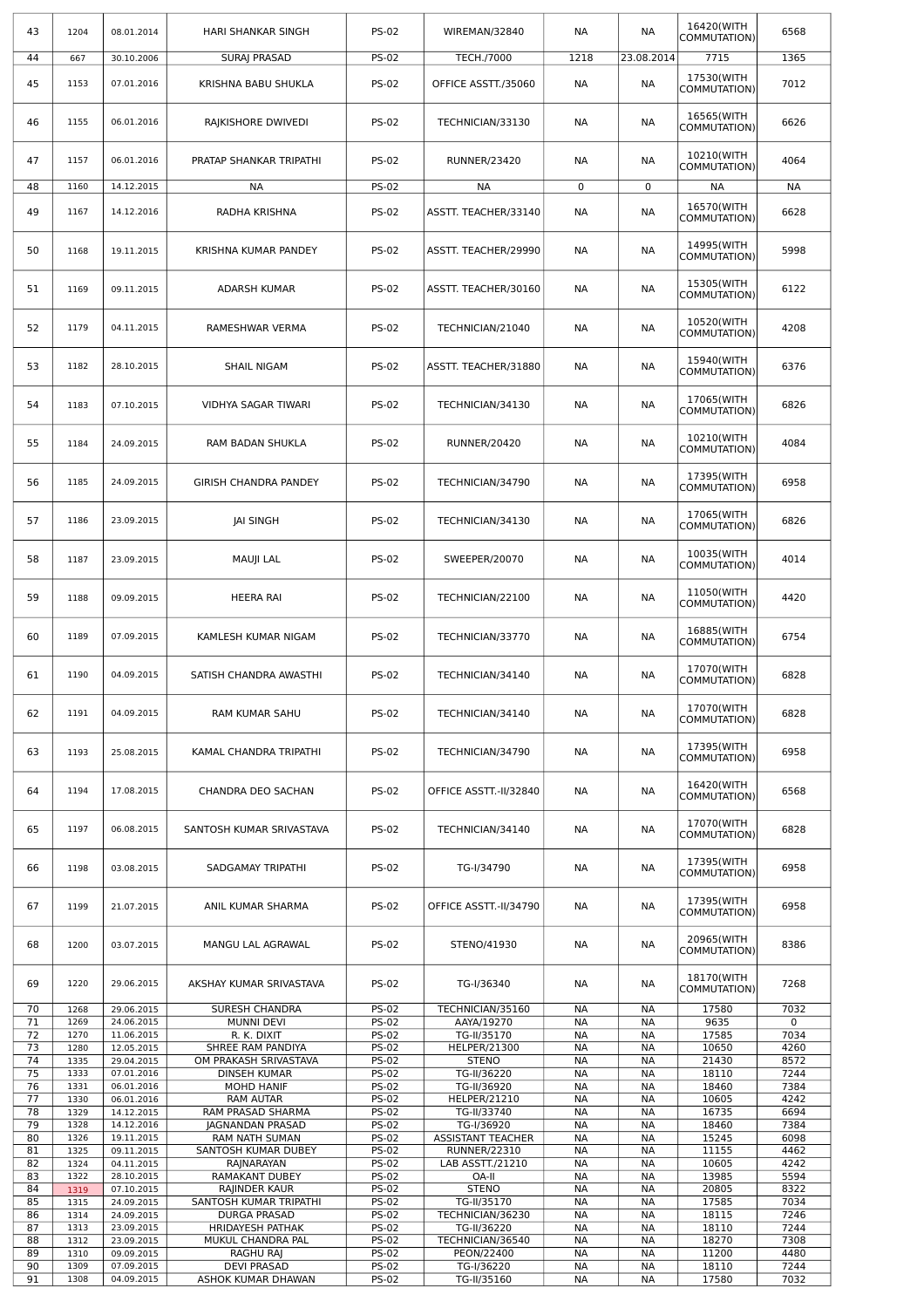| 92         | 1307         | 04.09.2015               | <b>MANI RAM</b>                               | <b>PS-02</b>                 | TG-II/29820                          | NА                     | NА                     | 14910          | 5964         |
|------------|--------------|--------------------------|-----------------------------------------------|------------------------------|--------------------------------------|------------------------|------------------------|----------------|--------------|
| 93         | 1306         | 25.08.2015               | <b>ANITA MANCHNDA</b>                         | <b>PS-02</b>                 | OFFICE ASSTT.-II/30720               | NА                     | <b>NA</b>              | 15360          | 6144         |
| 94         | 1304         | 17.08.2015               | RAM DAYAL GUPTA                               | <b>PS-02</b>                 | TG-II/22400                          | NА                     | <b>NA</b>              | 11200          | 4480         |
| 95         | 1303         | 06.08.2015               | DASHRATH MANDAL                               | <b>PS-02</b>                 | HELPER/21660                         | <b>NA</b>              | <b>NA</b>              | 10830          | 4332         |
| 96         | 1301         | 03.08.2015               | KRISHNA CHANDRA JOSHI                         | <b>PS-02</b>                 | TG-II/24220                          | <b>NA</b>              | <b>NA</b>              | 12110          | 4844         |
| 97<br>98   | 1299<br>1297 | 21.07.2015<br>03.07.2015 | <b>MAHADEV</b><br><b>SRIPAT</b>               | <b>PS-02</b><br><b>PS-02</b> | HELPER/19120<br><b>HELPER/19110</b>  | <b>NA</b><br><b>NA</b> | <b>NA</b><br><b>NA</b> | 9560<br>9555   | 3824<br>3822 |
|            |              |                          |                                               |                              | <b>KUSHAL</b>                        |                        |                        |                |              |
| 99         | 1296         | 29.06.2015               | <b>NAND VEER</b>                              | <b>PS-02</b>                 | <b>SHRAMIK/20590</b>                 | NА                     | NА                     | 10295          | 4118         |
| 100        | 1294         | 29.06.2015               | BHAIYA RAM PANDEY                             | <b>PS-02</b>                 | HELPER/19120                         | <b>NA</b>              | <b>NA</b>              | 9560           | 3824         |
| 101<br>102 | 1293<br>1292 | 24.06.2015<br>11.06.2015 | <b>SHIV RATAN</b><br><b>MADAN LAL</b>         | <b>PS-02</b><br><b>PS-02</b> | TG-II/22100<br>TECHNICIAN/35170      | <b>NA</b><br><b>NA</b> | <b>NA</b><br><b>NA</b> | 11050<br>17585 | 4420<br>7034 |
| 103        | 1289         | 12.05.2015               | <b>PRADEEP KUMAR MISHRA</b>                   | <b>PS-02</b>                 | TG-II/35170                          | <b>NA</b>              | <b>NA</b>              | 17585          | 7034         |
| 104        | 1288         | 29.04.2015               | MOHAN LAL JOSHI                               | <b>PS-02</b>                 | TECHNICIAN/21680                     | <b>NA</b>              | <b>NA</b>              | 10840          | 4336         |
| 105        | 1287         | 27.04.2015               | VIJAY SINGH KUSHWAHA                          | <b>PS-02</b>                 | TECHNICIAN/35160                     | <b>NA</b>              | <b>NA</b>              | 17580          | 7032         |
| 106        | 1286         | 27.04.2015               | KAPIL DEO SINGH                               | <b>PS-02</b>                 | TG-I/35170                           | <b>NA</b>              | <b>NA</b>              | 17585          | 7034         |
| 107<br>108 | 1285<br>1284 | 24.04.2015<br>24.04.2015 | NARENDRA KUMAR TRIPATHI<br>MOHD IDREES ANSARI | <b>PS-02</b><br><b>PS-02</b> | TECHNICIAN/35170<br>TG-II/35160      | <b>NA</b><br><b>NA</b> | <b>NA</b><br><b>NA</b> | 17585<br>17580 | 7034<br>7032 |
| 109        | 1283         | 13.04.2015               | SHYAM SUNDAR GAUTAM                           | <b>PS-02</b>                 | HELPER/18740                         | <b>NA</b>              | <b>NA</b>              | 9370           | 3748         |
| 110        | 1282         | 08.04.2015               | RAMAKANT BAJPAI                               | <b>PS-02</b>                 | TG-II/35470                          | <b>NA</b>              | <b>NA</b>              | 17735          | 7094         |
| 111        | 1281         | 07.04.2015               | DIWARI LAL VERMA                              | <b>PS-02</b>                 | TG-II/35470                          | <b>NA</b>              | <b>NA</b>              | 17735          | 7094         |
| 112        | 1279         | 04.04.2015               | SRIRAM                                        | <b>PS-02</b>                 | <b>SHUNTER</b><br>DRIVER/22030       | <b>NA</b>              | <b>NA</b>              | 11015          | 4406         |
| 113        | 1278         | 04.04.2015               | SATISH KUMAR SINHA                            | <b>PS-02</b>                 | TG-II/35170                          | <b>NA</b>              | <b>NA</b>              | 17585          | 7034         |
| 114        | 1277         | 04.04.2015               | RAM PRAWESH SINGH                             | <b>PS-02</b>                 | TG-II/35160                          | 90                     | 21.01.2016             | 17580          | 6900         |
| 115        | 1276         | 20.03.2015               | KAILASH PANDEY                                | <b>PS-02</b>                 | TG-II/35160                          | <b>NA</b>              | <b>NA</b>              | 17580          | 7032         |
| 116        | 1275         | 11.03.2015               | <b>RAM SAWAR</b>                              | <b>PS-02</b>                 | <b>RUNNER/21680</b>                  | <b>NA</b>              | <b>NA</b>              | 10840          | 4336         |
| 117<br>118 | 1273<br>1271 | 11.03.2015<br>18.02.2015 | <b>SHIVDAS</b><br>KAILASH NATH VERMA          | <b>PS-02</b><br><b>PS-02</b> | LAB ASSTT./22370<br>TECHNICIAN/35170 | <b>NA</b><br><b>NA</b> | <b>NA</b><br><b>NA</b> | 11185<br>17585 | 4474<br>7034 |
|            |              |                          |                                               |                              | <b>ASSITANT</b>                      |                        |                        |                |              |
| 119        | 676          | 05.05.1999               | CHHOTEY LAL SHAKYA                            | <b>PS-02</b>                 | ENGINEER/15820                       | SIXTH PAY REV.         | 0                      | 23050          | 2636         |
| 120        | 708          | 23.06.1999               | SUBHASH CHANDRA NIGAM                         | <b>PS-02</b>                 | CHIEF ENGINEER/22925                 | 458                    | 16.02.2001             | 31500          | 4257         |
|            |              |                          |                                               |                              | SUPRITENDANT                         |                        |                        |                |              |
| 121        | 790          | 28.08.1999               | VIJAY KUMAR MALHOTRA                          | <b>PS-02</b>                 | ENGINEER/20450                       | 427                    | 27.02.2012             | 26099          | 3949         |
| 122        |              | 25.03.2000               | <b>JAIPAL SINGH</b>                           | <b>PS-02</b>                 | <b>EXECUTIVE</b>                     | 568                    | 19.03.2012             | 26500          | 3564         |
|            | 966          |                          |                                               |                              | ENGINEER/17820                       |                        |                        |                |              |
| 123        | 4207         | 24.07.2008               | MAHESH NARAIN BAJPAI                          | <b>PS-02</b>                 | <b>ASSITANT</b><br>ENGINEER/22800    | 3104                   | 29.06.2011             | 28435          | 7402         |
|            |              |                          |                                               |                              | <b>ASSITANT</b>                      |                        |                        |                |              |
| 124        | 4648         | 11.11.2009               | SATISH CHANDRA SAXENA                         | <b>PS-02</b>                 | ENGINEER/48560                       | 5202                   | 24.12.2010             | 30170          | 9730         |
| 125        | 4724         | 31.12.2009               | HARI JI SAXENA                                | <b>PS-02</b>                 | <b>ASSITANT</b>                      | 1636                   | 26.03.2011             | 31080          | 10022        |
|            |              |                          |                                               |                              | ENGINEER/50110<br><b>ASSITANT</b>    |                        |                        |                |              |
| 126        | 5506         | 30.11.2011               | <b>JAGDISH NARAIN DIXIT</b>                   | <b>PS-02</b>                 | ENGINEER/65960                       | <b>NA</b>              | <b>NA</b>              | 32980          | 13192        |
| 127        | 6017         | 14.03.2013               | RAKESH CHANDRA MISHRA                         | <b>PS-02</b>                 | <b>ASSITANT</b>                      | <b>NA</b>              | <b>NA</b>              | 29590          | 11836        |
|            |              |                          |                                               |                              | ENGINEER/59180<br><b>ASSITANT</b>    |                        |                        |                |              |
| 128        | 6094         | 05.06.2013               | JAI NARAIN SINGH                              | <b>PS-02</b>                 | ENGINEER/67930                       | NА                     | NА                     | 33965          | 13586        |
| 129        | 6517         | 30.07.2014               | RAMAKANT PRASAD                               | <b>PS-02</b>                 | <b>ASSITANT</b>                      | NА                     | NА                     | 34980          | 13992        |
|            |              |                          |                                               |                              | ENGINEER/69960                       |                        |                        |                |              |
| 130        | 310          | 27.08.2009               | RAJENDRA KUMAR SAXENA                         | <b>PS-02</b>                 | <b>ASSISTANT</b><br>ENGINEER/48650   | 450                    | 11.03.2011             | 30170          | 9730         |
| 131        | 359          | 29.03.2010               | RANJIT SINGH BHADAURIYA                       | <b>PS-02</b>                 | <b>ASSISTANT</b>                     | 465                    | 27.04.2011             | 31080          | 10022        |
|            |              |                          |                                               |                              | ENGINEER/50110                       |                        |                        |                |              |
| 132        | 420          | 22.11.2010               | KRISHNA KUMAR DIXIT                           | <b>PS-02</b>                 | <b>JUNIOR</b><br>ENGINEER/26310      | NА                     | <b>NA</b>              | 15165          | 5262         |
| 133        | 424          | 08.12.2010               | <b>HARISCHANDRA</b>                           | <b>PS-02</b>                 | <b>ASSISTANT</b>                     | NА                     | NА                     | 32015          | 12806        |
|            |              |                          |                                               |                              | ENGINEER/64030                       |                        |                        |                |              |
| 134        | 435          | 14.02.2011               | RAM BILAS KATIYTAR                            | <b>PS-02</b>                 | <b>ASSITANT</b><br>ENGINEER/60640    | NА                     | NА                     | 30320          | 12128        |
| 135        | 460          | 02.05.2011               | RAVINDRA NATH TIWARI                          | <b>PS-02</b>                 | DGM/73880                            | <b>NA</b>              | NА                     | 31940          | 14770        |
| 136        | 468          | 28.05.2011               | SACHIDANAND                                   | <b>PS-02</b>                 | ASSISTANT                            | NА                     | NА                     | 32015          | 12806        |
|            |              |                          |                                               |                              | ENGINEER/64030                       |                        |                        |                |              |
| 137        | 483          | 24.08.2011               | RAM PRASAD DOHREY                             | <b>PS-02</b>                 | <b>IUNIOR</b><br>ENGINEER/26310      | NА                     | <b>NA</b>              | 13155          | 5262         |
| 138        | 495          | 19.09.2011               | <b>DEVESH CHANDRA</b>                         | <b>PS-02</b>                 | AAO/60400                            | NА                     | NА                     | 30200          | 12080        |
| 139        | 542          | 01.05.2012               | VISHWANATH NIRMAL                             | <b>PS-02</b>                 | <b>EXECUTIVE</b>                     | NА                     | NА                     | 32980          | 13192        |
|            |              |                          |                                               |                              | ENGINEER/65960                       |                        |                        |                |              |
| 140        | 564          | 16.087.2012              | ASHWANI KUMAR MISHRA                          | <b>PS-02</b>                 | AAO/32180<br><b>ASSITANT</b>         | NА                     | NА                     | 16090          | 6436         |
| 141        | 586          | 11.12.2012               | RIYASAT ALI KHAN                              | <b>PS-02</b>                 | ENGINEER/62790                       | NА                     | <b>NA</b>              | 31395          | 12558        |
| 142        | 623          | 21.06.2013               | <b>AJAY KUMAR</b>                             | <b>PS-02</b>                 | <b>ASSITANT</b>                      | NА                     | NА                     | 33960          | 13584        |
|            |              |                          |                                               |                              | ENGINEER/67920                       |                        |                        |                |              |
| 143        | 750          | 11.09.2014               | RAJIT RAM                                     | <b>PS-02</b>                 | <b>JUNIOR</b><br>ENGINEER/34140      | NА                     | NА                     | 17070          | 6828         |
| 144        |              | 15.11.2014               | <b>GURU SHARAN SINGH</b>                      | <b>PS-02</b>                 | <b>ASSITANT</b>                      | NА                     | NА                     | 17395          | 6998         |
|            | 766          |                          |                                               |                              | ENGINEER/34790                       |                        |                        |                |              |
| 145        | 770          | 03.12.2014               | RAM CHANDRA MAURYA                            | <b>PS-02</b>                 | <b>EXECUTIVE</b><br>ENGINEER/66610   | NА                     | NА                     | 33305          | 13322        |
|            |              |                          |                                               |                              | <b>JUNIOR</b>                        |                        |                        |                |              |
| 146        | 777          | 15.01.2015               | RAMESH BABU                                   | <b>PS-02</b>                 | ENGINEER/35160                       | NА                     | NА                     | 17580          | 7032         |
| 147        |              | 15.01.2015               | <b>BARDANI PRAJAPATI</b>                      | <b>PS-02</b>                 | <b>JUNIOR</b><br>ENGINEER/34130      | NА                     | NА                     | 17065          | 6826         |
| 148        | 778<br>785   | 30.01.2015               | NARENDRA BABU MISHRA                          | <b>PS-02</b>                 | AA/60210                             | NА                     | NА                     | 30105          | 12042        |
| 149        |              |                          | DAYA SHANKAR                                  | <b>PS-02</b>                 | <b>JUNIOR</b>                        | NА                     | NА                     | 17580          | 7032         |
|            | 788          | 04.02.2015               |                                               |                              | ENGINEER/35160                       |                        |                        |                |              |
| 150        | 790          | 09.02.2015               | SARWADEEN PANDEY                              | <b>PS-02</b>                 | <b>JUNIOR</b><br>ENGINEER/37160      | NА                     | NА                     | 18580          | 7434         |
|            |              |                          |                                               |                              | <b>ASSITANT</b>                      |                        |                        |                |              |
| 151        | 797          | 27.03.2015               | BHUNESHWAR PRASAD SRIVASTAVA                  | <b>PS-02</b>                 | ENGINEER/35160                       | NА                     | NА                     | 17580          | 7032         |
| 152        |              | 03.06.2015               | RAJA RAM PRAJAPATI                            | <b>PS-02</b>                 | <b>ASSITANT</b>                      | NА                     | NА                     | 17920          | 7168         |
|            | 809          |                          |                                               |                              | ENGINEER/35840<br><b>ASSITANT</b>    |                        |                        |                |              |
| 153        | 815          | 30.07.2015               | <b>GHANENDRA PAL SINGH</b>                    | <b>PS-02</b>                 | ENGINEER/69960                       | NА                     | NА                     | 34980          | 13992        |
| 154        | 816          | 30.07.2015               | LAKHMI CHANDRA MISHRA                         | <b>PS-02</b>                 | AA0/56740                            | NА                     | NА                     | 28370          | 11348        |
| 155        |              | 30.07.2015               | SHIV NARESH SINGH RATHOR                      | <b>PS-02</b>                 | <b>ASSITANT</b>                      | NА                     | NА                     | 17585          | 7034         |
|            | 817          |                          |                                               |                              | ENGINEER/35170                       |                        |                        |                |              |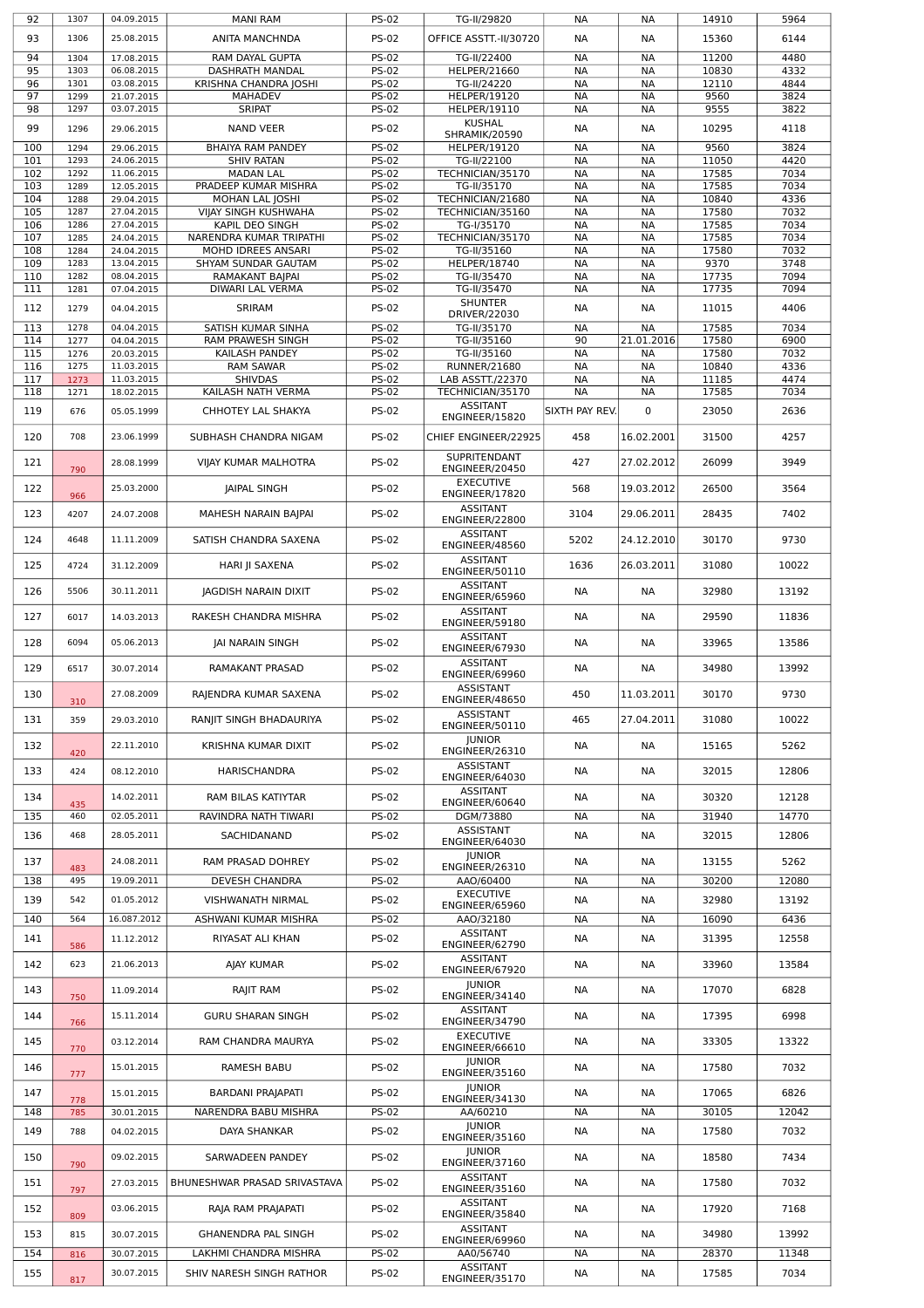| 156 | 837  | 09.09.2015 | OM PRAKASH TRIPATHI      | <b>PS-02</b> | <b>ASSISTANT</b><br>ENGINEER/35160 | NА        | NА         | 17580                                    | 7032  |
|-----|------|------------|--------------------------|--------------|------------------------------------|-----------|------------|------------------------------------------|-------|
| 157 | 845  | 06.10.2015 | BRIJENDRA KUMAR TIWARI   | <b>PS-02</b> | <b>ASSITANT</b><br>ENGINEER/35160  | NА        | NА         | 31468                                    | 7032  |
| 158 | 1311 | 22.09.2015 | OM PRAKASH SRIVASTAVA    | <b>PS-02</b> | OA-II/31240                        | <b>NA</b> | NА         | 15620                                    | 6248  |
| 159 | 1295 | 29.06.2015 | RAVINDRA NATH DUBEY      | <b>PS-02</b> | TG-II/25140                        | <b>NA</b> | <b>NA</b>  | 12560                                    | 4798  |
| 160 | 1272 | 11.03.2015 | AWADHESH KUMAR RAI       | <b>PS-02</b> | OA-II/33130                        | <b>NA</b> | NА         | 16565                                    | 6625  |
| 161 | 1291 | 07.01.2016 | MOOLA DEVI               | <b>PS-02</b> | <b>HELPER/19120</b>                | <b>NA</b> | <b>NA</b>  | 9560(WITH<br>COMMUTATION)                | 3824  |
| 162 | 1146 | 06.01.2016 | <b>RAM SANEHI</b>        | <b>PS-02</b> | TECHNICIAN/20410                   | NА        | NА         | 10205(WITH<br>COMMUTATION)               | 4082  |
| 163 | 1145 | 06.01.2016 | PREM KUMAR SRIVASTAVA    | <b>PS-02</b> | TECHNICIAN/33130                   | NА        | NA         | 16565(WITH<br>COMMUTATION)               | 6626  |
| 164 | 1144 | 14.12.2015 | SUSHIL KUMAR TIWARI      | <b>PS-02</b> | CHAMIST/61280                      | NА        | NА         | 30640(WITH<br>COMMUTATION)               | 12256 |
| 165 | 1142 | 14.12.2015 | <b>VIMLA DEVI</b>        | <b>PS-02</b> | AAYA/17330                         | NА        | NА         | 8665(WITH<br>COMMUTATION)                | 3466  |
| 166 | 1140 | 14.12.2016 | MITHLESH SRIVASTAVA      | <b>PS-02</b> | OA-III/17650                       | NА        | <b>NA</b>  | 8164(WITH<br>COMMUTATION)                | 3265  |
| 167 | 1139 | 19.11.2015 | JAI PRAKASH SINGH        | <b>PS-02</b> | TECHNICIAN/33770                   | NА        | NА         | 16885(WITH<br>COMMUTATION)               | 6754  |
| 168 | 1138 | 09.11.2015 | RAM NARESH GOYAL         | <b>PS-02</b> | TECHNICIAN/33140                   | <b>NA</b> | NА         | 16570(WITH<br>COMMUTATION)               | 6628  |
| 169 | 1137 | 04.11.2015 | <b>LAKHAN SINGH</b>      | <b>PS-02</b> | TECHNICIAN/33140                   | NА        | NА         | 16570(WITH<br>COMMUTATION)               | 6628  |
| 170 | 1136 | 28.10.2015 | <b>BHAGIRATH</b>         | <b>PS-02</b> | MAJDOOR/20410                      | <b>NA</b> | NA         | 10205(WITH<br>COMMUTATION)               | 4082  |
| 171 | 1135 | 07.10.2015 | ALAUDDIN KHAN            | <b>PS-02</b> | TECHNICIAN/33140                   | NА        | NА         | 16570(WITH<br>COMMUTATION)               | 6628  |
| 172 | 1134 | 24.09.2015 | VIDHYA NARAYAN SHUKLA    | <b>PS-02</b> | <b>HELPER/20760</b>                | NА        | NА         | 10380(WITH<br>COMMUTATION)               | 4152  |
| 173 | 1133 | 24.09.2015 | JAI KUMAR BHARGAV        | <b>PS-02</b> | TECHNICIAN/33140                   | NА        | NА         | 16570(WITH<br>COMMUTATION)               | 6628  |
| 174 | 1132 | 23.09.2015 | SURENDRA PRASAD MISHRA   | <b>PS-02</b> | STENO/36240                        | <b>NA</b> | <b>NA</b>  | 18120(WITH<br>COMMUTATION)               | 7248  |
| 175 | 1131 | 23.09.2015 | PYAREY LAL               | <b>PS-02</b> | SWEEPER/20070                      | NА        | NА         | 10035(WITH<br>COMMUTATION)               | 4014  |
| 176 | 1130 | 22.09.2015 | <b>RAM AUTAR</b>         | <b>PS-02</b> | <b>FAIRO BOY/20410</b>             | NА        | NА         | 10205(WITH<br>COMMUTATION)               | 4082  |
| 177 | 1129 | 09.09.2015 | <b>BANGALI BABU</b>      | <b>PS-02</b> | TECHNICIAN/28100                   | <b>NA</b> | NA         | 14050(WITH<br>COMMUTATION)               | 5620  |
| 178 | 1128 | 07.09.2015 | SHEETAL PRASAD           | <b>PS-02</b> | <b>TURNER/25230</b>                | NА        | NА         | 12615(WITH<br>COMMUTATION)               | 5046  |
| 179 | 1127 | 04.09.2015 | <b>BAIJ NATH</b>         | <b>PS-02</b> | SHRAMIK/20420                      | NА        | NА         | 10210(WITH<br>COMMUTATION)               | 4084  |
| 180 | 1123 | 04.09.2015 | PREM CHANDRA             | <b>PS-02</b> | SWEEPER/16910                      | NА        | NА         | 8455(WITH<br>COMMUTATION)                | 3382  |
| 181 | 1121 | 25.08.2015 | SURESH CHANDRA           | <b>PS-02</b> | TECHNICIAN/20760                   | <b>NA</b> | NА         | 10380(WITH<br>COMMUTATION)               | 4152  |
| 182 | 1119 | 17.08.2015 | RAM PRAKASH SINGH        | <b>PS-02</b> | TECHNICIAN/33770                   | NА        | NА         | 16885(WITH<br>COMMUTATION)               | 6754  |
| 183 | 1118 | 06.08.2015 | <b>INDRA PAL YADAV</b>   | <b>PS-02</b> | TECHNICIAN/18910                   | NА        | NА         | 9455(WITH<br>COMMUTATION)                | 3782  |
| 184 | 1112 | 03.08.2015 | SURENDRA KUMAR PANDEY    | <b>PS-02</b> | TECHNICIAN/31250                   | NА        | NА         | 15625(WITH<br>COMMUTATION)               | 6250  |
| 185 | 1111 | 21.07.2015 | SHYAM NARAYAN SRIVASTAVA | <b>PS-02</b> | STENO/39210                        | NА        | NА         | 19605(WITH<br>COMMUTATION)<br>16080(WITH | 7842  |
| 186 | 1108 | 03.07.2015 | MANOKANIKA SINGH         | <b>PS-02</b> | TECHNICIAN/31560                   | 1586      | 24.10.2013 | COMMUTATION)<br>10070(WITH               | 6312  |
| 187 | 1105 | 29.06.2015 | SURENDRA PAKASH DIXIT    | <b>PS-02</b> | HELPER/19810<br>ASSIATANT          | 527       | 08.05.2013 | COMMUTATION)<br>16690(WITH               | 3962  |
| 188 | 1104 | 29.06.2015 | RAMESH CHANDRA BAJPAI    | <b>PS-02</b> | TEACHER/32780<br><b>ASSIATANT</b>  | 1555      | 19.10.2013 | COMMUTATION)<br>15780(WITH               | 6556  |
| 189 | 1103 | 29.06.2015 | <b>USHA BHARGAVA</b>     | <b>PS-02</b> | TEACHER/30950                      | 1556      | 19.10.2013 | COMMUTATION)<br>17950(WITH               | 6190  |
| 190 | 1102 | 24.06.2015 | DEVENDRA KUMAR AWASTHI   | <b>PS-02</b> | PRINCIPAL/35900                    | NА        | NА         | COMMUTATION)                             | 7180  |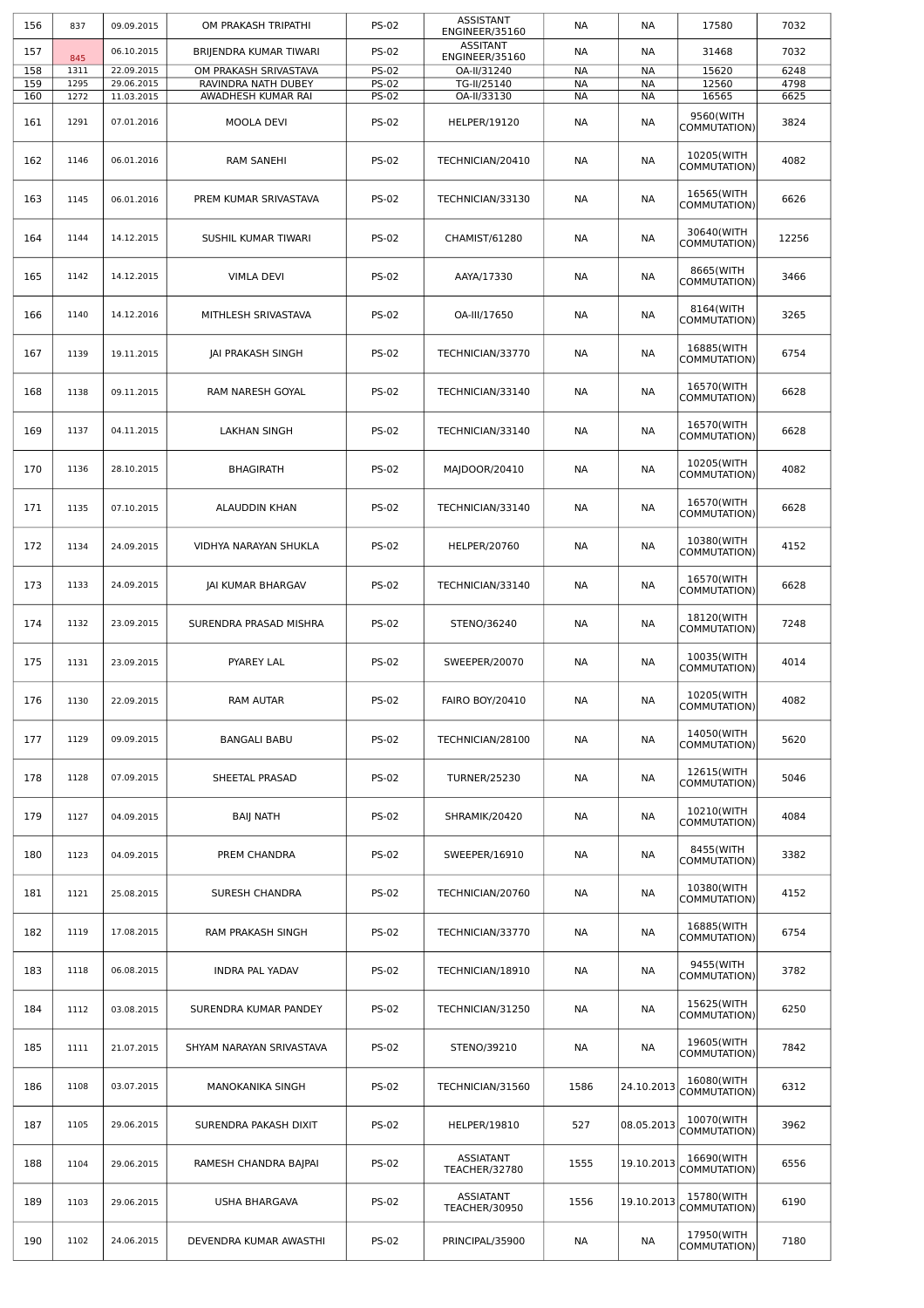| 191 | 1101 | 11.06.2015 | VINOD KUMARI TRIPATHI       | <b>PS-02</b> | <b>ASSIATANT</b><br>TEACHER/32300 | NА        | <b>NA</b>  | 16150(WITH<br>COMMUTATION) | 6460  |
|-----|------|------------|-----------------------------|--------------|-----------------------------------|-----------|------------|----------------------------|-------|
| 192 | 1100 | 12.05.2015 | <b>ILMUDDIN</b>             | <b>PS-02</b> | DRIVER/26690                      | NА        | NА         | 13345(WITH<br>COMMUTATION) | 5338  |
| 193 | 1066 | 29.04.2015 | VISWHAKARMA PRASAD SHARMA   | <b>PS-02</b> | TECHNICIAN/31560                  | 476       | 05.02.2013 | 16080(WITH<br>COMMUTATION) | 6312  |
| 194 | 950  | 27.04.2015 | MUNSHI LAL                  | <b>PS-02</b> | TG-II/19230                       | NА        | NА         | 9615(WITH<br>COMMUTATION)  | 3846  |
| 195 | 949  | 27.04.2015 | HAUSHLA PRASAD TIWARI       | <b>PS-02</b> | DRIVER/30060                      | <b>NA</b> | <b>NA</b>  | 15030(WITH<br>COMMUTATION) | 6012  |
| 196 | 948  | 24.04.2015 | <b>GAYA DEEN</b>            | <b>PS-02</b> | <b>RUNNER/18910</b>               | <b>NA</b> | <b>NA</b>  | 9455(WITH<br>COMMUTATION)  | 3782  |
| 197 | 944  | 24.04.2015 | ACHYTANAND PANDEY           | <b>PS-02</b> | TG-I/30660                        | NА        | NА         | 15330(WITH<br>COMMUTATION) | 6132  |
| 198 | 943  | 13.04.2015 | KRISHNA KUMAR NIGAM         | <b>PS-02</b> | TG-I/31240                        | <b>NA</b> | <b>NA</b>  | 15620(WITH<br>COMMUTATION) | 6248  |
| 199 | 942  | 08.04.2015 | SHIV RATAN SINGH            | <b>PS-02</b> | TECHNICIAN/30660                  | 603       | 21.05.2013 | 15555(WITH<br>COMMUTATION) | 6132  |
| 200 | 941  | 07.04.2015 | ARVIND KUMAR YADAV          | <b>PS-02</b> | <b>ASSIATANT</b><br>TEACHER/28610 | 1619      | 01.07.2011 | 16915(WITH<br>COMMUTATION) | 5722  |
| 201 | 940  | 04.04.2015 | DINESH CHANDRA DIXIT        | <b>PS-02</b> | LECTURER/28610                    | 1618      | 01.07.2011 | 16915(WITH<br>COMMUTATION) | 5722  |
| 202 | 939  | 04.04.2015 | PARAS NATH                  | <b>PS-02</b> | <b>HELPER/17590</b>               | 2589      | 04.10.2011 | 9780(WITH<br>COMMUTATION)  | 3518  |
| 203 | 936  | 04.04.2015 | <b>BHAGWAN PRASAD</b>       | <b>PS-02</b> | TG-I/25720                        | 2645      | 08.09.2011 | 14590(WITH<br>COMMUTATION) | 5144  |
| 204 | 935  | 20.03.2015 | P. L. TRIVEDI               | <b>PS-02</b> | TG-I/27100                        | 2616      | 07.09.2011 | 15330(WITH<br>COMMUTATION) | 5420  |
| 205 | 933  | 11.03.2015 | RAM BARAN MAURYA            | <b>PS-02</b> | TG-I/27100                        | 369       | 16.04.2013 | 15905(WITH<br>COMMUTATION) | 5420  |
| 206 | 931  | 11.03.2015 | SHRI NARAIN SRIVASTAVA      | <b>PS-02</b> | TG-I/27100                        | 1626      | 06.11.2013 | 15920(WITH<br>COMMUTATION) | 5420  |
| 207 | 930  | 11.03.2015 | RAM SHANKAR KUSHWAHA        | <b>PS-02</b> | OA-II/29470                       | 2332      | 08.08.2011 | 15330(WITH<br>COMMUTATION) | 5894  |
| 208 | 929  | 18.02.2015 | RADHA RAMAN                 | <b>PS-02</b> | SHRAMIK/16510                     | 2763      | 19.10.2011 | 9335(WITH<br>COMMUTATION)  | 3302  |
| 209 | 928  | 18.02.2015 | <b>MOHINI BALA</b>          | <b>PS-02</b> | ASSISTANT<br>TEACHER/24580        | <b>NA</b> | <b>NA</b>  | 12290(WITH<br>COMMUTATION) | 4916  |
| 210 | 926  | 18.02.2015 | <b>GIRISH MOHAN ASTHANA</b> | <b>PS-02</b> | <b>ASSIATANT</b><br>TEACHER/25150 | 677       | 07.04.2011 | 14305(WITH<br>COMMUTATION) | 5030  |
| 211 | 925  | 18.02.2015 | AWADHESH KUMAR SINGH        | <b>PS-02</b> | TG-II/26500                       | <b>NA</b> | <b>NA</b>  | 13250(WITH<br>COMMUTATION) | 5300  |
| 212 | 924  | 18.02.2015 | RAMESH SINGH                | <b>PS-02</b> | TG-II/26500                       | 2614      | 07.09.2011 | 15030(WITH<br>COMMUTATION) | 5300  |
| 213 | 923  | 18.02.2015 | <b>BABU RAM</b>             | <b>PS-02</b> | TG-I/25720                        | 377       | 16.04.2013 | 14880(WITH<br>COMMUTATION) | 5144  |
| 214 | 912  | 18.02.2015 | BABBAN                      | <b>PS-02</b> | TG-I/25720                        | 3031      | 23.11.2011 | 14590(WITH<br>COMMUTATION) | 5144  |
| 215 | 911  | 18.02.2015 | MOHD HAFIZ KHAN             | <b>PS-02</b> | WELDER/28030                      | 2649      | 08.09.2011 | 14590(WITH<br>COMMUTATION) | 5606  |
| 216 | 903  | 18.02.2015 | CHHAVI LAL SHARMA           | <b>PS-02</b> | TG-II/25150                       | 525       | 08.05.2013 | 14585(WITH<br>COOMUTATION) | 5030  |
| 217 | 891  | 18.02.2015 | <b>DUKHI LAL</b>            | <b>PS-02</b> | <b>HELPER/16780</b>               | 2733      | 17.10.2011 | 9495(WITH<br>COMMUTATION)  | 3356  |
| 218 | 876  | 18.02.2015 | DOODH NATH RAM              | <b>PS-02</b> | ASK/25720                         | 678       | 07.04.2011 | 14590(WITH<br>COMMUTATION) | 5144  |
| 219 | 807  | 18.02.2015 | SHYAM NATH                  | <b>PS-02</b> | HELPER/9829                       | 2540      | 30.09.2011 | 9060(WITH<br>COMMUTATION)  | 1966  |
| 220 | 4838 | 25.03.2013 | <b>JAMAL AHMAD</b>          | <b>PS-02</b> | J.E./64030                        | <b>NA</b> | NA         | 32015(WITH<br>COMMUTATION) | 12806 |
| 221 | 5403 | 22.07.2015 | VIJAY KUMAR DWIVEDI         | <b>PS-02</b> | J.E./19875                        | 60        | 22.07.2015 | 24295(WITH<br>COMMUTATION) | 3897  |
| 222 | 1051 | 22.11.2011 | SURYA KANT                  | <b>PS-02</b> | TECHNICIAN/30360                  | 478       | 03.05.2013 | 16080(WITH<br>COMMUTATION) | 6072  |
| 223 | 1054 | 22.11.2011 | MUKTA PRASAD SHUKLA         | <b>PS-02</b> | TECHNICIAN/32780                  | NА        | <b>NA</b>  | 16390(WITH<br>COMMUTATION) | 6556  |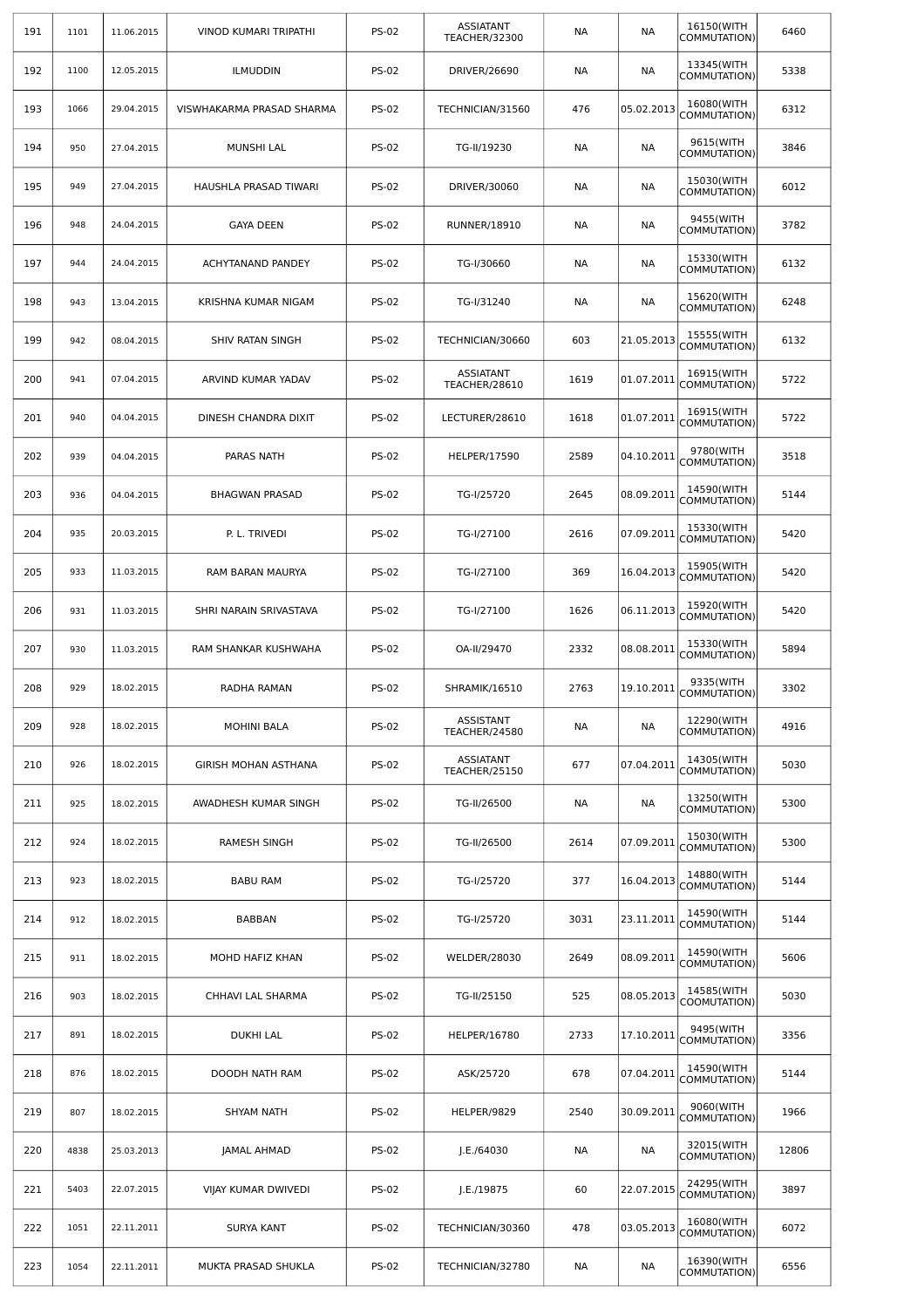| 224 | 1055 | 22.11.2011 | <b>BHAGWAN SINGH</b>     | <b>PS-02</b> | HELPER/20150                       | NА        | NА         | 10075(WITH<br>COMMUTATION) | 4030 |
|-----|------|------------|--------------------------|--------------|------------------------------------|-----------|------------|----------------------------|------|
| 225 | 1056 | 22.11.2011 | ABHIMANYU CHAUBEY        | <b>PS-02</b> | TECHNICIAN/32170                   | NА        | <b>NA</b>  | 16085(WITH<br>COMMUTATION) | 6434 |
| 226 | 1058 | 01.07.2011 | <b>JAMUNA PRASAD</b>     | <b>PS-02</b> | HELPER/19810                       | 533       | 08.05.2013 | 10070(WITH<br>COMMUTATION) | 3962 |
| 227 | 1059 | 26.11.2011 | SHREERAM-II              | <b>PS-02</b> | TECHNICIAN/31560                   | NА        | <b>NA</b>  | 15780(WITH<br>COMMUTATION) | 6312 |
| 228 | 1060 | 26.11.2011 | <b>MANIRAM CHAUBEY</b>   | <b>PS-02</b> | TECHNICIAN/31560                   | 1219      | 05.01.2013 | 16080(WITH<br>COMMUTATION) | 6312 |
| 229 | 1063 | 31.10.2011 | JAGDISH PRASAD SHUKLA    | <b>PS-02</b> | OFFICE ASSTT.-II/33380             | 671       | 03.06.2013 | 17000(WITH<br>COMMUTATION) | 6676 |
| 230 | 1064 | 16.12.2011 | DHARMVEER SINGH          | <b>PS-02</b> | TECHNICIAN/33380                   | 1763      | 05.12.2013 | 17000(WITH<br>COMMUTATION) | 6676 |
| 231 | 1065 | 28.12.2011 | VED NARAYAN DWIVEDI      | <b>PS-02</b> | TECHNICIAN/32780                   | <b>NA</b> | NА         | 16390(WITH<br>COMMUTATION) | 6556 |
| 232 | 1067 | 28.12.2011 | <b>MALTI DEVI</b>        | <b>PS-02</b> | <b>HELPER/18830</b>                | <b>NA</b> | NА         | 9415(WITH<br>COMMUTATION)  | 3766 |
| 233 | 1070 | 28.12.2011 | <b>VEER SINGH</b>        | <b>PS-02</b> | TECHNICIAN/32780                   | <b>NA</b> | NА         | 16390(WITH<br>COMMUTATION) | 6556 |
| 234 | 1072 | 28.12.2011 | SHREERAM                 | <b>PS-02</b> | TECHNICIAN/32170                   | NА        | NА         | 16085(WITH<br>COMMUTATION) | 6434 |
| 235 | 1075 | 09.01.2012 | <b>MOTI LAL</b>          | <b>PS-02</b> | COOLIE/17820                       | <b>NA</b> | NА         | 8910(WITH<br>COMMUTATION)  | 3564 |
| 236 | 1076 | 09.01.2012 | SURESH KUMAR             | <b>PS-02</b> | TECHNICIAN/27950                   | NА        | NА         | 13975(WITH<br>COMMUTATION) | 5590 |
| 237 | 1077 | 20.01.2012 | TILAK RAM SHARMA         | <b>PS-02</b> | LAB ASSTT./27280                   | <b>NA</b> | NА         | 13640(WITH<br>COMMUTATION) | 5456 |
| 238 | 1078 | 20.01.2012 | SUSHIL KUMAR PANDEY      | <b>PS-02</b> | STENO/38060                        | <b>NA</b> | NА         | 19030(WITH<br>COMMUTATION) | 7612 |
| 239 | 1079 | 20.01.2012 | JAI VIJAY SINGH          | <b>PS-02</b> | CLEANER/21160                      | NА        | NА         | 10580(WITH<br>COMMUTATION) | 4232 |
| 240 | 1083 | 20.01.2012 | <b>SHIV MANGAL</b>       | <b>PS-02</b> | CARPAINTER/30060                   | NА        | NА         | 15030(WITH<br>COMMUTATION) | 6012 |
| 241 | 1084 | 23.01.2012 | <b>BALWANT SINGH</b>     | <b>PS-02</b> | <b>TELEPHONE</b><br>MECHENIC/29120 | NА        | NА         | 14560(WITH<br>COMMUTATION) | 5824 |
| 242 | 1085 | 23.01.2012 | <b>CHUNNI LAL</b>        | <b>PS-02</b> | <b>HELPER/19820</b>                | <b>NA</b> | <b>NA</b>  | 9910(WITH<br>COMMUTATION)  | 3964 |
| 243 | 1086 | 23.01.2012 | <b>GAYA PRASAD</b>       | <b>PS-02</b> | WOLKNIZER/29120                    | NА        | NА         | 14560(WITH<br>COMMUTATION) | 5824 |
| 244 | 1087 | 24.01.2012 | RAM SAGAR YADAV          | <b>PS-02</b> | TECHNICIAN/26660                   | 704       | 10.06.2013 | 13640(WITH<br>COMMUTATION) | 5332 |
| 245 | 1088 | 27.01.2012 | <b>SUKH LAL</b>          | <b>PS-02</b> | OFFICE ASSTT.-II/33140             | NА        | NА         | 16570(WITH<br>COMMUTATION) | 6628 |
| 246 | 1089 | 27.01.2012 | RAM DAVAN                | <b>PS-02</b> | <b>WELDER/32170</b>                | <b>NA</b> | NА         | 16085(WITH<br>COMMUTATION) | 6434 |
| 247 | 1090 | 14.02.2012 | SHREERAM                 | <b>PS-02</b> | <b>KUSHAL</b><br>SHRAMIK/19820     | NА        | NА         | 9910(WITH<br>COMMUTATION)  | 3964 |
| 248 | 1091 | 29.02.2012 | <b>JAMUNA DEVI</b>       | <b>PS-02</b> | HELPER/17480                       | <b>NA</b> | NА         | 8740(WITH<br>COMMUTATION)  | 3496 |
| 249 | 1092 | 29.02.2012 | RAMESHWAR PRASAD         | <b>PS-02</b> | ASSTT. TEACHER/30950               | <b>NA</b> | NА         | 15475(WITH<br>COMMUTATION) | 6190 |
| 250 | 1093 | 02.03.2012 | PUSHPA DEVI              | <b>PS-02</b> | HELPER/11160                       | NА        | NА         | 4185(WITH<br>COMMUTATION)  | 1674 |
| 251 | 1094 | 13.03.2012 | <b>BRIJ KISHOR VERMA</b> | <b>PS-02</b> | TG-II/32780                        | <b>NA</b> | NА         | 16390(WITH<br>COMMUTATION) | 6556 |
| 252 | 1096 | 07.04.2011 | RAMJIT SINGH             | <b>PS-02</b> | TECHNICIAN/19480                   | NА        | NА         | 9740(WITH<br>COMMUTATION)  | 3896 |
| 253 | 1097 | 12.04.2012 | JAGDISH PRASAD SHARMA    | <b>PS-02</b> | TECHNICIAN/31560                   | 475       | 03.05.2013 | 16080(WITH<br>COMMUTATION) | 6312 |
| 254 | 1099 | 12.04.2012 | DEVI PRASAD AARYA        | <b>PS-02</b> | ASSTT. TEACHER/27280               | <b>NA</b> | NA         | 13640(WITH<br>COMMUTATION) | 5456 |
| 255 | 1151 | 12.04.2012 | SATYADEV MAURYA          | <b>PS-02</b> | MATE/22130                         | <b>NA</b> | NА         | 11065(WITH<br>COMMUTATION) | 4426 |
| 256 | 1170 | 12.04.2012 | SUDHIR KUMAR             | <b>PS-02</b> | ASSTT. TEACHER/30610               | NА        | NА         | 15305(WITH<br>COMMUTATION) | 6122 |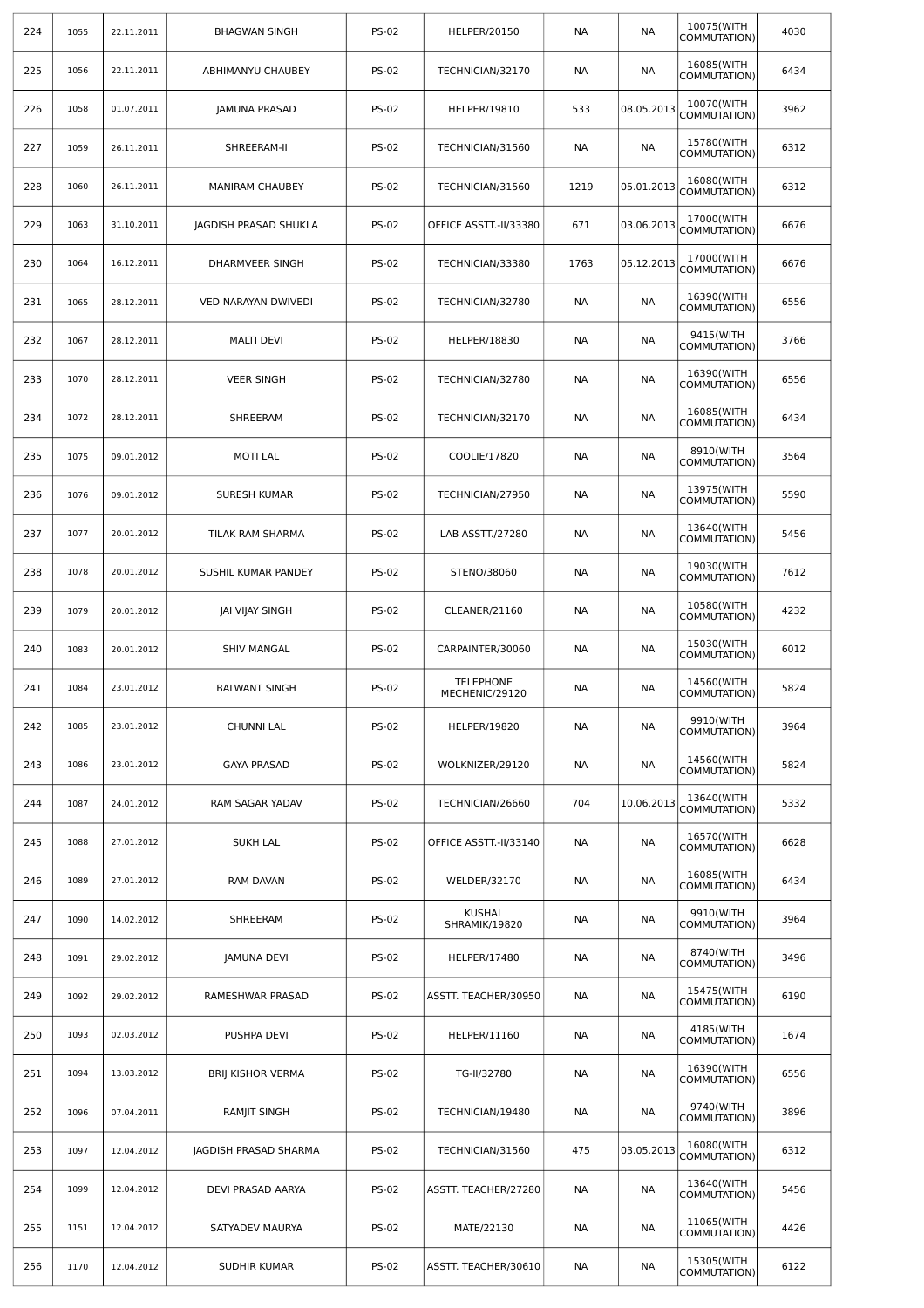| 257 | 1171 | 21.04.2012 | LAXMI NARAYAN PAL           | <b>PS-02</b> | TECHNICIAN/33130    | NА   | <b>NA</b>   | 16565(WITH<br>COMMUTATION)  | 6626 |
|-----|------|------------|-----------------------------|--------------|---------------------|------|-------------|-----------------------------|------|
| 258 | 1172 | 21.04.2012 | <b>NAHAR SINGH</b>          | <b>PS-02</b> | TECHNICIAN/33770    | NА   | NА          | 16885(WITH<br>COMMUTATION)  | 6754 |
| 259 | 1176 | 25.04.2012 | RAVINDRA PRAKASH SHARMA     | <b>PS-02</b> | TECHNICIAN/33130    | NА   | NА          | 16565 (WITH<br>COMMUTATION) | 6626 |
| 260 | 808  | 05.02.2009 | UMA SHANKER DIXIT           | <b>PS-02</b> | TECHNICIAN/15672    | 2602 | 04.10.2011  | 13789(WITH<br>COMMUTATION)  | 2992 |
| 261 | 816  | 15.06.2009 | PRAMOD KUMAR PUNJ           | <b>PS-02</b> | STENO/28320         | 680  | 07.04.2011  | 17745(WITH<br>COMMUTATION)  | 5664 |
| 262 | 817  | 17.06.2009 | CHHOTE LAL                  | <b>PS-02</b> | SAMPLER/9896        | 605  | 21.05.2013  | 9365(WITH<br>COMMUTATION)   | 1979 |
| 263 | 821  | 02.07.2009 | RAM AKSHAIBAR               | <b>PS-02</b> | TECHNICIAN/15713    | 363  | 16.04.2013  | 14720(WITH<br>COMMUTATION)  | 3142 |
| 264 | 822  | 02.07.2009 | SHRI BHAGVAN                | <b>PS-02</b> | TECHNICIAN/9896     | 3506 | 18.12.2009  | 9365(WITH<br>COMMUTATION)   | 1979 |
| 265 | 823  | 27.07.2009 | MOHD. WASEEM                | <b>PS-02</b> | OA-III/27689        | 2183 | 26.07.2011  | 14445(WITH<br>COMMUTATION)  | 5538 |
| 266 | 826  | 17.08.2009 | OM PRAKASH TIWARI           | <b>PS-02</b> | TECHNICIAN/24970    | 2629 | 12.10.2009  | 14160(WITH<br>COMMUTATION)  | 4994 |
| 267 | 828  | 18.08.2009 | VISHNU NARAYAN MATHUR       | <b>PS-02</b> | OA-II/24740         | 1727 | 27.11.2013  | 15165(WITH<br>COMMUTATION)  | 5348 |
| 268 | 830  | 02.09.2009 | NARESH KUMAR SHUKLA         | <b>PS-02</b> | DRIVER/24410        | 1051 | 05.08.2013  | 14445(WITH<br>COMMUTATION)  | 4882 |
| 269 | 835  | 02.09.2009 | SHAUK LAL GUPTA             | <b>PS-02</b> | TECHNICIAN/24122    | 2709 | 12.09.2011  | 12485(WITH<br>COMMUTATION)  | 4882 |
| 270 | 836  | 09.09.2009 | CHEDI LAL                   | <b>PS-02</b> | TECHNICIAN/24970    | 2691 | 15.10.2011  | 14165(WITH<br>COMMUTATION)  | 4994 |
| 271 | 839  | 05.10.2009 | RAM LAL                     | <b>PS-02</b> | PEON/17070          | 3245 | 12.12.2012  | 9650(WITH<br>COMMUTATION)   | 3414 |
| 272 | 843  | 13.10.2009 | NAGESWER PRASAD             | <b>PS-02</b> | TECHNICIAN/19090    | 1639 | 04.07.22011 | 10135(WITH<br>COMMUTATION)  | 3818 |
| 273 | 849  | 13.10.2009 | VIRENDRA PAL SINGH KUSHWAHA | <b>PS-02</b> | TECHNICIAN/25617    | 2528 | 30.08.2011  | 14880(WITH<br>COMMUTATION)  | 5262 |
| 274 | 854  | 27.10.2009 | <b>JAMALUDDIN</b>           | <b>PS-02</b> | TECHNICIAN/25617    | 1553 | 19.10.2013  | 15455(WITH<br>COMMUTATION)  | 5262 |
| 275 | 856  | 31.10.2009 | <b>BAMB BHADUR</b>          | <b>PS-02</b> | RIGGER/18800        | 608  | 21.05.2013  | 10285(WITH<br>COMMUTATION)  | 3760 |
| 276 | 857  | 19.11.2009 | DEVTA DEEN                  | <b>PS-02</b> | HELPER              | 526  | 08.05.2013  | 9215(WITH<br>COMMUTATION)   | 3184 |
| 277 | 862  | 09.12.2009 | DEV KRISHNA MISHRA          | <b>PS-02</b> | ASK/25720           | 2707 | 12.09.2011  | 14590(WITH<br>COMMUTATION)  | 5144 |
| 278 | 863  | 09.12.2009 | RAM ADHAR KATIYAR           | <b>PS-02</b> | TECHNICIAN/25720    | 2678 | 15.10.2011  | 14545(WITH<br>COMMUTATION)  | 5144 |
| 279 | 863A | 09.12.2009 | RAM SARAN                   | <b>PS-02</b> | OPERATOR/25150      | 2702 | 17.10.2011  | 14545(WITH<br>COMMUTATION)  | 5030 |
| 280 | 865  | 09.12.2009 | BHAGWATI PRASAD SHUKLA      | <b>PS-02</b> | TECHNICIAN/28610    | 3276 | 21.12.2011  | 14880(WITH<br>COMMUTATION)  | 5722 |
| 281 | 866  | 09.12.2009 | <b>HAKIM SINGH</b>          | <b>PS-02</b> | TECHNICIAN/23290    | 2594 | 07.09.2011  | 11930(WITH<br>COMMUTATION)  | 4658 |
| 282 | 867  | 09.12.2009 | <b>BINDA PRASAD</b>         | <b>PS-02</b> | TECHNICIAN/28330    | 2335 | 08.08.2011  | 14720(WITH<br>COMMUTATION)  | 5666 |
| 283 | 869  | 14.12.2009 | SAJJAK ALI                  | <b>PS-02</b> | HELPER/16570        | 2148 | 29.06.2012  | 9060(WITH<br>COMMUTATION)   | 2990 |
| 284 | 870  | 15.12.2009 | CHANDESHWAR PRASAD          | <b>PS-02</b> | HELPER/17070        | 1367 | 14.01.2015  | 9650 (WITH<br>COMMUTATION)  | 3414 |
| 285 | 871  | 21.12.2009 | BHUSHAN LAL VIZ             | <b>PS-02</b> | OA-II/26880         | 1758 | 05.07.2012  | 15165(WITH<br>COMMUTATION)  | 5376 |
| 286 | 875  | 10.02.2010 | AMAR SINGH                  | <b>PS-02</b> | OA-III/24580        | 1121 | 05.05.2011  | 13730(WITH<br>COMMUTATION)  | 4916 |
| 287 | 877  | 18.02.2010 | UMESH CHANDRA GUPTA         | <b>PS-02</b> | CHEMIST/37460       | 2169 | 25.07.2011  | 30170 (WITH<br>COMMUTATION) | 7492 |
| 288 | 889  | 26.03.2010 | VISHMBHAR YADAV             | <b>PS-02</b> | DRIVER/25150        | 2735 | 17.10.2011  | 14305(WITH<br>COMMUTATION)  | 5030 |
| 289 | 890  | 26.03.2010 | MUJAHID ALI                 | <b>PS-02</b> | CABLE JOINTER/29180 | 2656 | 08.09.2011  | 15745(WITH<br>COMMUTATION)  | 5836 |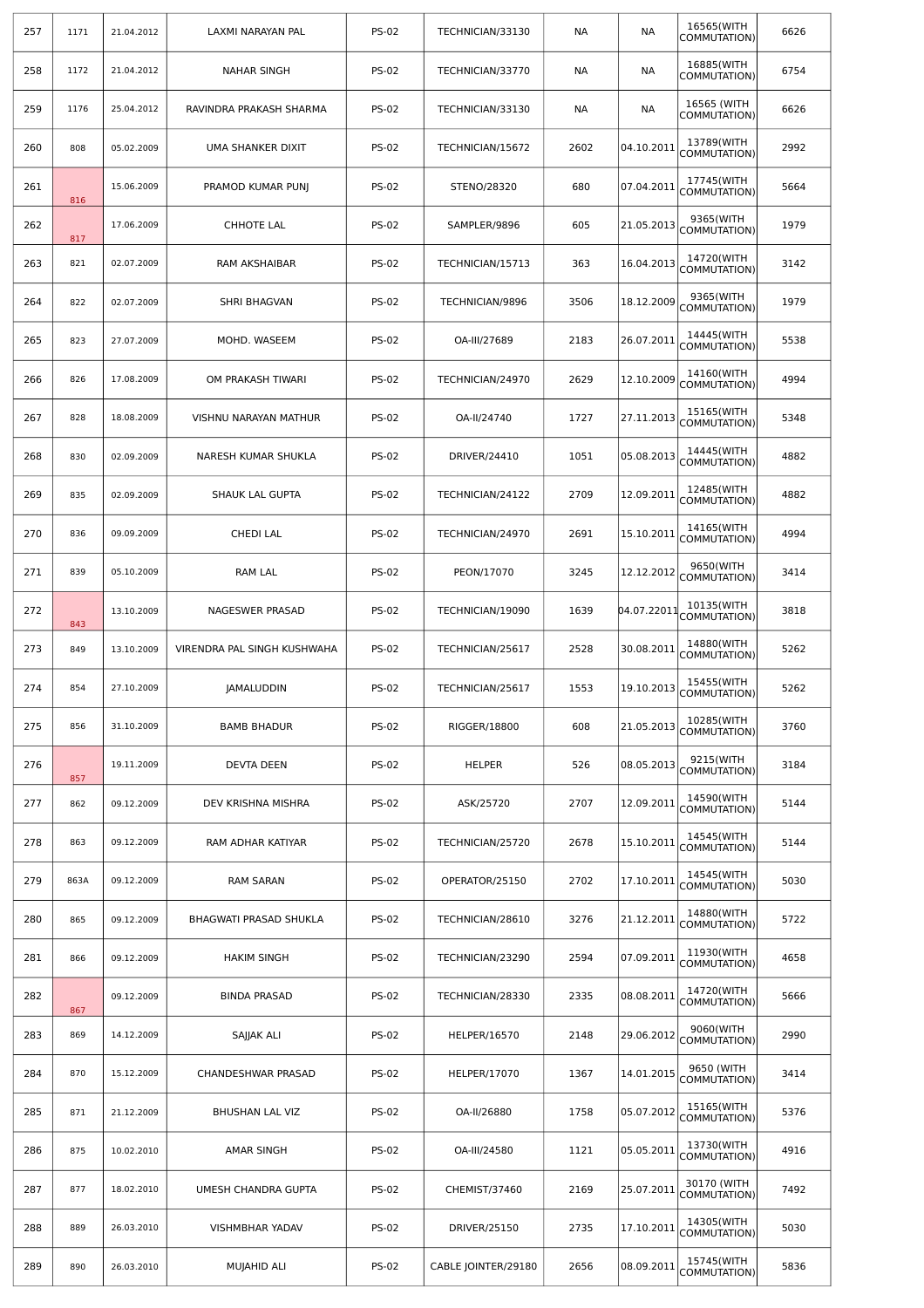| 290 | 894  | 06.04.2010 | HARIKRISHNA DWIVEDI       | <b>PS-02</b> | TECHNICIAN/25720                   | 3017           | 22.11.2011  | 14585(WITH<br>COMMUTATION) | 5144 |
|-----|------|------------|---------------------------|--------------|------------------------------------|----------------|-------------|----------------------------|------|
| 291 | 920  | 13.08.2010 | <b>BARAUNI</b>            | <b>PS-02</b> | PEON/17590                         | 362            | 16.04.2013  | 9940(WITH<br>COMMUATION)   | 3671 |
| 292 | 932  | 05.10.2010 | RAM KUMAR YADAV           | <b>PS-02</b> | TG-I/27100                         | 1045           | 27.04.2011  | 15330(WITH<br>COMMUTATION) | 5420 |
| 293 | 945  | 10.01.2011 | PREN NARAYAN KUSHAWANA    | <b>PS-02</b> | TG-II/29470                        | 483            | 03.05.2013  | 15025(WITH<br>COMMUTATION) | 5458 |
| 294 | 907  | 04.06.2010 | ARUN KUMAR BHATT          | <b>PS-02</b> | TG-I/26310                         | 2617           | 07.09.2011  | 14880(WITH<br>COMMUTATION) | 5262 |
| 295 | 914  | 09.07.2010 | <b>KUSUMA DEVI</b>        | <b>PS-02</b> | AAYA/16220                         | NА             | NА          | 8110(WITH<br>COMMUTATION)  | 3244 |
| 296 | 915  | 13.07.2010 | <b>JANARDAN JOSHI</b>     | <b>PS-02</b> | C. F MISTRI/23990                  | 2657           | 08.09.2011  | 12860(WITH<br>COMMUTATION) | 4798 |
| 297 | 917  | 21.07.2010 | <b>DESH RAJ</b>           | <b>PS-02</b> | OPERATOR/26310                     | 2677           | 15.10.2011  | 14585(WITH<br>COMMUTATION) | 5262 |
| 298 | 919  | 13.08.2010 | SAFAT ULLAH KHAN          | <b>PS-02</b> | OFFICE ASSTT.-III/26500            | 2333           | 08.08.2011  | 15330(WITH<br>COMMUTATION) | 5300 |
| 299 | 922  | 31.08.2010 | DINESH CHANDRA SHARMA     | <b>PS-02</b> | <b>CRAIN OPERATOR</b>              | 2498           | 29.09.2011  | 15330(WITH<br>COMMUTATION) | 5376 |
| 300 | 1081 | 19.07.2012 | KM. LAKHVINDAR KAUR       | <b>PS-02</b> | ASSTT. TEACHER/32780               | NА             | NА          | 16390(WITH<br>COMMUTATION) | 6556 |
| 301 | 1082 | 21.07.2012 | CHANDRIKA PRASAD          | <b>PS-02</b> | PEON/20150                         | 489            | 03.05.2013  | 10240(WITH<br>COMMUTATION) | 4030 |
| 302 | 1163 | 28.06.2013 | RAM PRAKASH/20390         | <b>PS-02</b> | DRIVER/20390                       | NА             | NА          | 10195(WITH<br>COMMUTATION) | 4078 |
| 303 | 1164 | 29.06.2013 | PRABHU NATH PRASAD/33140  | <b>PS-02</b> | TECHNICIAN/33140                   | NА             | NА          | 16570(WITH<br>COMMUTATION) | 6628 |
| 304 | 58   | 09.05.2003 | RAMESH CHANDRA GUPTA      | <b>PS-02</b> | DGM/21350<br><b>ASSITANT</b>       | 0              | 0           | 26500                      | 4270 |
| 305 | 79   | 06.11.2003 | RAM PRAKASH KATIYAR       | <b>PS-02</b> | ENGINEER/15200<br><b>ASSITANT</b>  | SIXTH PAY REV. | $\mathbf 0$ | 24550                      | 1520 |
| 306 | 126  | 30.11.2004 | VIDYA RAM MISHRA          | <b>PS-02</b> | ENGINEER/15200                     | 62             | 21.01.2002  | 24550                      | 3040 |
| 307 | 129  | 23.12.2004 | RADHEY SHYAM MISHRA       | <b>PS-02</b> | <b>ASSITANT</b><br>ENGINEER/15200  | SIXTH PAY REV. | 0           | 24550                      | 3040 |
| 308 | 133  | 29.01.2005 | SATISH CHANDRA SRIVASTAVA | <b>PS-02</b> | <b>ASSISTANT</b><br>ENGINEER/15200 | 0              | 0           | 24550                      | 3040 |
| 309 | 1001 | 22.11.2011 | MAHAVEER SHARMA           | <b>PS-02</b> | TECHNICIAN/26080                   | NА             | NА          | 13040(WITH<br>COMMUTATION) | 5216 |
| 310 | 1003 | 22.11.2011 | <b>JAYA SRIVASTAVA</b>    | <b>PS-02</b> | ASSTT.TEACHER/24710                | NА             | <b>NA</b>   | 12355(WITH<br>COMMUTATION) | 4942 |
| 311 | 1004 | 22.11.2011 | <b>MAYA SHUKLA</b>        | <b>PS-02</b> | ASSTT. TEACHER/27690               | NА             | NА          | 13845(WITH<br>COMMUTATION) | 5538 |
| 312 | 1005 | 22.11.2011 | <b>INDU VII</b>           | <b>PS-02</b> | ASSTT. TEACHER/28290               | NA             | <b>NA</b>   | 14145(WITH<br>COMMUTATION) | 5658 |
| 313 | 1006 | 01.07.2011 | PUSHPA RANI SHARMA        | <b>PS-02</b> | ASSTT. TEACHER/28290               | NА             | NА          | 14145(WITH<br>COMMUTATION) | 5658 |
| 314 | 1007 | 26.11.2011 | SUSHIL KANT MISHRA        | <b>PS-02</b> | TECHNICIAN/30960                   | NА             | NА          | 15480(WITH<br>COMMUTATION) | 6192 |
| 315 | 1008 | 26.11.2011 | RAM KUMAR SINGH           | <b>PS-02</b> | TECHNICIAN/30360                   | NА             | NА          | 15480(WITH<br>COMMUTATION) | 6072 |
| 316 | 1009 | 31.10.2011 | MOHD. KHALIL              | <b>PS-02</b> | OFFICE ASSTT.-II/32180             | 1439           | 02.02.2015  | 16090(WITH<br>COMMUTATION) | 6436 |
| 317 | 1011 | 16.12.2011 | SHYAM LAL                 | <b>PS-02</b> | OFFICE ASSTT.-II/32180             | 3444           | 07.01.2013  | 16090(WITH<br>COMMUTATION) | 6436 |
| 318 | 1012 | 28.12.2011 | NARENDRA KUMAR YADAV      | <b>PS-02</b> | ASSTT. TEACHER/24710               | NА             | NА          | 12355(WITH<br>COMMUTATION) | 4942 |
| 319 | 1013 | 28.12.2011 | MRS. SHOBHA RANI          | <b>PS-02</b> | LECTURER/30060                     | 1556           | 19.10.20113 | 15330(WITH<br>COMMUTATION) | 6012 |
| 320 | 1014 | 28.12.2011 | INDRA NARAYAN SHUKLA      | <b>PS-02</b> | ASSTT. TEACHER/27690               | 1554           | 19.10.2013  | 14145(WITH<br>COMMUTATION) | 5538 |
| 321 | 1015 | 28.12.2011 | SHIVJI PRASAD             | <b>PS-02</b> | LECTURER/30660                     | NА             | NА          | 15330(WITH<br>COMMUTATION) | 6132 |
| 322 | 1016 | 09.01.2012 | INDRA DEO VERMA           | <b>PS-02</b> | TECHNICIAN/30660                   | NА             | NA          | 15330(WITH<br>COMMUTATION) | 6152 |
| 323 | 1017 | 09.01.2012 | SHREEKRISHNA SINGH        | <b>PS-02</b> | TECHNICIAN/19790                   | NА             | NА          | 9895(WITH<br>COMMUTATION)  | 3958 |
| 324 | 1018 | 20.01.2012 | PARSHURAM YADAV           | <b>PS-02</b> | TECHNICIAN/31560                   | 378            | 16.04.2013  | 16080(WITH<br>COMMUTATION) | 6312 |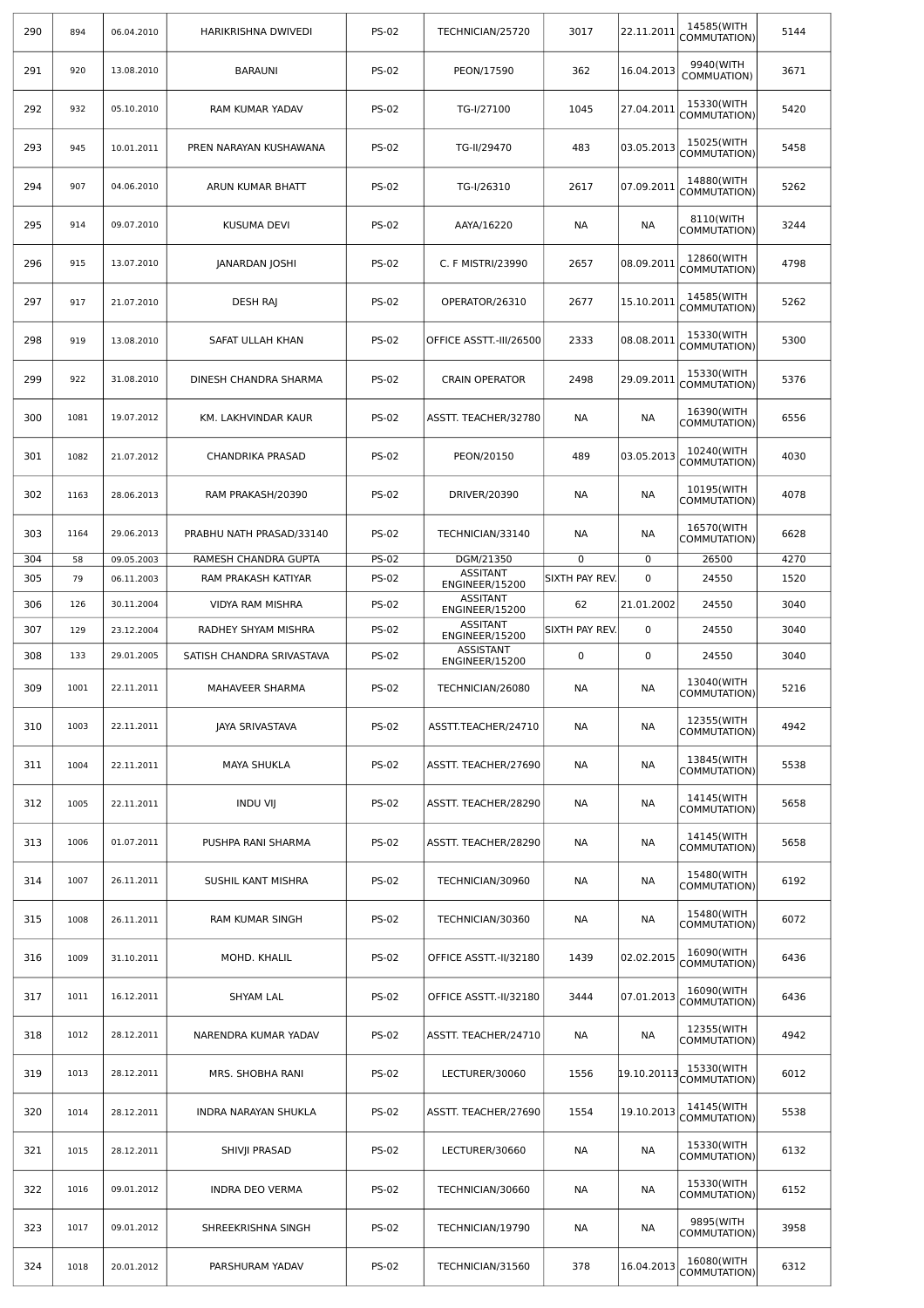| 325 | 1020 | 20.01.2012 | OM PRAKASH GUPTA          | <b>PS-02</b> | PHARMACIST/32170                    | NА   | NА         | 16085(WITH<br>COMMUTATION)             | 6434  |
|-----|------|------------|---------------------------|--------------|-------------------------------------|------|------------|----------------------------------------|-------|
| 326 | 1021 | 20.01.2012 | MOHD. JAMIL KHAN          | <b>PS-02</b> | <b>RUNNER/20150</b>                 | 3441 | 07.01.2013 | 10240(WITH<br>COMMUTATION)             | 4030  |
| 327 | 1022 | 20.01.2012 | SATYA PRAKASH TRIVEDI     | <b>PS-02</b> | TECHNICIAN/31580                    | NА   | NА         | 15790(WITH<br>COMMUTATION)             | 6316  |
| 328 | 1023 | 23.01.2012 | <b>GARGI SRIVASTAVA</b>   | <b>PS-02</b> | PRINCIPAL/28290                     | NА   | NА         | 14145(WITH<br>COMMUTATION)             | 5680  |
| 329 | 1024 | 23.01.2012 | LATA MEHTA                | <b>PS-02</b> | PRINCIPAL/27100                     | NА   | NА         | 13550(WITH<br>COMMUTATION)             | 5420  |
| 330 | 1025 | 23.01.2012 | ASHOK KUMAR CHIBH         | <b>PS-02</b> | TECHNICIAN/31580                    | NА   | NА         | 15790(WITH<br>COMMUTATION)             | 6316  |
| 331 | 1026 | 24.01.2012 | CHHOTEY LAL RATHOR        | <b>PS-02</b> | TECHINICIAN/30970                   | NА   | NА         | 15485(WITH<br>COMMUTATION)             | 6194  |
| 332 | 1027 | 27.01.2012 | <b>SHYAM SUNDAR</b>       | <b>PS-02</b> | DAFTARI/20150                       | NА   | NA         | 10075(WITH<br>COMMUTATION)             | 4030  |
| 333 | 1029 | 27.01.2012 | <b>HARI SHANKAR</b>       | <b>PS-02</b> | CLEANER/19820                       | NА   | NА         | 9910(WITH<br>COMMUTATION)              | 3964  |
| 334 | 1031 | 14.02.2012 | BHAGWAN SINGH YADAV       | <b>PS-02</b> | TECHNICIAN/32780                    | NА   | NА         | 16390(WITH<br>COMMUTATION)             | 6556  |
| 335 | 1032 | 29.02.2012 | HARI MOHAN YADAV          | <b>PS-02</b> | TECHNICIAN/31580                    | 673  | 03.06.13   | 16090(WITH<br>COMMUTATION)             | 6316  |
| 336 | 1034 | 29.02.2012 | <b>JAGDISH PRASAD</b>     | <b>PS-02</b> | <b>ASSTT. STORE</b><br>KEEPER/30060 | NА   | NА         | 15030(WITH<br>COMMUTATION)             | 6012  |
| 337 | 1035 | 02.03.2012 | SATISH CHANDRA PANDEY     | <b>PS-02</b> | <b>CHEMIST /65950</b>               | NА   | NА         | 32975(WITH<br>COMMUTATION)             | 13190 |
| 338 | 1036 | 13.03.2012 | Mr. RAM DULARE            | <b>PS-02</b> | TECHNICIAN/32170                    | NА   | NА         | 16085(WITH<br>COMMUTATION)             | 6434  |
| 339 | 1038 | 07.04.2011 | HARI MOHAN LAL SRIVASTAVA | <b>PS-02</b> | TECHNICIAN/32170                    | NА   | NA         | 16085(WITH<br>COMMUTATION)             | 6434  |
| 340 | 1040 | 12.04.2012 | DHEERAJ KUMAR GHOSH       | <b>PS-02</b> | TECHNICIAN/30360                    | NА   | NА         | 15180(WITH<br>COMMUTATION)             | 6072  |
| 341 | 1041 | 12.04.2012 | CHANDRA PRATAP SRIVASTAVA | <b>PS-02</b> | TECHNICIAN/30970                    | NА   | NА         | 15485(WITH<br>COMMUTATION)             | 6194  |
| 342 | 1042 | 12.04.2012 | SACHIDANAND CHAUDHARY     | <b>PS-02</b> | TECHNICIAN/30970                    | NА   | NА         | 15485(WITH<br>COMMUTATION)             | 6194  |
| 343 | 1043 | 12.04.2012 | <b>JANT SINGH VERMA</b>   | <b>PS-02</b> | TECHNICIAN/30360                    | NA   | <b>NA</b>  | 16080(WITH<br>COMMUTATION)             | 6072  |
| 344 | 1046 | 21.04.2012 | SURESH NARAYAN TRIPATHI   | <b>PS-02</b> | OFFICE ASSTT.-I/34010               | 1536 | 19.10.2013 | 17305(WITH<br>COMMUTATION)             | 6802  |
| 345 | 1047 | 21.04.2012 | <b>BABU LAL</b>           | PS-02        | <b>HELPER/19820</b>                 | 609  | 21.05.2013 | 10070(WITH<br>COMMUTATION)             | 3964  |
| 346 | 1048 | 25.04.2012 | SUSHIL KUMAR SRIVASTAVA   | <b>PS-02</b> | TECHNICIAN/31560                    | NА   | NА         | 15780(WITH<br>COMMUTATION)             | 6312  |
| 347 | 1049 | 26.04.2012 | RAMJI PRASAD              | <b>PS-02</b> | TECHNICIAN/31560                    | 644  | 29.05.2013 | 16080(WITH<br>COMMUTATION)             | 6312  |
| 348 | 1050 | 26.04.2012 | SUDHA SHANKAR             | <b>PS-02</b> | TECHNICIAN/32780                    | NА   | NА         | 16390(WITH<br>COMMUTATION)             | 6556  |
| 349 | 1052 | 05.05.2012 | <b>BARATI LAL PAL</b>     | <b>PS-02</b> | OFFICE ASSTT.-II/32170              | 1052 | 05.08.2013 | 16390(WITH<br>COMMUTATION)             | 6434  |
| 350 | 1053 | 07.05.2012 | <b>BANWARI LAL</b>        | <b>PS-02</b> | SWEEPER/                            | NА   | NА         | 9910(WITH<br>COMMUTATION)              | 3964  |
| 351 | 851  | 14.10.2009 | RAMESH CHANDRA GUPTA      | <b>PS-02</b> | TECHNICIAN/27770                    | 668  | 03.06.2013 | 14720(WITH<br>COMMUTATION)             | 5544  |
| 352 | 879  | 23.02.2010 | <b>LALJI YADAV</b>        | <b>PS-02</b> | TECHNICIAN/26310                    | 364  | 16.04.2013 | 15165(WITH<br>COMMUTATION)             | 5262  |
| 353 | 841  | 05.10.2009 | RAM MILAN                 | <b>PS-02</b> | CLEANER/18800                       | 2646 | 08.09.2011 | 10130(WITH<br>COMMUTATION)             | 3760  |
| 354 | 846  | 13.10.2009 | OM PRAKASH DWIVEDI        | <b>PS-02</b> | ASK/23990                           | 482  | 03.05.2013 | 12570(WITH<br><b>COMMUTATTIO</b><br>N) | 4798  |
| 355 | 840  | 05.10.2009 | RAM GOPAL PANDEY          | <b>PS-02</b> | TECHNICIAN/24410                    | 359  | 16.04.2013 | 14445(WITH<br>COMMUTATION)             | 4882  |
| 356 | 831  | 02.09.2009 | MOHD. IQBAL KHAN          | <b>PS-02</b> | CHEMIST-I/30281                     | 2758 | 15.09.2011 | 28030(WITH<br>COMMUTATION)             | 6220  |
| 357 | 827  | 17.08.2009 | SURESH CHANDRA PAL        | <b>PS-02</b> | M.B.D./23660                        | NА   | NA         | 11930(WITH<br>COMMUTATION)             | 4772  |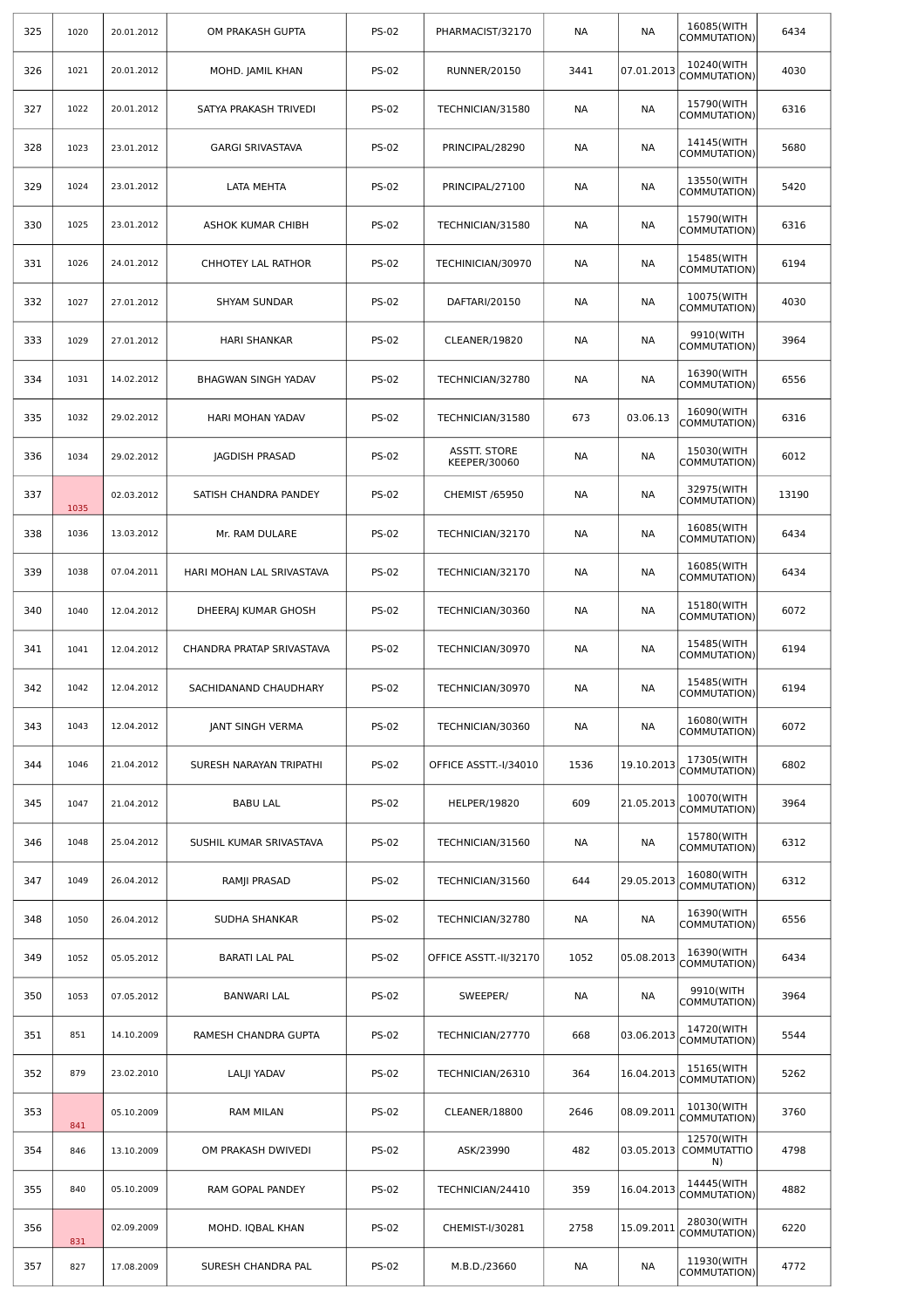| 358 | 825  | 09.09.2009 | SARYU PRASAD GUPTA        | <b>PS-02</b> | ASK/26660                        | 488            | 03.05.2013 | RS.<br>14750(WITH<br>COMMUTATION)     | 5316 |
|-----|------|------------|---------------------------|--------------|----------------------------------|----------------|------------|---------------------------------------|------|
| 359 | 810  | 24.03.2009 | <b>KEDAR NATH</b>         | <b>PS-02</b> | <b>BULLDOZER</b><br>DRIVER/14228 | 3600           | 29.12.2009 | 11930(WITH<br>COMMUTATION)            | 2845 |
| 360 | 809  | 17.03.2009 | RAM AUTAR KATIYAR         | <b>PS-02</b> | TECHNICIAN/14021                 | 705            | 21.08.2014 | 13330(WITH<br>COMMUTATION)            | 2634 |
| 361 | 806  | 21.01.2009 | <b>DAHARI</b>             | <b>PS-02</b> | HELPER/9600                      | 316            | 08.02.2010 | 7524(WITH<br>COMMUTATION)             | 1920 |
| 362 | 801  | 27.12.2008 | DWARIKA YADAV             | <b>PS-02</b> | MAJDOOR/9769                     | 2731           | 17.10.2011 | 9215(WITH<br>COMMUTATION)             | 1954 |
| 363 | 767  | 20.07.2008 | SAGAR                     | <b>PS-02</b> | HELPER/9600                      | 2599           | 04.10.2011 | 8945(WITH<br>COMMUTATION)             | 1920 |
| 364 | 752  | 09.01.2008 | PREM                      | <b>PS-02</b> | TECHNICIAN/10753                 | 2496           | 29.09.2011 | 8964(WITH<br>COMMUTATION)             | 2053 |
| 365 | 910  | 18.06.2010 | LAL BAHADUR               | <b>PS-02</b> | HELPER/17070                     | 287            | 10.06.2014 | 9650(WITH<br>COMMUTATION)             | 3414 |
| 366 | 902  | 25.05.2010 | <b>BABU RAM SHARMA</b>    | <b>PS-02</b> | HELPER/17070                     | 1874           | 01.01.2014 | 9490(WITH<br>COMMUTATION)             | 3414 |
| 367 | 906  | 04.06.2010 | VINOD KUMAR JHA           | <b>PS-02</b> | HELPER/17070                     | 530            | 08.05.2013 | 9650(WITH<br>COMMUTATION)             | 3414 |
| 368 | 781  | 07.10.2008 | <b>GANGA</b>              | <b>PS-02</b> | <b>PEON/6908</b>                 | NА             | NА         | 3865(WITH<br>COMMUTATION)             | 754  |
| 369 | 908  | 18.06.2010 | LALTA PRASAD PATHAK       | <b>PS-02</b> | TG-I/26310                       | 2685           | 09.09.2011 | 14880(WITH<br>COMMUTAION)             | 5262 |
| 370 | 901  | 25.05.2010 | KAILASH CHANDRA           | <b>PS-02</b> | TG-I/24580                       | 2599           | 07.09.2011 | 12860(WITH<br>COMMUTATION)            | 4916 |
| 371 | 1175 | 05.09.2013 | SUNDAR LAL                | <b>PS-02</b> | OPERATOR/18480                   | NА             | NА         | 9240 (WITH<br>COMMUTATION)            | 3696 |
| 372 | 1177 | 09.10.2013 | SHIV NARAYAN SINGH/18900  | <b>PS-02</b> | KUSHAL SHRAMIK                   | NА             | NА         | 9450(WITH<br>COMMUTATION)             | 3780 |
| 373 | 1178 | 20.09.2013 | THAKUR SINGH              | <b>PS-02</b> | TECHNICIAN/33130                 | <b>NA</b>      | NА         | 16565(WITH<br>COMMUTATION)            | 6626 |
| 374 | 1180 | 09.10.2013 | RAGANI KAPOOR             | <b>PS-02</b> | ASSTT. TEACHER/31250             | NА             | NА         | 15625(WITH<br>COMMUTATION)            | 6250 |
| 375 | 1195 | 21.11.2013 | SHAMBHU RATAN DIXIT/36070 | <b>PS-02</b> | OA-I/36070                       | NА             | NА         | 18035(WITH<br>COMMUTATION)            | 7214 |
| 376 | 1201 | 30.12.2013 | SURESH KUMAR PANDEY       | <b>PS-02</b> | OA-III/32190                     | NА             | NА         | 16095(WITH<br>COMMUTATION)            | 6438 |
| 377 | 1264 | 06.01.2015 | SANTOSH SHARMA            | <b>PS-02</b> | ASSISTANT<br>TEACHER/32190       | <b>NA</b>      | NА         | 16095(WITH<br>COMMUTATION)            | 6438 |
| 378 | 571  | 31.12.2005 | SHIV BALAK CHAURSIA       | <b>PS-02</b> | OA-I/10080                       | $\overline{2}$ | 24.04.2010 | 13984(WITH<br>COMMUTATION)            | 2016 |
| 379 | 608  | 25.05.2006 | RAJKARAN                  | <b>PS-02</b> | HELPER/9300                      | 2705           | 17.10.211  | 8285(WITH<br><b>COMMUTATTIO</b><br>N) | 1860 |
| 380 | 646  | 28.08.2006 | <b>GOSTA BIHARI GHOSH</b> | <b>PS-02</b> | TECHNICIAN/15600                 | 2712           | 13.11.2011 | 13465(WITH<br>COMMUTATION)            | 3120 |
| 381 | 614  | 25.05.2006 | <b>LALLAN SHAH</b>        | <b>PS-02</b> | HELPER/8850                      | 2904           | 25.11.2011 | 8425(WITH<br>COMMUTATION)             | 1770 |
| 382 | 628  | 17.06.2006 | CHUTKAU                   | <b>PS-02</b> | <b>CLEANER</b>                   | 1762           | 05.12.2003 | 8705(WITH<br>COMMUTATION)             | 1920 |
| 383 | 633  | 18.07.2006 | <b>MANMOHAN MISHRA</b>    | <b>PS-02</b> | <b>TECHNICIAN</b>                | 291            | 10.06.2014 | 13465 ( WITH<br>COMMUTATION)          | 2462 |
| 384 | 634  | 18.07.2006 | HARINDRA PANDAY           | <b>PS-02</b> | TECHNICIAN/14280                 | 2603           | 04.10.2011 | 13210( WITH<br>COMMUTATION)           | 2856 |
| 385 | 637  | 29.07.2006 | SURESH CHANDRA AGNIHOTRI  | <b>PS-02</b> | <b>RUNER/8850</b>                | 85             | 23.04.2015 | 8285( WITH<br>COMMUTATION)            | 1508 |
| 386 | 639  | 31.07.2006 | NANHEY LAL PAL            | <b>PS-02</b> | HELPER/9450                      | 2356           | 21.09.2011 | 8425(WITH<br>COMMUTATION)             | 1890 |
| 387 | 643  | 14.08.2006 | <b>BABU BHAI PATEL</b>    | <b>PS-02</b> | TECHNICIAN/15240                 | 2595           | 04.10.2011 | 13210(WITH<br>COMMUTATION)            | 3048 |
| 388 | 640  | 31.07.2006 | RAGHAV JI                 | <b>PS-02</b> | TECHNICIAN/13600                 | 936            | 21.09.2011 | 13210(WITH<br>COMMUTATION)            | 2730 |
| 389 | 649  | 30.08.2006 | RAJENDRA PRASAD DUBEY     | <b>PS-02</b> | TECHNICIAN/15210                 | 1657           | 05.07.2011 | 12990(WITH<br>COMMUTATION)            | 3042 |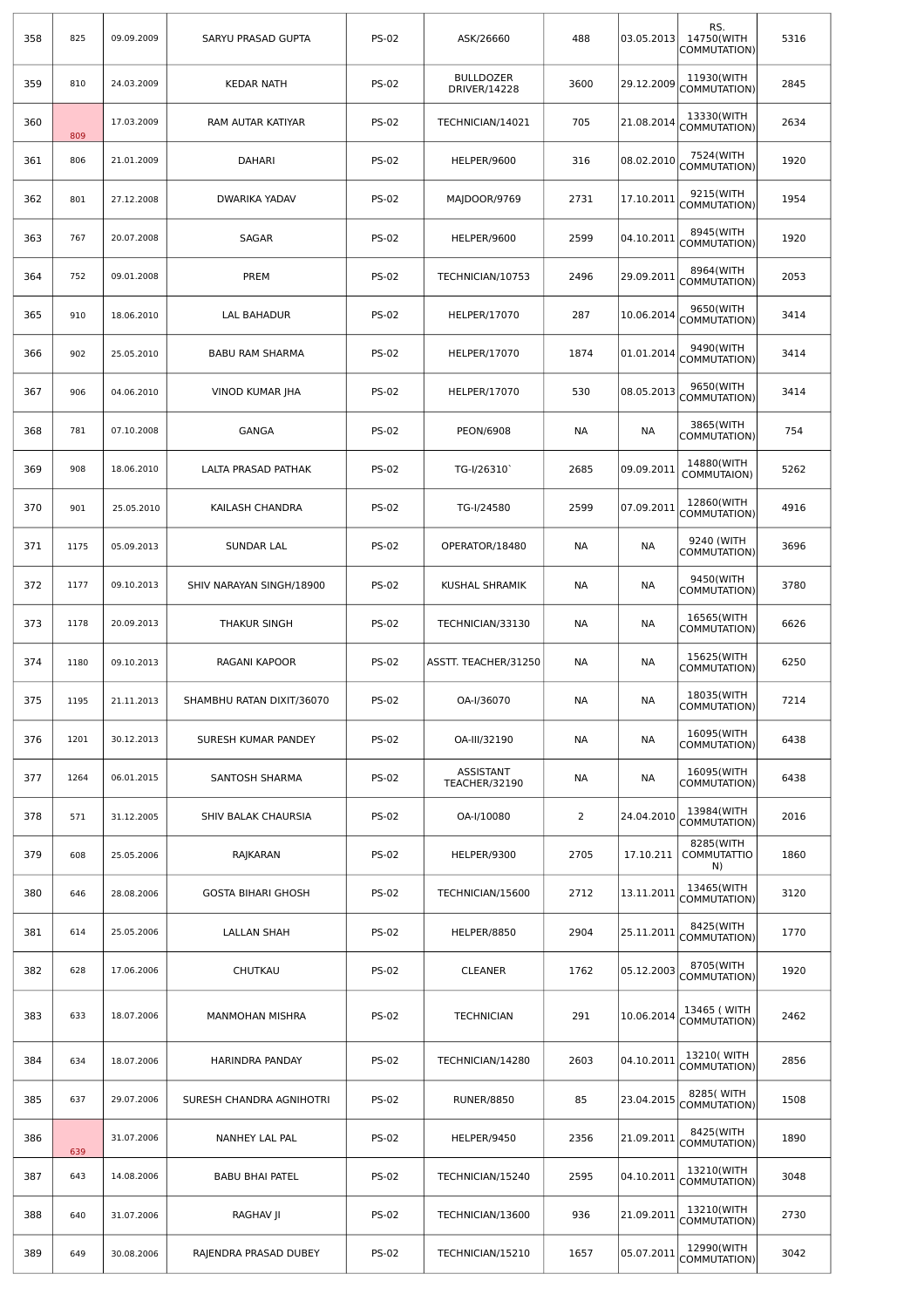| 390 | 651 | 30.08.2006 | RAMA PATI VERMA         | <b>PS-02</b> | ASK/15510              | 1237 | 24.05.2011  | 12990(WITH<br>COMMUTATION)             | 3102 |
|-----|-----|------------|-------------------------|--------------|------------------------|------|-------------|----------------------------------------|------|
| 391 | 652 | 31.08.2006 | <b>CHOTELAL YADAV</b>   | <b>PS-02</b> | OA-III/12750           | 2362 | 21.09.2011  | 11935 (WITH<br>COMMUTATION)            | 2550 |
| 392 | 653 | 31.08.2006 | SHIV NARAYAN BHATT      | <b>PS-02</b> | TECHNICIAN/13650       | 2527 | 30.09.2011  | 12955 (WITH<br>COMMUTATION)            | 2730 |
| 393 | 657 | 31.08.2006 | MITHLESH KUMAR SINGH    | <b>PS-02</b> | DRIVER/14550           | 301  | 08.02.2010  | 10541(WITH<br>COMMUTATION)             | 2866 |
| 394 | 661 | 29.09.2006 | SARJOO PRASAD           | <b>PS-02</b> | CLEANER/11100          | 2610 | 07.09.2011  | 9265(WITH<br>COMMUTATION)              | 2220 |
| 395 | 605 | 25.05.2006 | <b>BANARASI SHAH</b>    | <b>PS-02</b> | <b>HELPER</b>          | 2358 | 21.09.2011  | 8425(WITH<br>COMMUTATION)              | 1240 |
| 396 | 613 | 27.05.2006 | SRI KRISHNA SHARAN RAI  | <b>PS-02</b> | CHEMIST/16804          | 1559 | 25.06.2011  | 24895(WITH<br>COMMUTATION)             | 3361 |
| 397 | 712 | 30.04.2007 | MAHESH CHANDRA SAVITA   | <b>PS-02</b> | HELPER/9585            | 3326 | 26.012.2011 | 8680(WITH<br>COMMUTATION)              | 1917 |
| 398 | 719 | 14.06.2007 | RAM NARAYAN             | <b>PS-02</b> | TECHNICIAN/9600        | 2447 | 24.09.2011  | 8825(WITH<br>COMMUTATION)              | 1920 |
| 399 | 724 | 09.07.2007 | PYARE LAL               | <b>PS-02</b> | HELPER/9600            | 607  | 21.05.2013  | 8680(WITH<br>COMMUTATION)              | 1920 |
| 400 | 731 | 17.08.2007 | RAM AUTAR               | <b>PS-02</b> | DRESSER/9619           | 1048 | 27.04.2011  | 6951(WITH<br>COMMUTATION)              | 1720 |
| 401 | 746 | 30.11.2007 | SARFUDEEN               | <b>PS-02</b> | CLEANER/11250          | 2598 | 11.09.2012  | 9835(WITH<br>COMMUTATION)              | 2250 |
| 402 | 754 | 07.02.2008 | SIRAJ AHEMAD            | <b>PS-02</b> | RUNNER/9135            | 1674 | 16.11.2012  | 9090(WITH<br>COMMUTATION)              | 1827 |
| 403 | 763 | 17.05.2008 | MOHAN PRASAD            | <b>PS-02</b> | HELPER/9270            | 2193 | 27.07.2011  | 8945(WITH<br>COMMUTATION)              | 1845 |
| 404 | 773 | 12.06.2008 | <b>RAM SAMHARE</b>      | <b>PS-02</b> | HELPER/9600            | 604  | 21.05.2013  | 8940(WITH<br>COMMUTATION)              | 1920 |
| 405 | 775 | 30.06.2008 | RAM SEWAK               | <b>PS-02</b> | MAJDOOR/30.06.2008     | 1439 | 10.06.2011  | 8945(WITH<br>COMMUTATION)              | 1920 |
| 406 | 789 | 31.10.2008 | RAMESHWAR               | <b>PS-02</b> | TECHNICIAN/9600        | 2722 | 13.09.2011  | 8905(WITH<br>COMMUTATION)              | 1729 |
| 407 | 792 | 03.12.2008 | <b>SURESH</b>           | <b>PS-02</b> | TECHNICIAN/9600        | 534  | 08.05.2013  | 9090(WITH<br>COMMUTATION)              | 1920 |
| 408 | 795 | 10.12.2008 | SHYAM SUNDAR MISHRA     | <b>PS-02</b> | DRESSER/9844           | 1046 | 27.04.2011  | 7630(WITH<br>COMMUTATION)              | 1819 |
| 409 | 799 | 18.12.2008 | RAM CHANDRA YADAV       | <b>PS-02</b> | MAJDOOR/9600           | 88   | 25.04.2014  | 9090(WITH<br>COMMUTATION)              | 1920 |
| 410 | 832 | 02.09.2009 | MATA PRASAD SRIVASTAVA  | <b>PS-02</b> | CHEMIST/31615          | 2759 | 15.099.2011 | 28030(WITH<br>COMMUTATION)             | 6494 |
| 411 | 845 | 13.10.2009 | HARI SHANKAR            | <b>PS-02</b> | TECHNICIAN/25150       | 365  | 16.04.2013  | 14585(WITH<br>COMMUTATION)             | 5030 |
| 412 | 852 | 21.10.2009 | <b>HEERA LAL</b>        | <b>PS-02</b> | TECHNICIAN/27770       | 672  | 03.06.2013  | 14720(WITH<br>COMMUTATION)             | 5554 |
| 413 | 853 | 27.10.2009 | SANTOSH KUMAR SRIVASTVA | <b>PS-02</b> | OA-II/27998            | 2718 | 13.09.2011  | 14720(WITH<br>COMMUTATION)             | 5666 |
| 414 | 872 | 01.12.2009 | PREM PRAKASH NIGAM      | <b>PS-02</b> | TECHNICIAN/25150       | 426  | 25.04.2013  | 14585(WITH<br>COMMUTATION)             | 5030 |
| 415 | 878 | 23.02.2010 | HARBHAJAN SINGH REKHI   | <b>PS-02</b> | TECHNICIAN/28030       | 366  | 23.06.2014  | 15455(WITH<br>COMMUTATION)             | 5606 |
| 416 | 887 | 12.03.2010 | HARI SHANKAR            | <b>PS-02</b> | HELPER/17070           | 1043 | 27.04.2011  | 9495(WITH<br>COMMUTATION)              | 3414 |
| 417 | 893 | 06.04.2010 | RAM SHANKAR SINGH       | <b>PS-02</b> | TECHNICIAN/25150       | 486  | 03.05.2012  | 14585(WITH<br>COMMUTATION)             | 5030 |
| 418 | 898 | 05.05.2010 | JAWAHAR LAL             | <b>PS-02</b> | ASK/24580              | 669  | 03.06.2013  | 12570(WITH<br><b>COMMUTATTIO</b><br>N) | 4916 |
| 419 | 951 | 30.03.2011 | HARISHCHANDRA VERMA     | <b>PS-02</b> | TG-II/25320            | 288  | 10.06.2014  | 12950(WITH<br>COMMUTATION)             | 5064 |
| 420 | 952 | 30.03.2011 | MADAN MOHAN VERMA       | <b>PS-02</b> | TG-II/29470            | NА   | NА          | 14735(WITH<br>COMMUTATION)             | 5894 |
| 421 | 954 | 02.04.2011 | SIYARAM YADAV           | <b>PS-02</b> | TG-I/30660             | 365  | 23.06.2014  | 15620(WITH<br>COMMUTATION)             | 6132 |
| 422 | 955 | 08.04.2011 | LOKENDRA NATH SHARMA    | <b>PS-02</b> | OFFICE ASSTT.-II/31240 | 1761 | 05.12.2013  | 15920(WITH<br>COMMUTATION)             | 6248 |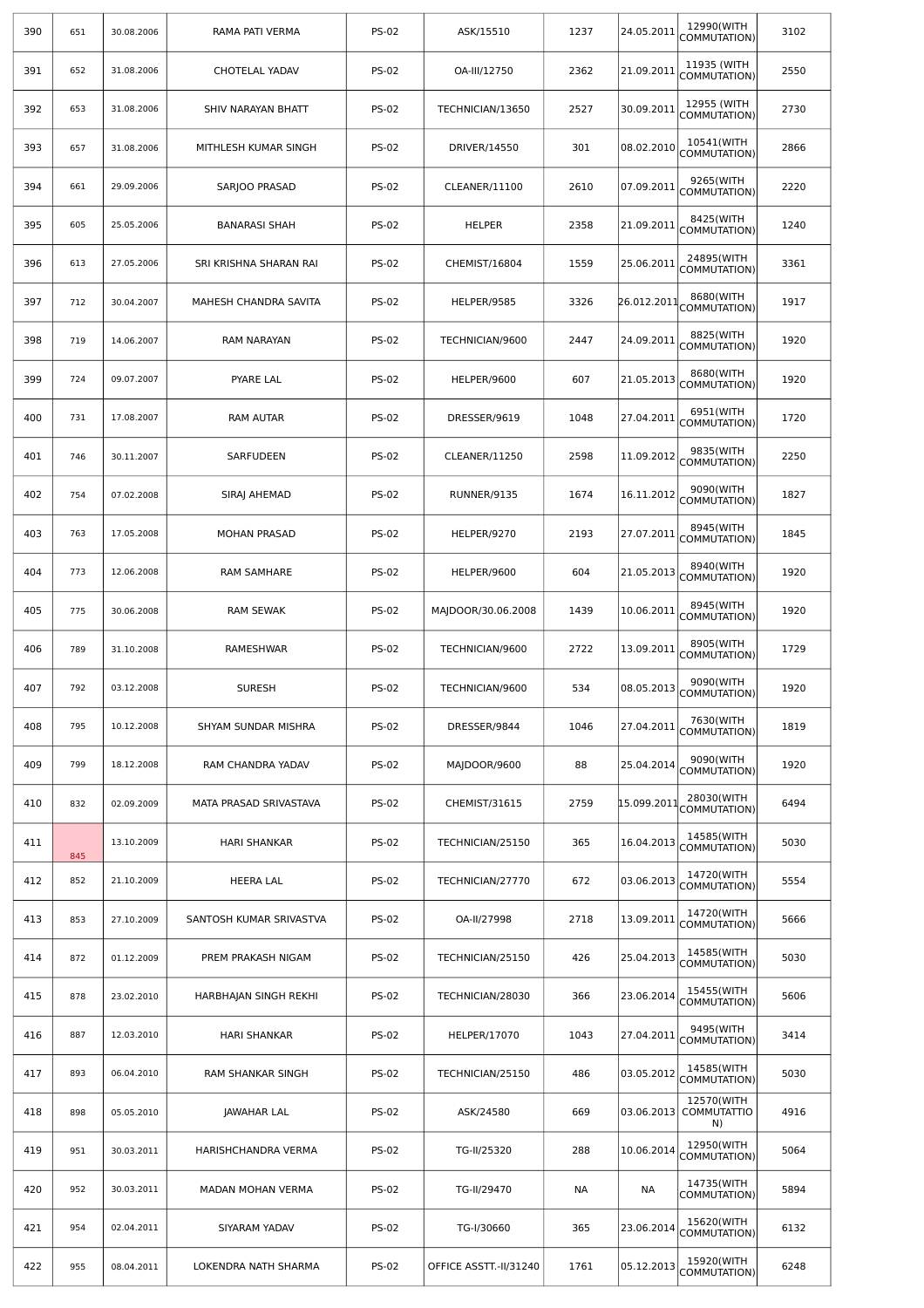| 423        | 957          | 27.04.2011               | RADHESHYAM KATIYAR                           | <b>PS-02</b>                 | LAB ASSISTANT/25320                                           | <b>NA</b> | <b>NA</b>        | 13660(WITH<br>COMMUTATION)  | 5064          |
|------------|--------------|--------------------------|----------------------------------------------|------------------------------|---------------------------------------------------------------|-----------|------------------|-----------------------------|---------------|
| 424        | 958          | 27.07.2011               | ASHKOK KUMAR SHARMA                          | <b>PS-02</b>                 | <b>FIREMAN/19560</b>                                          | <b>NA</b> | <b>NA</b>        | 9780(WITH<br>COMMUTATION)   | 3912          |
| 425        | 960          | 27.04.2011               | <b>GAURI SHANKAR</b>                         | <b>PS-02</b>                 | TG-II/27470                                                   | NА        | <b>NA</b>        | 14735(WITH<br>COMMUTATION)  | 5894          |
| 426        | 961          | 05.05.2011               | <b>WAJIDA KHATOON</b>                        | <b>PS-02</b>                 | <b>HELPER/16970</b>                                           | NА        | <b>NA</b>        | 8485(WITH<br>COMMUTATION)   | 3394          |
| 427        | 962          | 05.05.2011               | RAJENDRA PRASAD SINGH                        | <b>PS-02</b>                 | TG-I/30660                                                    | NА        | NА               | 15330(WITH<br>COMMUTATION)  | 6132          |
| 428        | 966          | 25.05.2011               | KHUDA BUX SIDIQUI                            | <b>PS-02</b>                 | TECHNICIAN/30060                                              | NА        | NА               | 15030(WITH<br>COMMUTATION)  | 6012          |
| 429        | 974          | 21.06.2011               | CHAKRA PAN                                   | <b>PS-02</b>                 | <b>ASSTT. STORE</b><br>KEEPER/30060                           | NА        | NА               | 15030(WITH<br>COMMUTATION)  | 6012          |
| 430        | 975          | 21.06.2011               | JAGPAL SINGH BHATIA                          | <b>PS-02</b>                 | TECHNICIAN/31240                                              | NА        | NA               | 15620(WITH<br>COMMUTATION)  | 6248          |
| 431        | 976          | 21.06.2011               | KAPISH PANDEY                                | <b>PS-02</b>                 | TECHNICIAN/21500                                              | 626       | 22.03.2013       | 10915WITH<br>COMMUTATION)   | 4300          |
| 432        | 978          | 25.06.2011               | DAULAT SINGH                                 | <b>PS-02</b>                 | TG-II/16710                                                   | NА        | NА               | 8355(WITH<br>COMMUTATION)   | 3342          |
| 433        | 980          | 30.06.2011               | PITAMBAR GIRI                                | <b>PS-02</b>                 | MATE/20540                                                    | 1113      | 22.08.2012       | 10425(WITH<br>COMMUTATION)  | 4108          |
| 434        | 981          | 30.06.2011               | <b>SUNDAR LAL</b>                            | <b>PS-02</b>                 | TG-I/30060                                                    | NА        | NА               | 15030(WITH<br>COMMUTATION)  | 6012          |
| 435        | 989          | 29.07.2011               | KRISHNA KUMAR SHARMA                         | <b>PS-02</b>                 | TECHNICIAN/29470                                              | NА        | <b>NA</b>        | 14735(WITH<br>COMMUTATION)  | 5894          |
| 436        | 993          | 20.09.2011               | RAJ BAHADUR GOYAL                            | <b>PS-02</b>                 | TG-II/30060                                                   | NА        | <b>NA</b>        | 15030(WITH<br>COMMUTATION)  | 6012          |
| 437        | 997          | 13.10.2011               | MANJU SRIVASTAVA                             | <b>PS-02</b>                 | ASSISTANT<br>TEACHER/30660                                    | NА        | <b>NA</b>        | 15330(WITH<br>COMMUTATION)  | 6132          |
| 438        | 998          | 13.10.2011               | <b>LAXMAN SINGH</b>                          | <b>PS-02</b>                 | TECHNICIAN/30970                                              | NА        | NА               | 15485(WITH<br>COMMUTATION)  | 6194          |
| 439        | 999          | 18.10.2011               | <b>GANGA RAM</b>                             | <b>PS-02</b>                 | TG-II/19230                                                   | NА        | <b>NA</b>        | 9615(WITH<br>COMMUTATION)   | 3846          |
| 440        | 1061         | 01.06.2012               | ASHOK KUMAR TRIPATHI                         | <b>PS-02</b>                 | TG-II                                                         | <b>NA</b> | <b>NA</b>        | 15780(WITH<br>COMMUTATION)  | 6312          |
| 441        | 1117         | 22.10.2012               | SHEETALA BUX SINGH                           | <b>PS-02</b>                 | TECHNICIAN/33770                                              | 87        | 25.04.2014       | 17195(WITH<br>COMMUTATION)  | 6754          |
| 442        | 1165         | 07.07.2013               | RAMA KANT MISHRA                             | <b>PS-02</b>                 | ASSTT. STORE<br>KEEPER/33140                                  | NА        | NА               | 16570(WITH<br>COMMUTATION)  | 6628          |
| 443        | 1173         | 19.08.2013               | RAM SAGAR/20420                              | <b>PS-02</b>                 | <b>HELPER/20420</b>                                           | NА        | <b>NA</b>        | 10210(WITH<br>COMMUTATION)  | 4084          |
| 444        | 1174         | 02.09.2013               | RAM PRAWESH SINGH                            | <b>PS-02</b>                 | TECHNICIAN/34790                                              | NА        | NА               | 17395(WITH<br>COMMUTATION)  | 6958          |
| 445<br>446 | 1095<br>6276 | 31.07.2000<br>26.10.2013 | <b>ANAND SWAROOP</b><br>GIRJESH KUMAR SAXENA | <b>PS-02</b><br><b>PS-02</b> | <b>ASSITANT</b><br>ENGINEER/14875<br><b>ASSITANT ENGINEER</b> | 594<br>NА | 29.08.2011<br>NА | 24295<br>57298              | 2690<br>12804 |
| 447        | 6596         | 27.09.2014               | <b>VIJAY KANT GUPTA</b>                      | <b>PS-02</b>                 | <b>EXECUTIVE</b><br>ENGINEER/76100                            | NА        | ΝA               | 38050 (WITH<br>COMMUTATION) | 15220         |
| 448        | 619          | 31.05.2006               | TRIJUGI SINGH                                | <b>PS-02</b>                 | TECHNICIAN13350                                               | 2365      | 21.09.2011       | 12700(WITH<br>COMMUTATION)  | 2670          |
| 449        | 626          | 17.06.2006               | TUL BAHADUR                                  | <b>PS-02</b>                 | DRIVER/13050                                                  | 2105      | 09.07.2012       | 12445(WITH<br>COMMUTATION)  | 2580          |
| 450        | 678          | 23.12.2006               | JEET NARAIN PRASAD                           | <b>PS-02</b>                 | TECHNICIAN/13740                                              | 354       | 17.02.2012       | 13345(WITH<br>COMMUTATION)  | 2415          |
| 451        | 680          | 23.12.2006               | RADHEDHYAM PANDEY                            | <b>PS-02</b>                 | ASK/13590                                                     | 810       | 13.04.2012       | 13345(WITH<br>COMMUTATION)  | 2347          |
| 452        | 681          | 23.12.2006               | RISHI DEO TIWARI                             | <b>PS-02</b>                 | HELPER/9450                                                   | 2590      | 04.10.2011       | 8680(WITH<br>COMMUTATION)   | 1878          |
| 453        |              | 23.12.2006               | PHOOL CHANDRA                                | <b>PS-02</b>                 | <b>PUMP</b><br>ATTENDANT/12870                                | 2081      | 13.02.2014       | 13345(WITH<br>COMMUTATION)  | 2223          |
| 454        | 684<br>685   | 23.12.2006               | JAGGU                                        | <b>PS-02</b>                 | HELPER/9600                                                   | 3029      | 23.11.2011       | 8425(WITH<br>COMMUTATION)   | 1896          |
| 455        | 688          | 31.01.2007               | DWARIKA PRASAD                               | <b>PS-02</b>                 | RIGGER/10785                                                  | 1158      | 29.08.2013       | 8970(WITH<br>COMMUTATION)   | 2157          |
| 456        | 689          | 31.01.2007               | SHIV LAKHAN SINGH                            | <b>PS-02</b>                 | TECHNICIAN/15723                                              | 2436      | 24.09.2011       | 13870(WITH<br>COMMTATION)   | 3145          |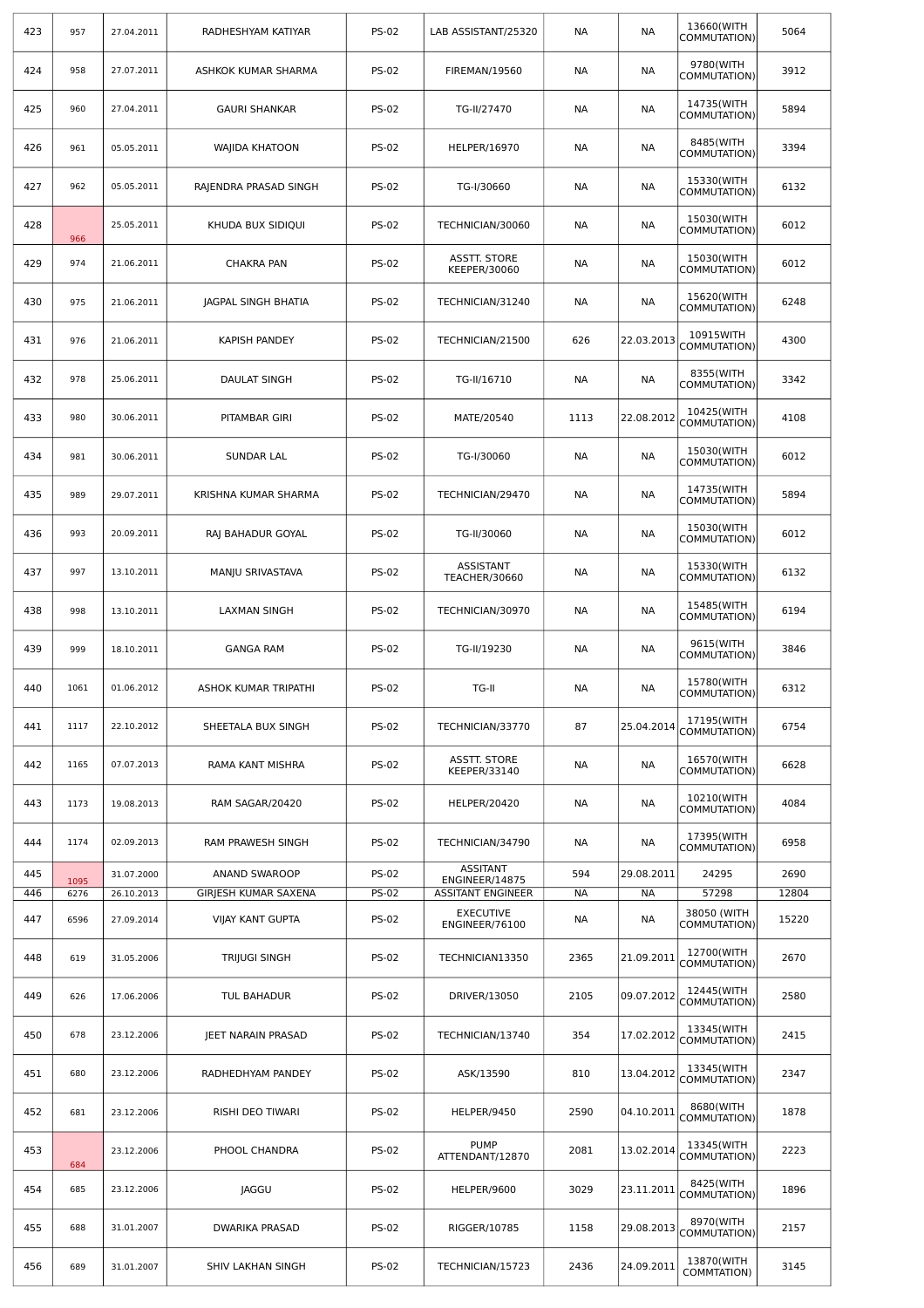| 457 | 691 | 31.01.2007 | J. L. JOLLY           | <b>PS-02</b> | TECHNICIAN/14501                      | 220            | 21.01.2010 | 11119(WITH<br>COMMUTATION)            | 2690 |
|-----|-----|------------|-----------------------|--------------|---------------------------------------|----------------|------------|---------------------------------------|------|
| 458 | 692 | 31.01.2007 | PYARE LAL             | <b>PS-02</b> | TECHNICIAN/9570                       | 607            | 21.05.2013 | 8680(WITH<br>COMMUTATION)             | 1914 |
| 459 | 693 | 07.02.2007 | <b>GURUDEEN</b>       | <b>PS-02</b> | FITTER MATE/9045                      | 2191           | 27.07.2011 | 8129(WITH<br>COMMUTATION)             | 1809 |
| 460 | 695 | 07.02.2007 | SUSHEEL KUMAR         | <b>PS-02</b> | <b>SHUNTER</b><br><b>DRIVER/15348</b> | 2083           | 13.02.2014 | 13870(WITH<br>COMMTATION)             | 3069 |
| 461 | 696 | 07.02.2007 | <b>SHANKER PRASAD</b> | <b>PS-02</b> | HELPER/9420                           | 546            | 12.03.2010 | 7285(WITH<br>COMMUTATION)             | 1884 |
| 462 | 698 | 28.02.2007 | KALI PRASAD TIWARI    | <b>PS-02</b> | HELEPR/9600                           | 1348           | 02.06.2011 | 8680(WITH<br>COMMUTATION)             | 1920 |
| 463 | 699 | 28.02.2007 | RANJAN KUMAR DAS      | <b>PS-02</b> | TECHNICIAN/15300                      | 2713           | 13.09.2011 | 13610(WITH<br>COMMUTATION)            | 3032 |
| 464 | 705 | 30.03.2007 | <b>BASHIR</b>         | <b>PS-02</b> | HELPER/9450                           | 3413           | 31.12.2012 | 8535(WITH<br>COMMUTATION)             | 1890 |
| 465 | 713 | 30.04.2007 | MOOL CHANDRA SHUKLA   | <b>PS-02</b> | DAFEDAR/9600                          | 1717           | 27.11.2013 | 8970(WITH<br>COMMUTATION)             | 1920 |
| 466 | 720 | 14.06.2007 | NAGGAN HUSSAIN        | <b>PS-02</b> | SHRAMIK/9600                          | 2387           | 22.09.2011 | 8680(WITH<br>COMMUTATION)             | 1920 |
| 467 | 730 | 30.07.2007 | <b>BHOLA NATH</b>     | <b>PS-02</b> | MAJDOOR/9600                          | 2644           | 08.09.2011 | 8680(WITH<br>COMMUTATION)             | 1920 |
| 468 | 735 | 27.10.2007 | <b>BALRAM</b>         | <b>PS-02</b> | CLEANER/11250                         | SIXTH PAY REV. | 0          | 9985(WITH<br>COMMUTATION)             | 2250 |
| 469 | 742 | 07.11.2007 | <b>JAGANNATH</b>      | <b>PS-02</b> | HELPER/9510                           | 2470           | 26.09.2011 | 8795(WITH<br>COMMUTATION)             | 1902 |
| 470 | 751 | 01.01.2008 | HARI KRISHNA TRIVEDI  | <b>PS-02</b> | TECHNICIAN/9490                       | 1797           | 21.05.2011 | 11300(WITH<br>COMMUTATION)            | 1812 |
| 471 | 759 | 31.03.2008 | RAM SAJEEVAN          | <b>PS-02</b> | HELPER/9570                           | 2357           | 21.09.2011 | 8945(WITH<br>COMMUTATION)             | 1914 |
| 472 | 765 | 30.04.2008 | SIDHNATH YADAV        | <b>PS-02</b> | HELPER/9600                           | 319            | 08.02.2010 | 7228(WITH<br>COMMUTATION)             | 1908 |
| 473 | 774 | 23.06.2008 | RAM KRISHNA KUSHWAHA  | <b>PS-02</b> | RUNNER/9195                           | 613            | 22.03.2012 | 8680(WITH<br>COMMUTATION)             | 1839 |
| 474 | 776 | 28.06.2008 | <b>MANI RAM</b>       | <b>PS-02</b> | CLEANER/11250                         | 528            | 08.05.2013 | 9985(WITH<br>COMMUTATION)             | 2250 |
| 475 | 783 | 04.11.2008 | PREM PRASAD           | <b>PS-02</b> | HELPER/9600                           | 2215           | 28.07.2011 | 8795(WITH<br>COMMUTATION)             | 1920 |
| 476 | 787 | 06.11.2008 | <b>RAM PALAT</b>      | <b>PS-02</b> | HELPER/9600                           | 2240           | 30.07.2011 | 8945(WITH<br>COMMUTATION)             | 1920 |
| 477 | 790 | 14.11.2008 | <b>BHOLA NATH</b>     | <b>PS-02</b> | HELPER/9600                           | 2641           | 08.09.2011 | 8945(WITH<br>COMMUTATION)             | 1920 |
| 478 | 800 | 18.12.2008 | FAGUNI PRASAD         | <b>PS-02</b> | HELPER/9600                           | 522            | 08.05.2011 | 9365(WITH<br>COMMUTATION)             | 1920 |
| 479 | 814 | 20.04.2009 | <b>LOK NATH</b>       | <b>PS-02</b> | RUNNER/9874                           | 2645           | 13.10.2011 | 8285(WITH<br><b>COMMUTATTIO</b><br>N) | 1974 |
| 480 | 665 | 30.10.2006 | SHOBHA RANI NIGAM     | <b>PS-02</b> | PRINCIPAL                             | 760            | 10.04.2012 | 12700 (WITH<br>COMMUTATION)           | 2482 |
| 481 | 666 | 30.10.2006 | CHANDRABHAL           | <b>PS-02</b> | WELDER/15540                          | 2353           | 21.09.2011 | 13210(WITH<br>COMMUTATION)            | 3108 |
| 482 | 669 | 30.10.2006 | RAJ BAHADOR SINGH     | <b>PS-02</b> | <b>WELDER/15300</b>                   | 2192           | 27.07.2011 | 12552(WITH<br>COMMUTATION)            | 3060 |
| 483 | 674 | 31.08.2006 | KAMLESHWAR PRASAD     | <b>PS-02</b> | TECHNICIAN/13410                      | 602            | 21.05.2013 | 12955 (WITH<br>COMMUTATION)           | 2682 |
| 484 | 687 | 23.12.2006 | RAM GOPAL SAVITA      | <b>PS-02</b> | PUMP ATENDANT/12840                   | 2079           | 13.02.2014 | 12955(WITH<br>COMMUTATION)            | 2218 |
| 485 | 694 | 07.02.2007 | ASHOK KUMAR KHREY     | <b>PS-02</b> | TECHNICIAN/16435                      | 290            | 10.06.2014 | 13870 (WITH<br>COMMUTATION)           | 3287 |
| 486 | 756 | 13.02.2008 | RAMESH CHANDRA        | <b>PS-02</b> | MAJDOOR/8910                          | 307            | 08.02.2010 | 6249(WITH<br>COMMUTATION)             | 1566 |
| 487 | 770 | 12.06.2008 | <b>BHARAT RAM</b>     | <b>PS-02</b> | HELPER/9600                           | 524            | 08.05.2013 | 9090(WITH<br>COMMUTATION)             | 1920 |
| 488 | 959 | 27.04.2011 | <b>BHAGWAN SAHAI</b>  | <b>PS-02</b> | TG-II/30060                           | NА             | NА         | 15030(WITH<br>COMMUTATION)            | 6012 |
| 489 | 964 | 23.05.2011 | SANTOSH KUMAR DWIVEDI | <b>PS-02</b> | TG-II/29470                           | 474            | 03.05.2013 | 15025(WITH<br>COMMUTATION)            | 5894 |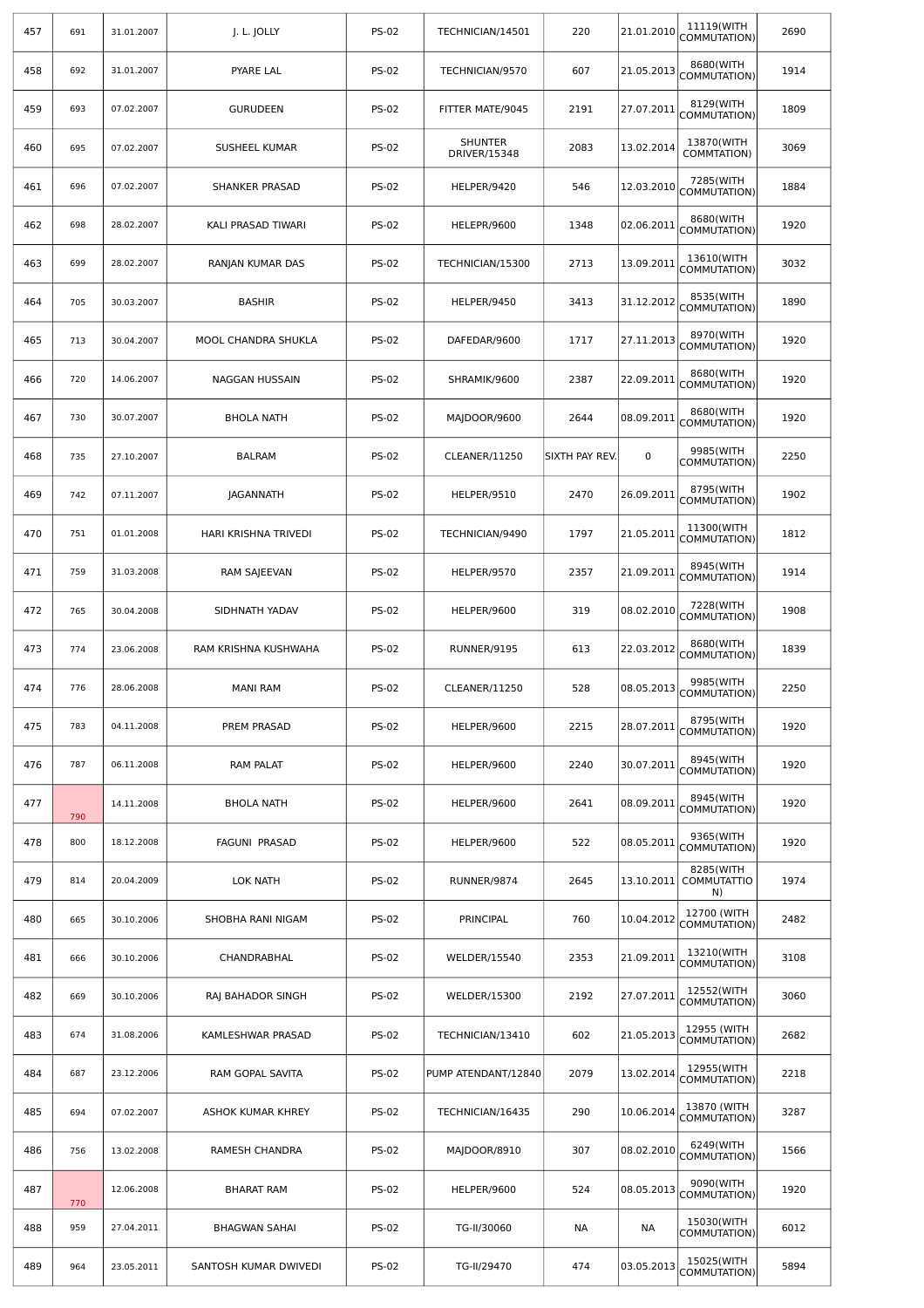| 490        | 971        | 17.06.2011               | RAJENDRA PRASAD SHARMA              | <b>PS-02</b>                 | JR. ELECTRICIAN/29470                 | <b>NA</b>      | NА                         | 14735(WITH<br>COMMUTATION)  | 5458         |
|------------|------------|--------------------------|-------------------------------------|------------------------------|---------------------------------------|----------------|----------------------------|-----------------------------|--------------|
| 491        | 972        | 17.06.2011               | RAJ NARAYAN TIWARI                  | <b>PS-02</b>                 | <b>LINE MAN/30060</b>                 | 371            | 16.04.2013                 | 15330(WITH<br>COMMUTATION)  | 6012         |
| 492        | 1073       | 28.06.2012               | <b>SHIV SAGAR</b>                   | <b>PS-02</b>                 | <b>KUSHAL</b><br><b>SHRAMIK/20150</b> | 289            | 10.06.2014                 | 10240(WITH<br>COMMUTATION)  | 4030         |
| 493        | 1122       | 30.11.2012               | SURESH PRASAD SHUKLA                | <b>PS-02</b>                 | OFFICE ASSTT.-II/32510                | NА             | NА                         | 16255(WITH<br>COMMUTATION)  | 6502         |
| 494        | 1126       | 18.01.2013               | <b>SHANTI DEVI</b>                  | <b>PS-02</b>                 | <b>HELPER/13260</b>                   | <b>NA</b>      | NА                         | 6630(WITH<br>COMMUTATION)   | 2652         |
| 495        | 1152       | 30.04.2013               | <b>SUSHMA POPALI</b>                | <b>PS-02</b>                 | OFFICE ASSTT./31880                   | NА             | NА                         | 15940(WITH<br>COMMUTATION)  | 6376         |
| 496        | 1235       | 05.08.2014               | T. RAMAKRISHNA                      | <b>PS-02</b>                 | TG-II/34790                           | NА             | NА                         | 17395(WITH<br>COMMUTATION)  | 6958         |
| 497        | 1257       | 22.12.2014               | <b>GEETA NIGAM</b>                  | <b>PS-02</b>                 | ASSISTANT<br>TEACHER/32190            | NА             | NА                         | 16095(WITH<br>COMMUTATION)  | 6438         |
| 498        | 1260       | 29.12.2014               | <b>JAYDEV SINGH BHADAURIA</b>       | <b>PS-02</b>                 | STENO/36980                           | NА             | <b>NA</b>                  | 18445(WITH<br>COMMUTAION)   | 7378         |
| 499        | 1274       | 11.03.2015               | GYAN CHANDRA MISHRA                 | <b>PS-02</b>                 | TG-II/35160                           | <b>NA</b>      | <b>NA</b>                  | 17580(WITH<br>COMMUTATION)  | 7032         |
| 500        | 1316       | 30.09.2015               | <b>DULAT DEVI SHARMA</b>            | <b>PS-02</b>                 | MIDWIFE/21590                         | <b>NA</b>      | NА                         | 10795(WITH<br>COMMUTATION)  | 4318         |
| 501        | 1317       | 01.10.2015               | RAJ KUMAR                           | <b>PS-02</b>                 | OA-II/34500                           | NА             | <b>NA</b>                  | 17250(WITH<br>COMMUTATION)  | 6900         |
| 502        | 522        | 19.10.2005               | <b>BASHIST NARAYAN SINGH</b>        | <b>PS-02</b>                 | TECHNICIAN/10575                      | 2524           | 30.09.2011                 | 12865(WITH<br>COMMUTATION)  | 2115         |
| 503        | 517        | 15.10.2005               | RAM SANEHI RAM                      | <b>PS-02</b>                 | OPERATOR/9180                         | 3016           | 22.11.2011                 | 10600(WITH<br>COMMUTATION)  | 1586         |
| 504        | 532        | 17.11.2005               | PANNA LAL                           | <b>PS-02</b>                 | TECHNICIAN/7520                       | 2601           | 07.09.2011                 | 5875(WITH<br>COMMUTATION)   | 912          |
| 505        | 526        | 27.10.2005               | MOHAN YADAV                         | <b>PS-02</b>                 | TECHNICIAN/8700                       | 2720           | 13.09.2011                 | 11839(WITH<br>COMMUTATION)  | 1740         |
| 506        | 621        | 13.06.2006               | RAM KRISHNA JHA                     | <b>PS-02</b>                 | TURNER/FITTER/ 15420                  | 320            | 13.02.2011                 | 12894 (WITH<br>COMMUTATION) | 3084         |
| 507        | 584        | 07.02.2006               | RAVINDRA RAM                        | <b>PS-02</b>                 | TECHNICIAN/9300                       | 2392           | 22.09.2011                 | 12713(WITH<br>COMMUTATION)  | 1860         |
| 508        | 521        | 15.10.2005               | <b>GOPAL SHANKAR</b>                | <b>PS-02</b>                 | TECHNICIAN/10550                      | 2574           | 03.09.2011                 | 12834(WITH<br>COMMUTATION)  | 2110         |
| 509        | 441        | 16.07.2005               | RAM GOPAL                           | <b>PS-02</b>                 | TECHNICIAN/8880                       | 2363           | 21.09.2011                 | 12118) WITH<br>COMMUTATION) | 1776         |
| 510        | 438        | 06.07.2005               | JAYANT KUMAR GHANEKAR               | <b>PS-02</b>                 | OPERATOR/10240                        | 2218           | 28.07.2011                 | 12180(WITH<br>COMMUTATION)  | 2017         |
| 511        | 630        | 30.06.2006               | RAMCHANDRA                          | <b>PS-02</b>                 | DRIVER/14580                          | 2692           | 15.10.2011                 | 12303(WITH<br>COMMUTATION)  | 2925         |
| 512        | 610        | 26.05.2006               | <b>SHIV RATAN</b>                   | <b>PS-02</b>                 | DRIVER/10300                          | 2732           | 17.10.2011                 | 12459(WITH<br>COMMUTATION)  | 2060         |
| 513        | 524        | 26.10.2005               | PARAM HANS PRASAD                   | <b>PS-02</b>                 | TECHNICIAN/10550                      | 2522           | 30.09.2011                 | 12834(WITH<br>COMMUTATION)  | 2110         |
| 514        | 499        | 26.08.2005               | RAM KEWAL                           | <b>PS-02</b>                 | OA-II/9430                            | SIXTH PAY REV. | 0                          | 10657(WITH<br>COMMUTATION)  | 1886         |
| 515        | 534        | 17.11.2005               | <b>FIRANGI LAL</b>                  | <b>PS-02</b>                 | HELPER/6300                           | 2929           | 11.11.2011                 | 7601(WITH<br>COMMUTATION)   | 1260         |
| 516        | 429        | 25.04.2005               | CHANDRA PAL SINGH                   | <b>PS-02</b>                 | STORE SURIDENT/11000                  | 2394           | 16.08.2011                 | 13485(WITH<br>COMMUTATION)  | 2200         |
| 517<br>518 | 108<br>121 | 31.12.1999<br>22.04.2000 | KARUNA SHANKAR<br>ASHOK KUMAR ANAND | <b>PS-02</b><br><b>PS-02</b> | TECHNICIAN/9380<br>TECHNICIAN/8920    | 2612<br>561    | 011 (6TH PA<br>005 (6TH PA | 11016<br>8402               | 1847<br>1474 |
| 519        | 215        | 08.05.2002               | RANJIT KUMAR CHAKI                  | <b>PS-02</b>                 | TECHNICIAN/9400                       | 2701           | 011 (6TH PA                | 11839(WITH<br>COMMUTATION)  | 1880         |
| 520        | 217        | 31.01.2002               | JAGAT PAL SINGH                     | <b>PS-02</b>                 | TECHNICIAN/9400                       | 2386           | 011 (6TH PA                | 11120(WITH<br>COMMUTATION)  | 1766         |
| 521        | 220        | 31.01.2002               | SONE SHANKAR MISHRA                 | <b>PS-02</b>                 | TECHNICIAN/9400                       | 2671           | 011 (6TH PA                | 11839(WITH<br>COMMUTATION)  | 1880         |
| 522        | 225        | 01.04.2002               | PRAN NATH JALOTA                    | <b>PS-02</b>                 | TG-I/9400                             | 2679           | 011 (6TH PA                | 11300(WITH<br>COMMUTATION)  | 1794         |
| 523        | 228        | 30.04.2004               | <b>BADRI PRASAD</b>                 | <b>PS-02</b>                 | HELPER/5810                           | 2490           | 011 (6TH PA                | 6440(WITH<br>COMMUTATION)   | 1091         |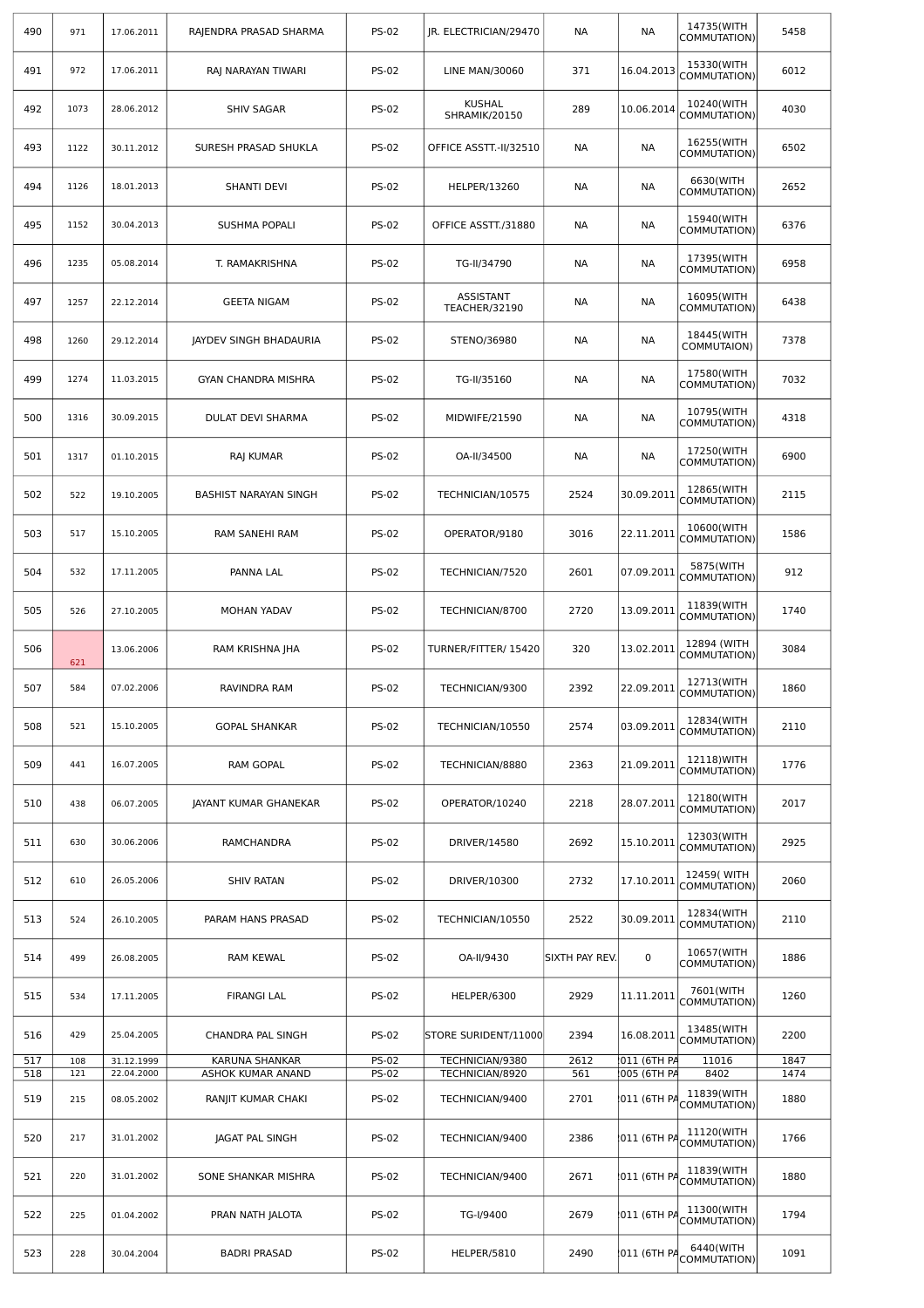| 524 | 230 | 30.04.2002 | RAM CHANDRA KATIYAR     | <b>PS-02</b> | TECHNICIAN/9400                      | 615            | 012 (6TH PA  | 11870(WITH<br>COMMUTATION)                          | 1880 |
|-----|-----|------------|-------------------------|--------------|--------------------------------------|----------------|--------------|-----------------------------------------------------|------|
| 525 | 231 | 30.04.2002 | RAMDEO TIWARI           | <b>PS-02</b> | RUNNER/5410                          | 2322           | 011 (6TH PA  | 4863(WITH<br>COMMUTATION)                           | 787  |
| 526 | 235 | 10.06.2002 | SUBEDAR SINGH           | <b>PS-02</b> | CLEANER/6875                         | 2684           | 011 (6TH PA  | 8023(WITH<br>COMMUTATION)                           | 1375 |
| 527 | 240 | 01.07.2002 | <b>NATHU</b>            | <b>PS-02</b> | HELPER/5930                          | SIXTH PAY REV. | $\mathbf 0$  | 6499(WITH<br>COMMUTATION)                           | 1150 |
| 528 | 254 | 30.09.2002 | RAHMATULLAH             | <b>PS-02</b> | FITTER-MATE/6437                     | 2484           | 011 (6TH PA  | 7602(WITH<br>COMMUTATION)                           | 1287 |
| 529 | 261 | 25.11.2002 | <b>LAXMAN SINGH</b>     | <b>PS-02</b> | DAFTARI/5960                         | 481            | 03.05.2013   | 7109(WITH<br>COMMUTATION)                           | 1192 |
| 530 | 268 | 28.01.2003 | JAGDISH NARAYAN KATIYAR | <b>PS-02</b> | ELECTRICIAN/8750                     | 2600           | 011 (6TH PA  | 10542(WITH<br>COMMUTATION)                          | 1538 |
| 531 | 274 | 18.02.2003 | SHYAM RAJ               | <b>PS-02</b> | HELPER/5840                          | 2576           | 011 (6TH PA  | 6487(WITH<br>COMMUTATION)                           | 1097 |
| 532 | 278 | 01.05.2003 | DATA RAM PAL            | <b>PS-02</b> | TECHNICIAN/9420                      | 2754           | 011 (6TH PA  | 11272(WITH<br>COMMUATION)                           | 1798 |
| 533 | 280 | 31.05.2003 | BEERBAL                 | <b>PS-02</b> | <b>BULDOZER</b><br>DRIVER/9730       | 2535           | 011 (6TH PA  | 11622(WITH<br>COMMUTATION)                          | 1946 |
| 534 | 281 | 02.06.2003 | KANTI BHAI PATEL        | <b>PS-02</b> | TECHNICIAN/10430                     | 2637           | 011 (6TH PA  | 13082(WITH<br>COMMUATION)                           | 2086 |
| 535 | 283 | 05.06.2003 | <b>SHIV LAL</b>         | <b>PS-02</b> | CLEANER/7025                         | 1656           | 012 (6TH PA  | 8227(WITH<br>COMMUTATION)                           | 1405 |
| 536 | 284 | 06.06.2003 | <b>MAN FOOL</b>         | <b>PS-02</b> | <b>BULDOZER</b><br>DRIVER/8870       | 3050           | 012 (6TH PA  | 10938(WITH<br>COMMUATION)                           | 1774 |
| 537 | 289 | 13.06.2003 | <b>BALRAM</b>           | <b>PS-02</b> | TECHNICIAN/8287                      | 2739           |              | 11278(WITH<br>011 (6TH PA COMMUATATIO<br>N)         | 1651 |
| 538 | 295 | 27.06.2003 | CHHAKKI LAL             | <b>PS-02</b> | SWEEPER/5500                         | 2415           | 011 (6TH PA  | 5193(WITH<br>COMMUTATION)                           | 833  |
| 539 | 304 | 11.09.2003 | LAXMI KANT SHARMA       | <b>PS-02</b> | <b>TELEPHONE</b><br>OPERATOR/9490    | 93             | 012 (6TH PA  | 11964                                               | 1898 |
| 540 | 307 | 12.09.2003 | AJEET PRATAP SINGH      | <b>PS-02</b> | TECHNICIAN/8362                      | 2577           | 011 (6TH PA  | 8766(WITH<br>COMMUTATION)                           | 1292 |
| 541 | 309 | 26.09.2003 | <b>DEVI CHARAN</b>      | <b>PS-02</b> | SHRAMIK/6020                         | 2461           | 2011 (6th pa | 7210(WITH<br>COMMUTATION)                           | 1204 |
| 542 | 370 | 17.07.2004 | <b>BUDHAI</b>           | <b>PS-02</b> | HELPER/5980                          | SIXTH PAY REV. | $\mathbf 0$  | 6656(WITH<br>COMMUTATION)                           | 1178 |
| 543 | 380 | 29.07.2004 | <b>BRINDABAN SINGH</b>  | <b>PS-02</b> | OPERATOR/9640                        | 2430           | 011 (6TH PA  | 12521(WITH<br>COMMUTATION)                          | 1928 |
| 544 | 384 | 16.08.2004 | PRATAP NARAYAN TIWARI   | <b>PS-02</b> | HELPER/6230                          | SIXTH PAY REV. | $\mathbf 0$  | 7040(WITH<br>COMMUTATION)                           | 1246 |
| 545 | 394 | 05.10.2004 | KRISHNA KUMAR SHUKLA    | <b>PS-02</b> | TECHNICIAN/9430                      | 2547           | 01.09.2011   | 12149(WITH<br>COMMUTATION)                          | 1886 |
| 546 | 398 | 03.11.2004 | <b>DULARE</b>           | <b>PS-02</b> | HELPER/6060                          | 2669           | 011 (6TH PA  | 7370(WITH<br>COMMUTATION)                           | 1212 |
| 547 | 420 | 07.03.2005 | RAJENDRA PRASAD         | <b>PS-02</b> | MALI/5500                            | SIXTH PAY REV  | 0            | 5932(WITH<br>COMMUTATION)                           | 1050 |
| 548 | 449 | 21.07.2005 | SHIV DEO SINGH          | <b>PS-02</b> | <b>HIGH PRESSURE</b><br>WELDER/10825 | 2474           | 011 (6TH PA  | 11412(WITH<br>COMMUTATION)                          | 1891 |
| 549 | 463 | 23.04.2004 | GOPAL SARAN PANDAY      | <b>PS-02</b> | TECHNICIAN/10300                     | 812            | 012 (6TH PA  | 12461(WITH<br>COMMUTATION)                          | 1912 |
| 550 | 585 | 13.02.2006 | <b>KESHAV PRASAD</b>    | <b>PS-02</b> | HELPER/6170                          | SIXTH PAY REV. | 0            | 6972(WITH<br>COMMUTATION)                           | 1234 |
| 551 | 620 | 08.06.2006 | RAM BILAS GUPTA         | <b>PS-02</b> | OPERATOR/10380                       | 2574           | 011 (6TH PA  | 12585(WITH<br>COMMUTATION)                          | 1936 |
| 552 | 9   | 15.05.1997 | <b>BUDDU</b>            | <b>PS-02</b> | SWEEPER/1582                         | SIXTH PAY REV  | 0            | 3890 WITH<br>ADDITIONAL<br>RS. 778(20%<br>OF BASIC) | 184  |
| 553 | 53  | 09.04.1999 | UMA SHASHI TRIPATHI     | <b>PS-02</b> | ASSISTANT<br>TEACHER/1754            | SIXTH PAY REV. | 0            | 3890 WITH<br>20% ADDITION                           | 125  |
| 554 | 76  | 31.07.1999 | JAGAT PRASAD SHARMA     | <b>PS-02</b> | HELPER/5370                          | 2385           | 011 (6TH PA  | 5376(WITH<br>COMMUTATION)                           | 895  |
| 555 | 114 | 29.03.2000 | CHIRAUNGI LAL           | <b>PS-02</b> | ATTENDENT/5750                       | SIXTH PAY REV  | 0            | 6498 (WITH<br>COMMUTATION)                          | 1150 |
| 556 | 116 | 30.03.2000 | SAYYED FAIZUL HAQ       | <b>PS-02</b> | TECHNICIAN/9200                      | 553            | 16.03.2012   | 10246 (WITH<br>COMMUTATION)                         | 1702 |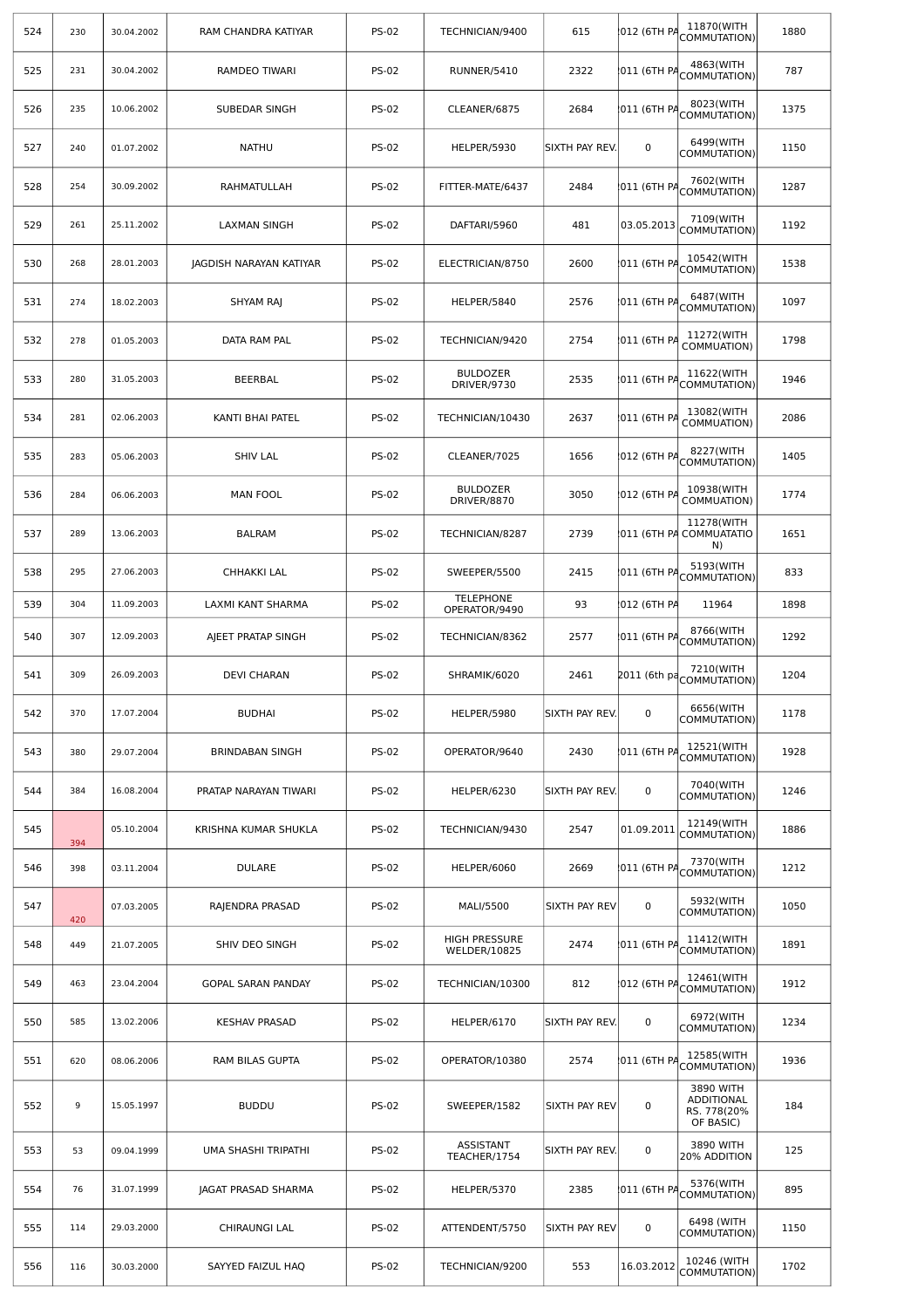| 557 | 164 | 05.01.2001 | RAMESH KUMAR BHATNAGAR                                                     | <b>PS-02</b> | OPERATOR/7845                  | 2559           | 011 (6TH PA | 9554 (WITH<br>COMMUTATION)       | 1402      |
|-----|-----|------------|----------------------------------------------------------------------------|--------------|--------------------------------|----------------|-------------|----------------------------------|-----------|
| 558 | 173 | 31.01.2001 | SANTOO PRASAD                                                              | <b>PS-02</b> | OA/9400                        | 2016           | 12.07.2011  | 11839 (WITH<br>COMMUTATION)      | 1880      |
| 559 | 174 | 31.01.2001 | RAM DAS PAL                                                                | <b>PS-02</b> | OPERATOR/8283                  | 2565           | 03.10.2011  | 10870 WITH<br><b>COMMUTATION</b> | 1656      |
| 560 | 178 | 03.03.2001 | SHIV RAJ                                                                   | <b>PS-02</b> | MALI/6750                      | 193            | 24.1.2012   | 7496 (WITH<br>COMMUTATION)       | 1288      |
| 561 | 197 | 31.07.2001 | <b>RAM SINGH</b>                                                           | <b>PS-02</b> | TECHINICAIN/9280               | 2702           | 011 (6TH PA | 10483 (WITH<br>COMMUTATION)      | 1715      |
| 562 | 202 | 31.08.2001 | M. M. KAZMI                                                                | <b>PS-02</b> | DRAFTMAN/10260                 | SIXTH PAY REV. | 0           | 11422 (WITH<br>COMMUTATION)      | 2021      |
| 563 | 210 | 31.10.2001 | <b>SHIV PRASAD</b>                                                         | <b>PS-02</b> | TECHNICIAN/5775                | sixth pay rev. | 0           | 6033 (WITH<br>COMMUTATION)       | 1067      |
| 564 | 211 | 26.11.2001 | CHHAGAN RAO JI PATEL                                                       | <b>PS-02</b> | TECHNICIAN/2977                | SIXTH PAY REV. | 0           | 8173 (WITH<br>COMMUTATION)       | 394       |
| 565 | 218 | 31.01.2002 | <b>GANGA DAYAL SARAL</b>                                                   | <b>PS-02</b> | OA-I/9400                      | 1660           | 011 (6TH PA | 12056 (WITH<br>COMMUTATION)      | 1880      |
| 566 | 237 | 19.06.2002 | <b>MATA PRASAD</b>                                                         | <b>PS-02</b> | RIGGER/5625                    | SIXTH PAY REV. | 0           | 4616 (WITH<br>COMMUTATION)       | 703       |
| 567 | 255 | 09.10.2002 | CATHERINE SHAKUNTLA PAL                                                    | <b>PS-02</b> | STAFF NURSE/6837               | SIXTH PAY REV. | 0           | 4334                             | <b>NA</b> |
| 568 | 263 | 27.11.2002 | MOHD. HANEEF                                                               | <b>PS-02</b> | SARANG/7805                    | SIXTH PAY REV. | 0           | 8555 (WITH<br>COMMUTATION)       | 1514      |
| 569 | 266 | 20.01.2003 | <b>SHIV NATH</b><br><b>PS-02</b><br>MAZDOOR/5860<br>2458<br>26.09.2011     |              | 6626(WITH<br>COMMUTATION)      | 1118           |             |                                  |           |
| 570 | 269 | 28.01.2003 | <b>PS-02</b><br>26.09.2011<br>2460<br>HARI NARAYAN CHOUHAN<br>MAZDOOR/5860 |              | 6626 (WITH<br>COMMUTATION)     | 1118           |             |                                  |           |
| 571 | 277 | 30.04.2003 | PREM SHANKAR DIXIT                                                         | <b>PS-02</b> | OA-II/9460                     | 2640           | 011 (6TH PA | 12181 (WITH<br>COMMUTATION)      | 1892      |
| 572 | 291 | 16.06.2003 | ASHISH KUMAR PAUL                                                          | <b>PS-02</b> | TECHNICIAN/9440                | 2315           | 20.09.2011  | 12461 (WITH<br>COMMUTATION)      | 1888      |
| 573 | 300 | 31.07.2003 | SANTRAM PAL<br><b>PS-02</b><br>PEON/5740<br>2195<br>011 (6TH PA            |              | 6478 (WITH<br>COMMUTATION)     | 1026           |             |                                  |           |
| 574 | 303 | 03.09.2003 | <b>RAM KISHAN</b>                                                          | <b>PS-02</b> | MAZDOOR/5950                   | SIXTH PAY REV  | 0           | 6419(WITH<br>COMMUTATION)        | 1136      |
| 575 | 308 | 26.09.2003 | RAM CHANDRA MISHRA                                                         | <b>PS-02</b> | TECHNICIAN/7925                | SIXTH PAY REV. | 0           | 8958 (WITH<br>COMMUTATION)       | 1585      |
| 576 | 315 | 14.10.2003 | ABDUL HALIM KURESHI                                                        | <b>PS-02</b> | TECHNICIAN/9500                | 2733           | 011 (6TH PA | 11995 (WITH<br>COMMUTATION)      | 1900      |
| 577 | 350 | 21.04.2004 | <b>BHANU PRATAP DIXIT</b>                                                  | <b>PS-02</b> | HELPER/6000                    | 2618           | 10.10.2011  | 7124                             | 1164      |
| 578 | 373 | 20.07.2004 | MOHD. ISMAIL                                                               | <b>PS-02</b> | LINE MAN/9620                  | 2593           | 011 (6TH PA | 12492 (WITH<br>COMMUTATION)      | 1924      |
| 579 | 374 | 20.07.2004 | <b>SHIV NARAIN</b>                                                         | <b>PS-02</b> | SAMPLER/5975                   | 6TH PAY REV.   | 0           | 6651( WITH<br>COMMUTATION)       | 1177      |
| 580 | 379 | 29.07.2004 | SHAUKAT ALI                                                                | <b>PS-02</b> | TECHNICIAN/6950                | SIXTH PAY REV. | 0           | 7855 (WITH<br>COMMUTATION)       | 1390      |
| 581 | 397 | 29.10.2004 | MOHD. ISHA KHAN                                                            | <b>PS-02</b> | LAB ASSISTANT/6410             | SIXTH PAY REV. | 0           | 5710 (WITH<br>COMMUTATION)       | 1010      |
| 582 | 413 | 13.01.2005 | MOHD. MOBIN                                                                | <b>PS-02</b> | TECHNICIAN/9680                | 2351           | 011 (6TH PA | 12013 (WITH<br>COMMUTATION)      | 198568    |
| 583 | 426 | 31.03.2005 | LALIT PRAKASH SEXENA                                                       | <b>PS-02</b> | CHEMIST/15200                  | 2572           | 03.09.2011  | 24295(WITH<br>COMMUTATION)       | 3040      |
| 584 | 433 | 19.05.2005 | <b>RAM SINGH</b>                                                           | <b>PS-02</b> | DRIVER/7105                    | SIXTH PAY REV. | $\mathbf 0$ | 8032 (WITH<br>COMMUTATION)       | 1421      |
| 585 | 443 | 18.07.2005 | NAND LAL SINGH                                                             | <b>PS-02</b> | TECHNICIAN/10180               | 2542           | 011 (6TH PA | 11964 (WITH<br>COMMUTATION)      | 1880      |
| 586 | 450 | 27.07.2005 | JAGDISH PRASAD MISHRA                                                      | <b>PS-02</b> | OPERATOR/10340                 | 2413           | 011 (6TH PA | 12332 (WITH<br>COMMUTATION)      | 1898      |
| 587 | 452 | 22.07.2005 | <b>GANESH PRASAD</b>                                                       | <b>PS-02</b> | TECHNICIAN/7860                | 2704           | 011 (6TH PA | 10214                            | 1501      |
| 588 | 479 | 20.08.2005 | <b>BHRIGUNATH RAM</b>                                                      | <b>PS-02</b> | WELDER/11000                   | SIXTH PAY REV. | 0           | 13331 (WITH<br>COMMUTATION)      | 2090      |
| 589 | 487 | 22.08.2005 | RAJISH ALI                                                                 | <b>PS-02</b> | <b>BOULER</b><br>MENSION/10300 | 2671           | 1.2011 (6TH | 12461(WITH<br>COMMUTATION)       | 1920      |
| 590 | 523 | 21.10.2005 | RAJENDRA NARAYAN AWASTHI                                                   | <b>PS-02</b> | OPERATOR/9300                  | 2521           | 011 (6TH PA | 12769 (WITH<br>COMMUTATION)      | 1860      |
| 591 | 552 | 13.12.2005 | JAGDISH KUMAR VERMA                                                        | <b>PS-02</b> | TECHNICIAN/10300               | 1641           | 011 (6TH PA | 12271 (WITH<br>COMMUTATION)      | 1887      |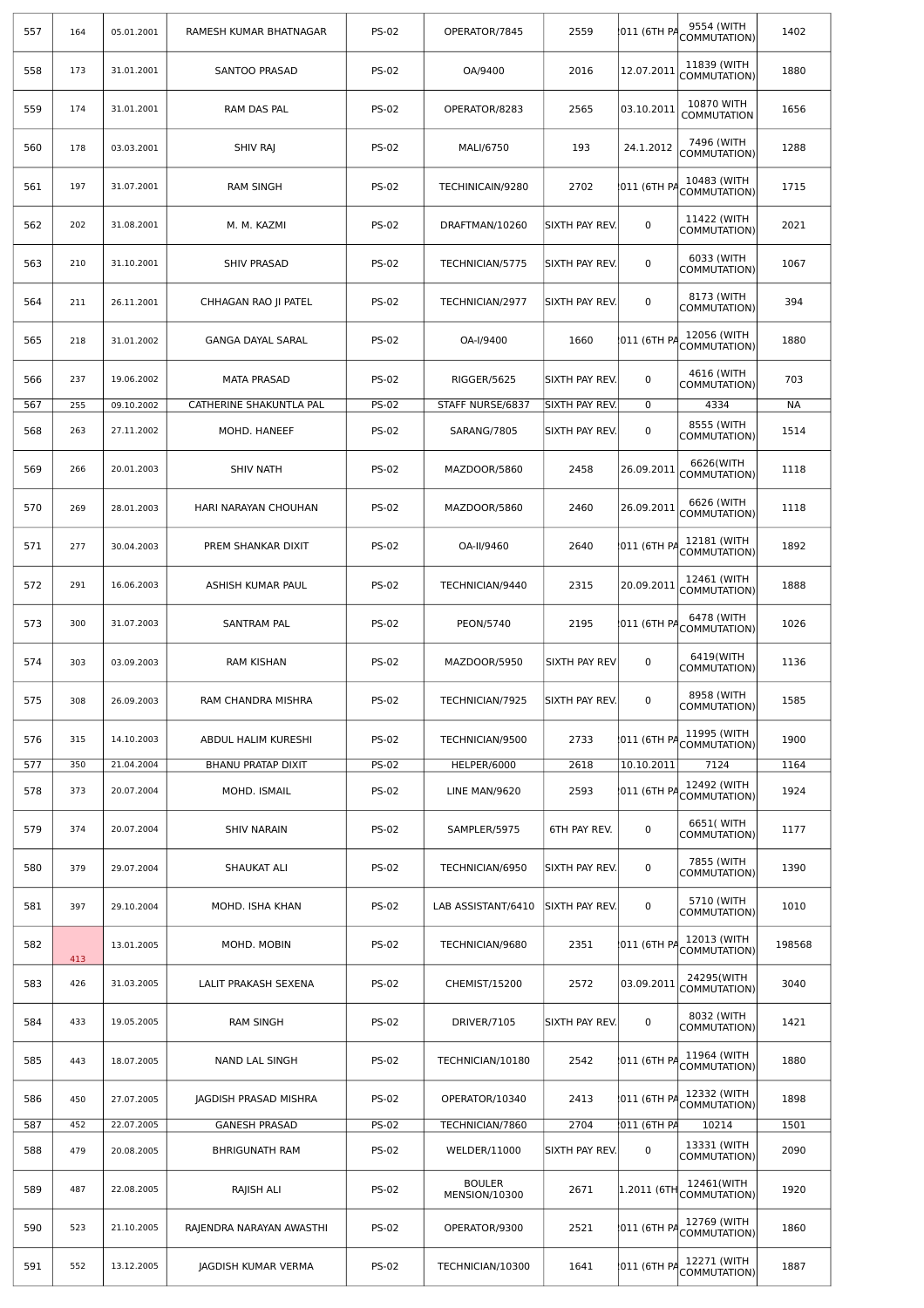| 592 | 559  | 13.12.2005 | <b>RAM GOVIND SINGH</b>   | <b>PS-02</b> | WELDER/10260                     | 2638      | 011 (6TH PA | 12088 (WITH<br>COMMUTATION) | 1882  |
|-----|------|------------|---------------------------|--------------|----------------------------------|-----------|-------------|-----------------------------|-------|
| 593 | 566  | 20.12.2005 | NARENDRA KUMAR AGARWAL    | <b>PS-02</b> | CRAIN OPERATOR/10400             | 2741      | 011 (6TH PA | 10491 (WITH<br>COMMUTATION) | 1940  |
| 594 | 575  | 19.01.2006 | NARENDRA PAL SINGH        | <b>PS-02</b> | TECHNICIAN/9440                  | 2463      | 005 (6TH PA | 11504 (WITH<br>COMMUTATION) | 1688  |
| 595 | 594  | 29.03.2006 | DHIRENDRA JHA             | <b>PS-02</b> | OPERATOR/70750                   | 2530      | 30.08.2011  | 13465 (WITH<br>COMMUTATION) | 2150  |
| 596 | 627  | 17.06.2006 | <b>ALI AHMAD</b>          | <b>PS-02</b> | HELPER/9330                      | 2231      | 29.07.2011  | 7900 (WITH<br>COMMUTATION)  | 1866  |
| 597 | 635  | 18.07.2006 | RAM SEWAK KAMAL           | <b>PS-02</b> | HELPER/9480                      | 3327      | 011 (6TH PA | 8425 (WITH<br>COMMUTATION)  | 1896  |
| 598 | 658  | 13.09.2006 | AFTAB AHMAD               | <b>PS-02</b> | OPERATOR/9980                    | 2737      | 14.09.2011  | 11964 (WITH<br>COMMUTATION) | 1880  |
| 599 | 668  | 29.11.2006 | SHYAM BIHARI              | <b>PS-02</b> | HELPER/9375                      | 2356      | 10.08.2011  | 8181 (WITH<br>COMMUTATION)  | 1875  |
| 600 | 777  | 29.09.2008 | UMA SHANKAR NATH TIWARI   | <b>PS-02</b> | CLEANER/11250                    | 2592      | 04.10.2011  | 8945 (WITH<br>COMMUTATION)  | 2250  |
| 601 | 883  | 12.03.2010 | JITENDRA KUMAR SHUKLA     | <b>PS-02</b> | WIREMAN/25150                    | 2602      | 07.09.2011  | 14590 (WITH<br>COMMUTATION) | 5030  |
| 602 | 967  | 25.05.2011 | HARI SHANKAR PANDAY       | <b>PS-02</b> | CHEMIST/64020                    | <b>NA</b> | <b>NA</b>   | 32010 (WITH<br>COMMUTATION) | 12804 |
| 603 | 1080 | 28.03.2013 | ROHINI TIWARI             | <b>PS-02</b> | OA-III/16980                     | NА        | <b>NA</b>   | 6792(WITH<br>COMMUTATION)   | 2716  |
| 604 | 1095 | 21.08.2012 | <b>CHHOTEY LAL</b>        | <b>PS-02</b> | TECHNICIAN/17250                 | NА        | <b>NA</b>   | 8625(WITH<br>COMMUTATION)   | 3450  |
| 605 | 1318 | 06.10.2015 | VISHWANATH                | <b>PS-02</b> | TG-I/36920                       | NА        | <b>NA</b>   | 18460                       | 7384  |
| 606 | 1327 | 03.12.2015 | <b>ALOK SAXENA</b>        | <b>PS-02</b> | TG-II/36220                      | <b>NA</b> | <b>NA</b>   | 18110                       | 7244  |
| 607 | 1332 | 07.01.2016 | PAROKKIL CHAKAPPAN MATHAI | <b>PS-02</b> | TG-II/36220                      | NА        | NА          | 18110                       | 7244  |
| 608 | 50   | 31.03.1999 | RAM SHANKAR TRIPATHI      | <b>PS-02</b> | TECHNICIAN/7600                  | 2561      | 011 (6TH PA | 9916                        | 1473  |
| 609 | 135  | 30.06.2000 | ANUPAMA MISHRA            | <b>PS-02</b> | <b>ASSIATANT</b><br>TEACHER/7250 | 739       | 30.10.2007  | 5961 (WITH<br>COMMUTATION)  | 992   |
| 610 | 270  | 31.01.2003 | PREM NARAYAN PANDEY       | <b>PS-02</b> | <b>LINE MAN</b>                  | 0         | $\mathbf 0$ | 14633                       | 1351  |
| 611 | 609  | 25.05.2006 | <b>RAM GULAM</b>          | <b>PS-02</b> | MAJDOOR/9450                     | 2706      | 17.10.2011  | 8425(WITH<br>COMMUTATION)   | 1890  |
| 612 | 612  | 27.05.2006 | BHANWAR PAL SINGH         | <b>PS-02</b> | TECHNICIAN/15270                 | 2569      | 03.10.2011  | 12894(WITH<br>COMMUTATION)  | 3054  |
| 613 | 690  | 31.01.2007 | <b>RUKMANI DEVI</b>       | <b>PS-02</b> | AAYA/8625                        | 2205      | 08.07.2010  | 5158(WITH<br>COMMUTATION)   | 1359  |
| 614 | 704  | 30.03.2007 | DHUKHI LAL                | <b>PS-02</b> | HELPER/9450                      | 2747      | 18.10.2011  | 8535(WITH<br>COMMUTATION)   | 1890  |
| 615 | 706  | 11.04.2007 | <b>MUNNI LAL</b>          | <b>PS-02</b> | HELPER/9450                      | 885       | 26.09.2015  | 8680(WITH<br>COMMUTATION)   | 1890  |
| 616 | 718  | 14.06.2007 | <b>SUKHDEV</b>            | <b>PS-02</b> | CLEANER/11231                    | 1644      | 04.07.2011  | 9545(WITH<br>COMMUTATION)   | 2246  |
| 617 | 750  | 29.12.2007 | <b>SURAI PRASAD</b>       | <b>PS-02</b> | HELPER/9540                      | 2598      | 04.10.2011  | 8945(WITH<br>COMMUTATION)   | 1908  |
| 618 | 760  | 31.03.2008 | SANGEETA GHANEKAR         | <b>PS-02</b> | ASSIATANT<br>TEACHER/13650       | 3051      | 08.11.2012  | 12560(WITH<br>COMMUTAION)   | 2234  |
| 619 | 766  | 30.04.2008 | <b>RAM DEVI</b>           | <b>PS-02</b> | AAYA/8550                        | 2191      | 01.07.2010  | 5315 (WITH<br>COMMUTATION)  | 1293  |
| 620 | 771  | 12.06.2008 | RAM SWAROOP               | <b>PS-02</b> | HELPER/9600                      | 3112      | 30.11.2011  | 7945(WITH<br>COMMUTATION)   | 1920  |
| 621 | 772  | 12.06.2008 | TEK BAHADUR               | <b>PS-02</b> | HELPER/9600                      | 2648      | 08.09.2011  | 8925(WITH<br>COMMUTATION)   | 1920  |
| 622 | 778  | 29.09.2008 | <b>GANGA SINGH</b>        | <b>PS-02</b> | HELPER/9600                      | 2241      | 30.07.2011  | 9060(WITH<br>COMMUTATION)   | 1920  |
| 623 | 780  | 29.09.2008 | <b>RAM UJAGIR</b>         | <b>PS-02</b> | HELPER/9600                      | 3416      | 31.12.2012  | 8795(WITH<br>COMMUTATION)   | 1920  |
| 624 | 784  | 04.11.2008 | <b>CHHOTEY LAL</b>        | <b>PS-02</b> | HELPER/9600                      | 2651      | 08.09.2011  | 9090(WITH<br>COMMUTATION)   | 1920  |
| 625 | 785  | 06.11.2008 | <b>VIKRAM</b>             | <b>PS-02</b> | <b>HELPER/11250</b>              | 2690      | 15.10.2011  | 9835(WITH<br>COMMUTATION)   | 2250  |
| 626 | 796  | 15.12.2008 | <b>NAKCHED</b>            | <b>PS-02</b> | CLEANER/9600                     | 529       | 08.05.2013  | 9365(WITH<br>COMMUTATION)   | 1920  |
| 627 | 797  | 16.12.2008 | <b>NAND LAL</b>           | <b>PS-02</b> | DAFEDAR/7888                     | 477       | 03.05.2013  | 9520(WITH<br>COMMUTATION)   | 1957  |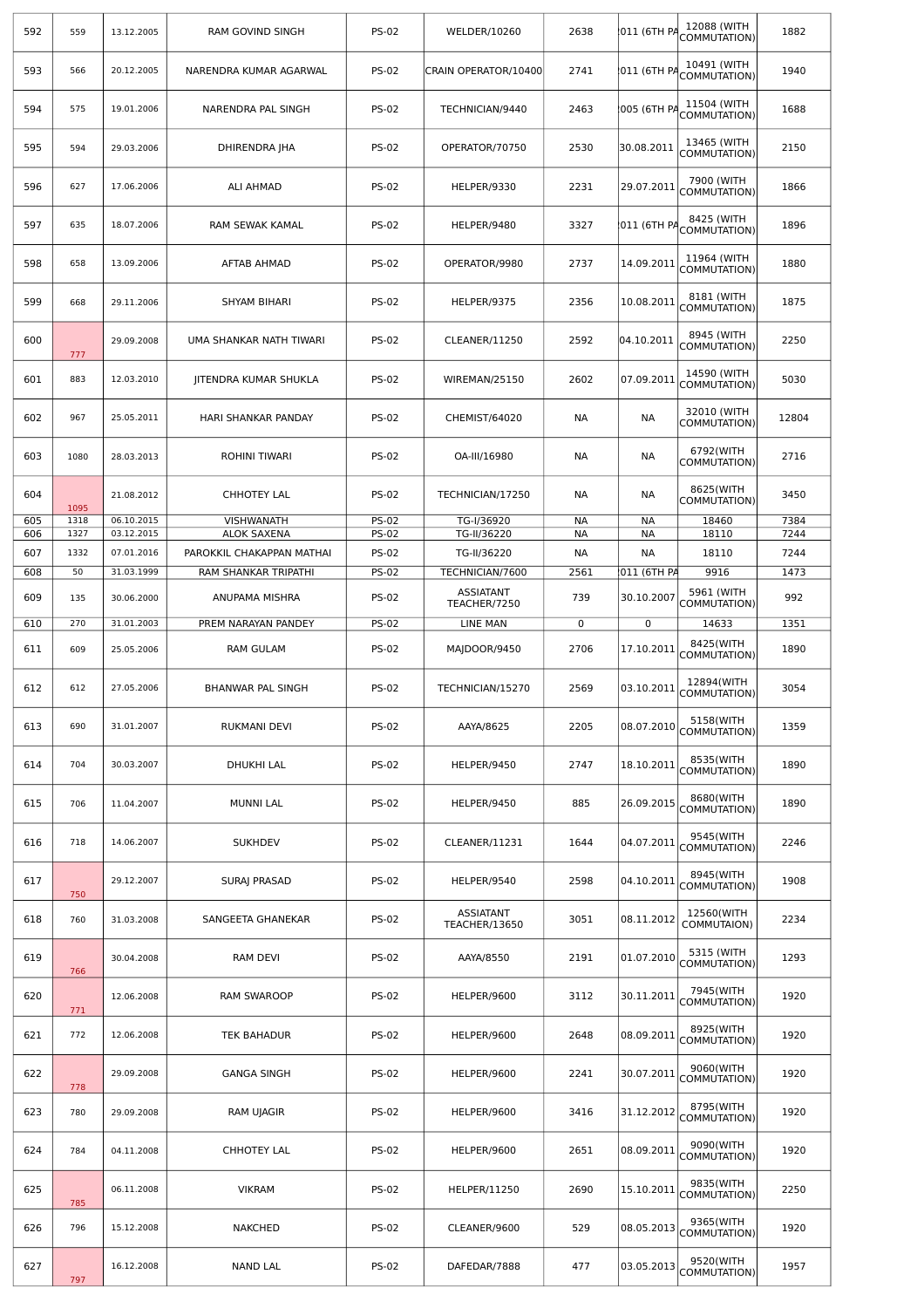| 628 | 829  | 02.09.2009 | KRISHNA PASAD SHUKLA     | <b>PS-02</b> | <b>WELDER/27210</b>                | 2755           | 15.09.2011  | 14165(WITH<br>COMMUTATION)  | 5442  |
|-----|------|------------|--------------------------|--------------|------------------------------------|----------------|-------------|-----------------------------|-------|
| 629 | 855  | 31.10.2009 | PRMOD CHANDRA BAJPAI     | <b>PS-02</b> | TECHNICIAN/25540                   | 575            | 06.08.2014  | 15005(WITH<br>COMMUTATION)  | 5108  |
| 630 | 881  | 23.02.210  | MUNNI BABU SAXENA        | <b>PS-02</b> | TECHNICIAN/24580                   | NА             | NА          | 12290(WITH<br>COMMUTATION)  | 4916  |
| 631 | 884  | 12.03.2010 | DEVENDRA NATH SRIVASTAVA | <b>PS-02</b> | OA-II/27220                        | 2209           | 28.07.2011  | 14585(WITH<br>COMMUTATION)  | 5492  |
| 632 | 886  | 12.03.2010 | <b>JEET BHADHUR</b>      | <b>PS-02</b> | <b>RUNNER/17070</b>                | 598            | 21.05.2013  | 9490(WITH<br>COMMUTATION)   | 3414  |
| 633 | 897  | 23.04.2010 | UMA DUTT SHUKLA          | <b>PS-02</b> | TECHNICIAN/25720                   | 2680           | 09.08.2011  | 14880(WITH<br>COMMUTATION)  | 5144  |
| 634 | 900  | 25.05.2010 | JAGAT NARAIN KATIYAR     | <b>PS-02</b> | TG-II/25150                        | 677            | 04.06.2013  | 14305(WITH<br>COMMUTATION)  | 5030  |
| 635 | 918  | 05.08.2010 | PARSURAM                 | <b>PS-02</b> | HELPER/16510                       | 2708           | 17.10.2011  | 9480(WITH<br>COMMUTATION)   | 3302  |
| 636 | 956  | 23.04.2011 | <b>GAUTAM MITRA</b>      | <b>PS-02</b> | TG-II/39470                        | 487            | 03.05.2013  | 15025(WITH<br>COMMUTATION)  | 5894  |
| 637 | 969  | 09.06.2011 | <b>SHIV SHANKAR</b>      | <b>PS-02</b> | HELPER/18910                       | 595            | 21.05.2013  | 9615(WITH<br>COMMUTATION)   | 3782  |
| 638 | 973  | 17.06.2011 | MUSTAFA HUSSAIN          | <b>PS-02</b> | <b>HELPER/19240</b>                | 1875           | 01.01.2014  | 9775(WITH<br>COMMUTATION)   | 3848  |
| 639 | 977  | 25.06.2011 | VIRENDRA SINGH GUSAIN    | <b>PS-02</b> | COMPUTOR/32440                     | 828            | 01.07.2013  | 16515(WITH<br>COMMUTATION)  | 6488  |
| 640 | 982  | 02.07.2011 | JAG LAL RAI              | <b>PS-02</b> | TECHNICIAN/02.07.2011              | 1502           | 10.10.2013  | 15025(WITH<br>COMMUTATION)  | 5894  |
| 641 | 987  | 26.07.2011 | CHANDRA KANT TIWARI      | <b>PS-02</b> | LIFT OPERATOR/29470                | NА             | NА          | 14735(WITH<br>COMMUTATION)  | 5894  |
| 642 | 995  | 23.09.2011 | RAJENDRA NATH TRIPATHI   | <b>PS-02</b> | TG-II/30360                        | 485            | 03.05.2013  | 15480(WITH<br>COMMUTATION)  | 6072  |
| 643 | 1000 | 18.10.2011 | RAM SAJEEVAN             | <b>PS-02</b> | SWEEPER/19230                      | NА             | NА          | 9615(WITH<br>COMMUTATION)   | 3846  |
| 644 | 1120 | 19.11.2012 | NARESH CHANDRA SAXENA    | <b>PS-02</b> | TECHNICIAN/32510                   | NА             | NА          | 16255(WITH<br>COMMUTATION)  | 6502  |
| 645 | 1125 | 04.01.2013 | RAJENDRA PRASAD YADAV    | <b>PS-02</b> | TECHNICIAN/34390                   | NА             | NА          | 17195(WITH<br>COMMUTATION)  | 6878  |
| 646 | 1166 | 11.07.2013 | RAKESH KUMAR TRIVEDI     | <b>PS-02</b> | TECHNICIAN/33770                   | <b>NA</b>      | <b>NA</b>   | 16885(WITH<br>COMMUTATION)  | 6754  |
| 647 | 1207 | 20.01.2014 | OM PRAKASH SHUKLA        | <b>PS-02</b> | TECHNICIAN/16980                   | NА             | NА          | 6580(WITH<br>COMMUTATION)   | 2632  |
| 648 | 394  | 09.09.2010 | BRIJESH KUMAR GUPTA      | <b>PS-02</b> | <b>ASSISTANT</b><br>ENGINEER/50110 | 840            | 12.07.2011  | 31080                       | 10022 |
| 649 | 413  | 22.10.2010 | SHRAVAN KUMAR SRIVASTAVA | <b>PS-02</b> | <b>JUNIOR</b><br>ENGINEER/50110    | 463            | 28.04.2011  | 31080                       | 10022 |
| 650 | 436  | 10.06.2005 | DUKH HARAN JHA           | <b>PS-02</b> | PRINCIPAL/9200                     | SIXTH PAY REV. | $\mathbf 0$ | 8666 (WITH<br>COMMUTATION)  | 1533  |
| 651 | 458  | 28.07.2005 | RAJENDRA PRASAD          | <b>PS-02</b> | TECHINICIAN/9900                   | 2705           | 011 (6TH PA | 11658 (WITH<br>COMMUTATION) | 1851  |
| 652 | 482  | 22.08.2005 | SURENDRA SHANKAR         | <b>PS-02</b> | TECHNICIAN/9740                    | 2721           | 011 (6TH PA | 11475 (WITH<br>COMMUTATION) | 1851  |
| 653 | 491  | 24.08.2005 | SHIV KANTH SHUKLA        | <b>PS-02</b> | OPERATOR/10080                     | 2605           | 011 (6TH PA | 12119 (WITH<br>COMMUTATION) | 1880  |
| 654 | 498  | 26.08.2005 | S. NIZAMUDDIN            | <b>PS-02</b> | WELDER/11000                       | 2633           | 2012(6TH PA | 12854 (WITH<br>COMMUTATION) | 2064  |
| 655 | 501  | 29.08.2005 | <b>USHA DWIVEDI</b>      | <b>PS-02</b> | ASSISTANT<br>TEACHER/7926          | SIXTH PAY REV. | $\mathbf 0$ | 6410 (WITH<br>COMMUTATION)  | 1134  |
| 656 | 505  | 24.09.2005 | <b>VIJAY KUMAR SINGH</b> | <b>PS-02</b> | TECHNICIAN/10750                   | 2619           | 011 (6TH PA | 12547 (WITH<br>COMMUTATION) | 1950  |
| 657 | 508  | 13.10.2005 | RAMA SHANKAR TIWARI      | <b>PS-02</b> | TECHNICIAN/7565                    | SIXTH PAY REV. | $\pmb{0}$   | 8551 (WITH<br>COMMUTATION)  | 1513  |
| 658 | 525  | 26.10.2005 | JODHA PRASAD             | <b>PS-02</b> | TECHNICIAN/6290                    | SIXTH PAY REV. | 0           | 7109 (WITH<br>COMMUTATION)  | 1258  |
| 659 | 527  | 29.10.2005 | RAM LAL                  | <b>PS-02</b> | TECHNICIAN/29.10.2005              | 2652           | 08.09.2011  | 12033(WITH<br>COMMUTATION)  | 1772  |
| 660 | 565  | 20.12.2005 | YOGENDRA PRASAD DUBEY    | <b>PS-02</b> | <b>TURNER/10340</b>                | 2541           | 011 (6TH PA | 12213 (WITH<br>COMMUTATION) | 1894  |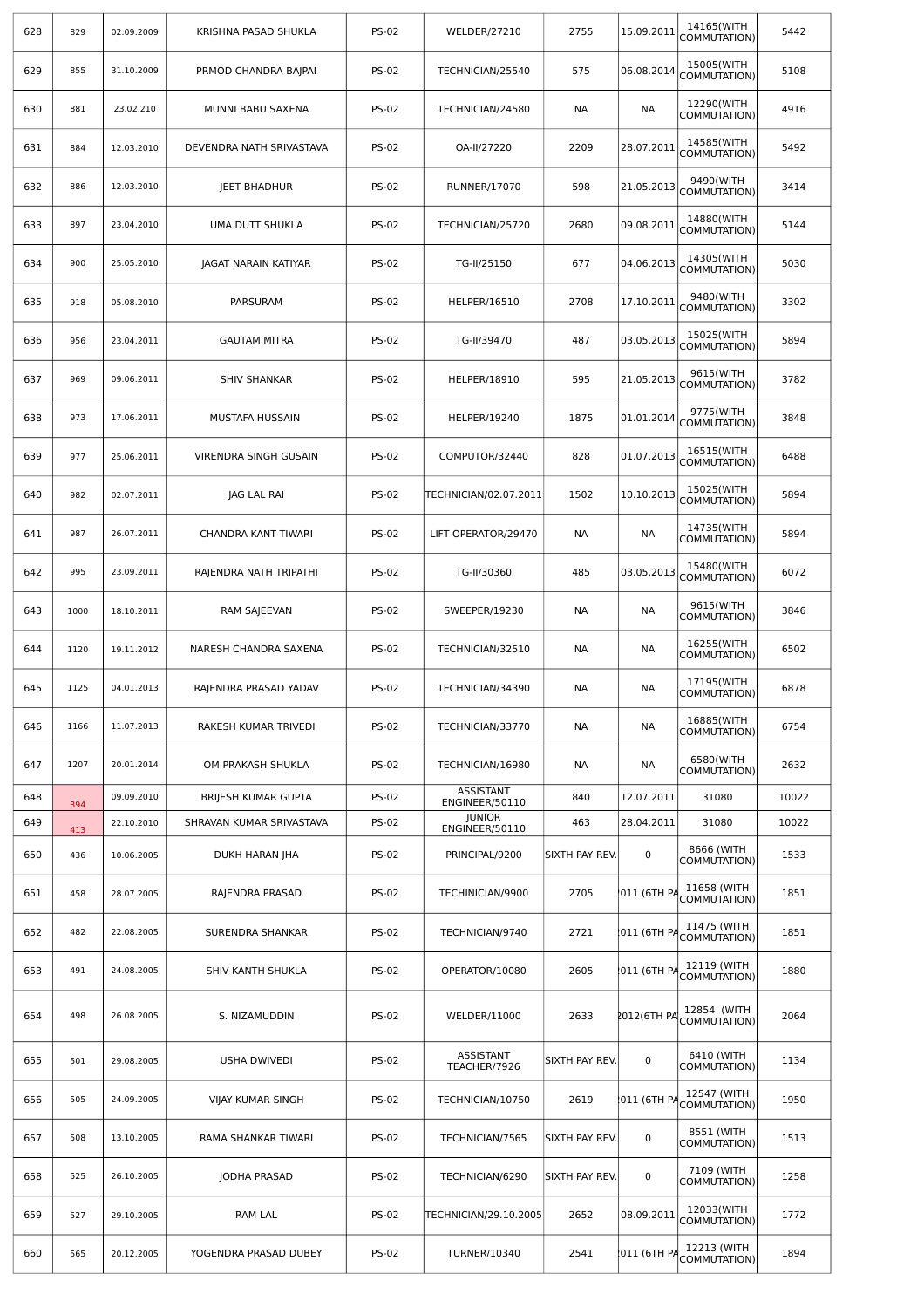| 661 | 573  | 03.01.2006 | RADHEY SHYAM TRIPATHI      | <b>PS-02</b>                          | TECHNICIAN/9760                    | 2615           | 011 (6TH PA | 12264 (WITH<br>COMMUTATION) | 1881 |
|-----|------|------------|----------------------------|---------------------------------------|------------------------------------|----------------|-------------|-----------------------------|------|
| 662 | 1211 | 06.02.2014 | <b>MADAN LAL</b>           | <b>PS-02</b>                          | SWEEPER/21040                      | NА             | NА          | 10520(WITH<br>COMMUTATION)  | 4208 |
| 663 | 1320 | 12.10.2015 | <b>KRIPENDRA</b>           | <b>PS-02</b>                          | TG-I/36220                         | NА             | NА          | 18110 (WITH<br>COMMUTATION) | 7244 |
| 664 | 193  | 28.08.2000 | <b>BASHEER AHMAD</b>       | <b>PS-02</b>                          | <b>JUNIOR</b><br>ENGINEER/14355    | 968            | 011 (6TH PA | 19667                       | 2653 |
| 665 | 316  | 08.04.2001 | SHIV SARAN KATIYAR         | <b>PS-02</b>                          | COMPUTOR/10200                     | SIXTH PAY REV. | 0           | 12149 (WITH<br>COMMUTATION) | 2040 |
| 666 | 372  | 19.07.2004 | <b>MAHESH YADAV</b>        | <b>PS-02</b>                          | TECHNICIAN/8540                    | 2609           | 07.09.2011  | 11591(WITH<br>COMMUTATION)  | 1708 |
| 667 | 381  | 29.07.2004 | <b>RAM PALAT</b>           | <b>PS-02</b>                          | HELPER/6030                        | 3325           | 011 (6TH PA | 7229(WITH<br>COMMUTATION)   | 1206 |
| 668 | 402  | 22.11.2004 | AMBIKA YADAV               | <b>PS-02</b>                          | TECHNICIAN/8540                    | 2431           | 011 (6TH PA | 11591(WITH<br>COMMUTATION)  | 1708 |
| 669 | 404  | 19.04.2001 | ARUN KUMAR MUBAYI          | <b>PS-02</b>                          | <b>JUNIOR</b><br>ENGINEER/13997    | 701            | 01.10.2011  | 23807 (WITH<br>COMMUTATION) | 2714 |
| 670 | 435  | 10.06.2005 | <b>UDAY KANT JHA</b>       | <b>PS-02</b><br>OFFICE ASSISTANT/6947 |                                    | 611            | 009 (6TH PA | 8745(WITH<br>COMMUTATION)   | 2100 |
| 671 | 548  | 12.09.2001 | <b>GOPAL CHANDRA GUPTA</b> | <b>PS-02</b>                          | <b>JUNIOR</b><br>ENGINEER/11190    | SIXTH PAY REV. | 0           | 24295 (WITH<br>COMMUTATION) | 2238 |
| 672 | 601  | 27.10.2001 | ADITYA PRATAP TIWARI       | <b>PS-02</b>                          | <b>JUNIOR</b><br>ENGINEER/12047    | 20             | 06.01.2012  | 22319 (WITH<br>COMMUTATION) | 2191 |
| 673 | 621  | 28.11.2001 | UMESH CHANDRA MATHUR       | <b>PS-02</b>                          | <b>JUNIOR</b><br>ENGINEER/14875    | 39             | 012 (6TH PA | 24178 (WITH<br>COMMUTATION) | 2930 |
| 674 | 684  | 01.02.2002 | DINESH KUMAR VYAS          | <b>PS-02</b>                          | <b>JUNIOR</b><br>ENGINEER/13380    | 872            | 011 (6TH PA | 24295 (WITH<br>COMMUTATION) | 2676 |
| 675 | 841  | 13.01.1999 | <b>MANGAT RAI</b>          | <b>PS-02</b>                          | <b>JUNIOR ENGINEER/4103</b>        | 700            | 01.10.2011  | 24550(WITH<br>COMMUTATION)  | 684  |
| 676 | 857  | 06.02.1999 | RAMESH CHANDRA             | <b>PS-02</b>                          | <b>JUNIOR</b><br>ENGINEER/14030    | 12             | 06.01.2012  | 23062                       | 2636 |
| 677 | 1035 | 06.01.2003 | VISHNU DUTT BAJPAI         | <b>PS-02</b>                          | <b>JUNIOR</b><br>ENGINEER/13705    | 21             | 06.01.2012  | 24550(WITH<br>COMMUTATION)  | 2741 |
| 678 | 1273 | 05.01.2001 | TEJANG BAHADUR SAXENA      | <b>PS-02</b>                          | <b>ASSISTANT</b><br>ENGINEER/18200 | 599            | 27.04.2012  | 25638                       | 3012 |
| 679 | 1396 | 25.08.2003 | YADURAM JAUNPURI           | <b>PS-02</b>                          | JUNIOR ENGINEER/9430               | 9              | 06.014.2012 | 12461(WITH<br>COMMUTATION)  | 1886 |
| 680 | 1442 | 19.09.2003 | ASKOK KUMAR PANDEY         | <b>PS-02</b>                          | JUNIOR ENGINEER/9100               | 1176           | 011 (6TH PA | 24295 (WITH<br>COMMUTATION) | 1820 |
| 681 | 1461 | 15.10.2003 | OM PRAKASH SINGH           | <b>PS-02</b>                          | JUNIOR ENGINEER/9410               | 15             | 06.01.2012  | 11721 (WITH<br>COMMUTATION) | 1825 |
| 682 | 1495 | 03.11.2003 | GYANENDRA KUMAR PURWAR     | <b>PS-02</b>                          | <b>JUNIOR</b><br>ENGINEER/12275    | 590            | 29.08.2011  | 23434(WITH<br>COMMUTATION)  | 2343 |
| 683 | 1547 | 09.12.2003 | OM PRAKASH LAL             | <b>PS-02</b>                          | <b>JUNIOR</b><br>ENGINEER/14972    | 305            | 15.05.2012  | 24148 (WITH<br>COMMUTATION) | 2949 |
| 684 | 1585 | 07.01.2004 | RAM SANEHI LAL PAL         | <b>PS-02</b>                          | <b>JUNIOR ENGINEER/9500</b>        | 18             | 06.01.2012  | 12925(WITH<br>COMMTATION)   | 1900 |
| 685 | 1627 | 05.02.2004 | <b>GOPAL JI NIGAM</b>      | <b>PS-02</b>                          | JUNIOR ENGINEER/9500               | 1137           | 011 (6TH PA | 8308                        | 2095 |
| 686 | 1747 | 21.04.2004 | JAGDISH NARAIN DWIVEDI     | <b>PS-02</b>                          | JUNIOR ENGINEER/9540               | 575            | 005 (6TH PA | 12710 (WITH<br>COMMUTATION) | 1908 |
| 687 | 1748 | 27.04.2004 | SUDAMA PRASAD SRIVASTAVA   | <b>PS-02</b>                          | <b>JUNIOR</b><br>ENGINEER/10475    | SIXTH PAY REV. | $\mathbf 0$ | 11839 (WITH<br>COMMUTATION) | 2095 |
| 688 | 1814 | 02.06.2004 | SUBEDAR SINGH              | <b>PS-02</b>                          | <b>JUNIOR</b><br>ENGINEER/13315    | 698            | 01.10.2011  | 23806(WITH<br>COMMUTATION)  | 2582 |
| 689 | 1889 | 23.07.2004 | MAHESH CHANDRA CHAURASIYA  | <b>PS-02</b>                          | <b>JUNIOR</b><br>ENGINEER/13315    | 2517           | 010 (6TH PA | 11557                       | 2582 |
| 690 | 1936 | 26.08.2004 | DAYA RAM CHAUHAN           | <b>PS-02</b>                          | <b>JUNIOR</b><br>ENGINEER/12307    | 35             | 12.01.2011  | 7644                        | 5630 |
| 691 | 2018 | 30.11.2004 | SWAMI DEEN SHARMA          | <b>PS-02</b>                          | JUNIOR ENGINEER/9600               | 454            | 23.06.2011  | 12769 (WITH<br>COMMUTATION) | 1920 |
| 692 | 2027 | 02.12.2004 | TRILOKI NATH DWIVEDI       | <b>PS-02</b>                          | <b>JUNIOR</b><br>ENGINEER/10585    | 591            | 29.08.2011  | 23434                       | 2020 |
| 693 | 2048 | 19.12.2004 | SHEIKH RAFI AHMAD          | <b>PS-02</b>                          | <b>JUNIOR</b><br>ENGINEER/13380    | 10             | 06.01.2012  | 21574                       | 2352 |
| 694 | 2073 | 31.12.2004 | SATISH SHANKAR TIWARI      | <b>PS-02</b>                          | <b>JUNIOR</b><br>ENGINEER/14257    | 697            | 01.10.2011  | 22600 (WITH<br>COMMUTATION) | 2851 |
| 695 | 2345 | 22.06.2005 | NASEEM AHMAD               | <b>PS-02</b>                          | <b>JUNIOR</b><br>ENGINEER/13477    | 693            | 01.10.2011  | 24295 (WITH<br>COMMUTATION) | 2695 |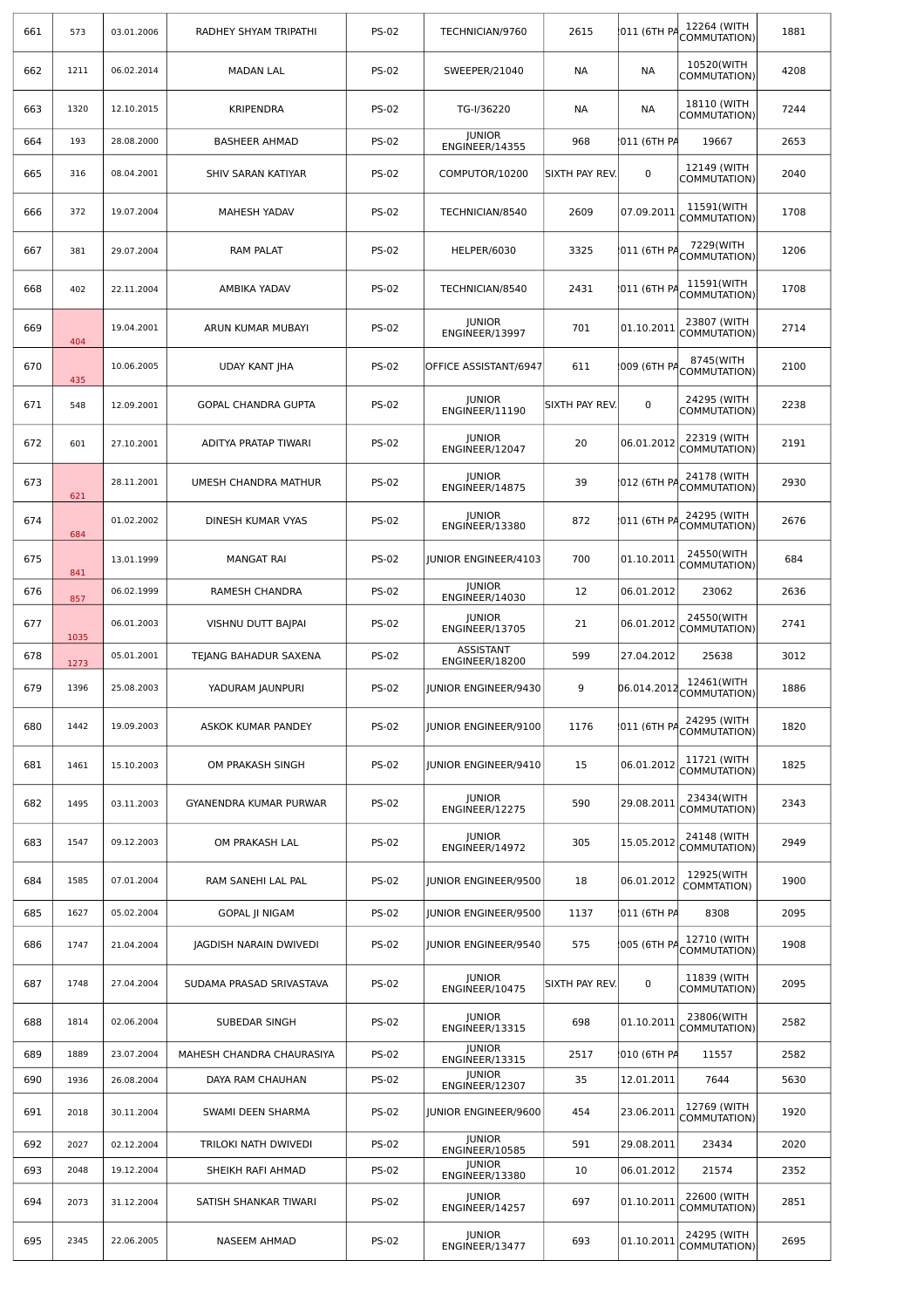| 696 | 2432 | 16.08.2005 | BAJRANG BAHADUR SINGH      | <b>PS-02</b> | <b>JUNIOR</b><br>ENGINEER/12437      | 307            | 15.05.2012   | 24295 (WITH<br>COMMUTATION)          | 2487  |
|-----|------|------------|----------------------------|--------------|--------------------------------------|----------------|--------------|--------------------------------------|-------|
| 697 | 2465 | 01.09.2005 | <b>JAGAT NARAIN MISHRA</b> | <b>PS-02</b> | <b>JUNIOR ENGINEER/9400</b>          | 242            | 2011 (6th pa | 18644                                | 1880  |
| 698 | 2816 | 15.06.2006 | <b>GAYA PRASAD VERMA</b>   | <b>PS-02</b> | <b>JUNIOR</b><br>ENGINEER/20703      | 306            | 15.08.2012   | 24295 (WITH<br>COMMUTATION)          | 4140  |
| 699 | 2822 | 16.06.2006 | OM PRAKASH GUPTA           | <b>PS-02</b> | <b>JUNIOR</b><br>ENGINEER/19875      | SIXTH PAY REV. | $\mathbf 0$  | 24295 (WITH<br>COMMUTATION)          | 3975  |
| 700 | 2829 | 23.06.2006 | <b>HARINAM SINGH</b>       | <b>PS-02</b> | <b>JUNIOR</b><br>ENGINEER/10710      | 2528           | 07.12.2010   | 25932 (WITH<br>COMMUTATION)          | 4284  |
| 701 | 3286 | 02.07.2007 | HARI KARAN SINGH           | <b>PS-02</b> | <b>JUNIOR</b><br>ENGINEER/02.07.2007 | 146            | 19.01.2011   | 27605 (WITH<br>COMMUTATION)          | 3994  |
| 702 | 4504 | 06.09.2011 | SUBODH KUMAR TRIVEDI       | <b>PS-02</b> | <b>JUNIOR</b><br>ENGINEER/48650      | 1301           | 09.09.2011   | 30025 (WITH<br>COMMUTATION)          | 9730  |
| 703 | 4637 | 21.05.2012 | VIDYA SAGAR SAINI          | <b>PS-02</b> | <b>JUNIOR ENGINEER</b>               | <b>NA</b>      | NА           | 27210 (WITH<br>COMMUTATION)          | 10884 |
| 704 | 97   | 05.11.1999 | MOHAN LAL SINGH            | <b>PS-02</b> | OA-I/8912                            | 2611           | 011 (6TH PA  | 10170(WITH<br>COMMTATION)            | 1782  |
| 705 | 310  | 29.03.2003 | <b>UDAY RAJ MISHRA</b>     | <b>PS-02</b> | CLEANER/7050                         | 2384           | 22.09.2011   | 8261(WITH<br>COMMUTATION)            | 1410  |
| 706 | 317  | 31.10.2003 | <b>BHADRA PAL</b>          | <b>PS-02</b> | RIGGER/6905                          | SIXTH PAY REV. | 0            | 6269(WITH<br>COMMUTATION)            | 1109  |
| 707 | 322  | 27.11.2003 | <b>RAM ASRE BHAGAT</b>     | <b>PS-02</b> | TECHNICIAN/8540                      | 2653           | 011 (6TH PA  | 11237(WITH<br>COMMUTATION)           | 2198  |
| 708 | 324  | 27.11.2003 | SURAJ PRASAD TRIPATHI      | <b>PS-02</b> | TECHNICIAN/8420                      | 2196           | 011 (6TH PA  | 11231(WITH<br>COMMUTATION)           | 1658  |
| 709 | 325  | 29.11.2003 | <b>DILARAM</b>             | <b>PS-02</b> | HELPER/5960                          | 2289           |              | 7003(WITH<br>011 (6TH PACOMMUTATION) | 1174  |
| 710 | 343  | 23.02.2004 | <b>HORI LAL</b>            | <b>PS-02</b> | CRAIN OPERATOR/8700                  | 2418           | 24.09.2011   | 9328(WITH<br>COMMUTATION)            | 1379  |
| 711 | 357  | 26.05.2004 | <b>HARI LAL</b>            | <b>PS-02</b> | CLEANER/7125                         | 2429           | 24.09.2011   | 8362(WITH<br>COMMUTATION)            | 1425  |
| 712 | 361  | 03.06.2004 | RAM BAHADHUR               | <b>PS-02</b> | PEON/6100                            | 970            | 012 (6TH PA  | 7345(WITH<br>COMMUTATION)            | 1220  |
| 713 | 366  | 30.06.2004 | <b>NANKU</b>               | <b>PS-02</b> | HELPER/6110                          | 2433           | 011 (6TH PA  | 7364(WITH<br>COMMUTATION)            | 1222  |
| 714 | 393  | 05.10.2004 | RAM DULAR                  | <b>PS-02</b> | PUMP ATTENDANT/8100                  | 2087           | 011 (6TH PA  | 9084(WITH<br>COMMUTATION)            | 1276  |
| 715 | 417  | 19.11.2010 | DHARAM PAL MIHANI          | <b>PS-02</b> | <b>ASSIATANT</b><br>ENGINEER/62160   | 912            | 21.07.2011   | 31080 (WITH<br>COMMUTATION)          | 10022 |
| 716 | 446  | 19.07.2005 | SEETA RAM GAUTAMPURI       | <b>PS-02</b> | TECHNICIAN/10140                     | 2723           | 011 (6TH PA  | 11473(WITH<br>COMMUTATION)           | 1779  |
| 717 | 475  | 16.07.2011 | NIRUPAM CHAKRAWARTI        | <b>PS-02</b> | <b>JUNIOR</b><br>ENGINEER/30660      | <b>NA</b>      | NА           | 15330 (WITH<br>COMMUTATION)          | 6132  |
| 718 | 596  | 25.02.2013 | <b>DWARIKA RAM</b>         | <b>PS-02</b> | <b>ASSITANT</b><br>ENGINEER/31580    | NА             | NА           | 15790 (WITH<br>COMMUTATION)          | 6316  |
| 719 | 639  | 30.02.2013 | ASHOK KUMAR JHA            | <b>PS-02</b> | SAO/62530                            | <b>NA</b>      | NA           | 31265 (WITH<br>COMMUTATION)          | 12506 |
| 720 | 644  | 01.08.2013 | SHIV NATH GUPTA            | <b>PS-02</b> | AO/64090                             | NА             | NА           | 32045 (WITH<br>COMMUTATION)          | 12818 |
| 721 | 771  | 03.12.2014 | SURAJ SINGH YADAV          | <b>PS-02</b> | <b>JUNIOR</b><br>ENGINEER/34790      | <b>NA</b>      | NA           | 17395 (WITH<br>COMMUTATION)          | 6900  |
| 722 | 779  | 15.01.2015 | SATYA DEV CHAUDHARY        | <b>PS-02</b> | <b>JUNIOR</b><br>ENGINEER/34500      | NА             | NА           | 17250                                | 6900  |
| 723 | 867  | 12.02.2016 | SHYAM PRAKASH SAXENA       | <b>PS-02</b> | DY. GM                               | NА             | NА           | 31295 (WITH<br>COMMUTATION)          | 14118 |
| 724 | 1213 | 14.11.2000 | <b>DESHRAJ GUPTA</b>       | <b>PS-02</b> | <b>ASSITANT</b><br>ENGINEER/14875    | 1603           | 25.03.2011   | 24500                                | 3000  |
| 725 | 1319 | 15.02.2001 | RAGHVENDRA SINGH BAIS      | <b>PS-02</b> | <b>ASSITANT</b><br>ENGINEER/19100    | 2294           | 03.05.2011   | 24550                                | 3027  |
| 726 | 328  | 19.12.2003 | AKHTAR HUSAIN              | <b>PS-02</b> | TECHNICIAN/8280                      | 2746           | )11 (6TH PAY | 11498(WITH<br>COMMUTATION)           | 1656  |
| 727 | 496  | 25.08.2005 | <b>BABU LAL</b>            | <b>PS-02</b> | HELPER/6200                          | 2704           | 17.10.2011   | 7516(WITH<br>COMMUTATION)            | 1240  |
| 728 | 502  | 30.08.2005 | MOHAMMAD IDREES            | <b>PS-02</b> | HELPER/6200                          | 2327           | 011 (6TH PA  | 7516(WITH<br>COMMUTATION)            | 1240  |
| 729 | 503  | 30.08.2005 | SHADEO                     | <b>PS-02</b> | HELPER/6120                          | 2670           | 011 (6TH PA  | 7516 (WITH<br>COMMUTATION)           | 1224  |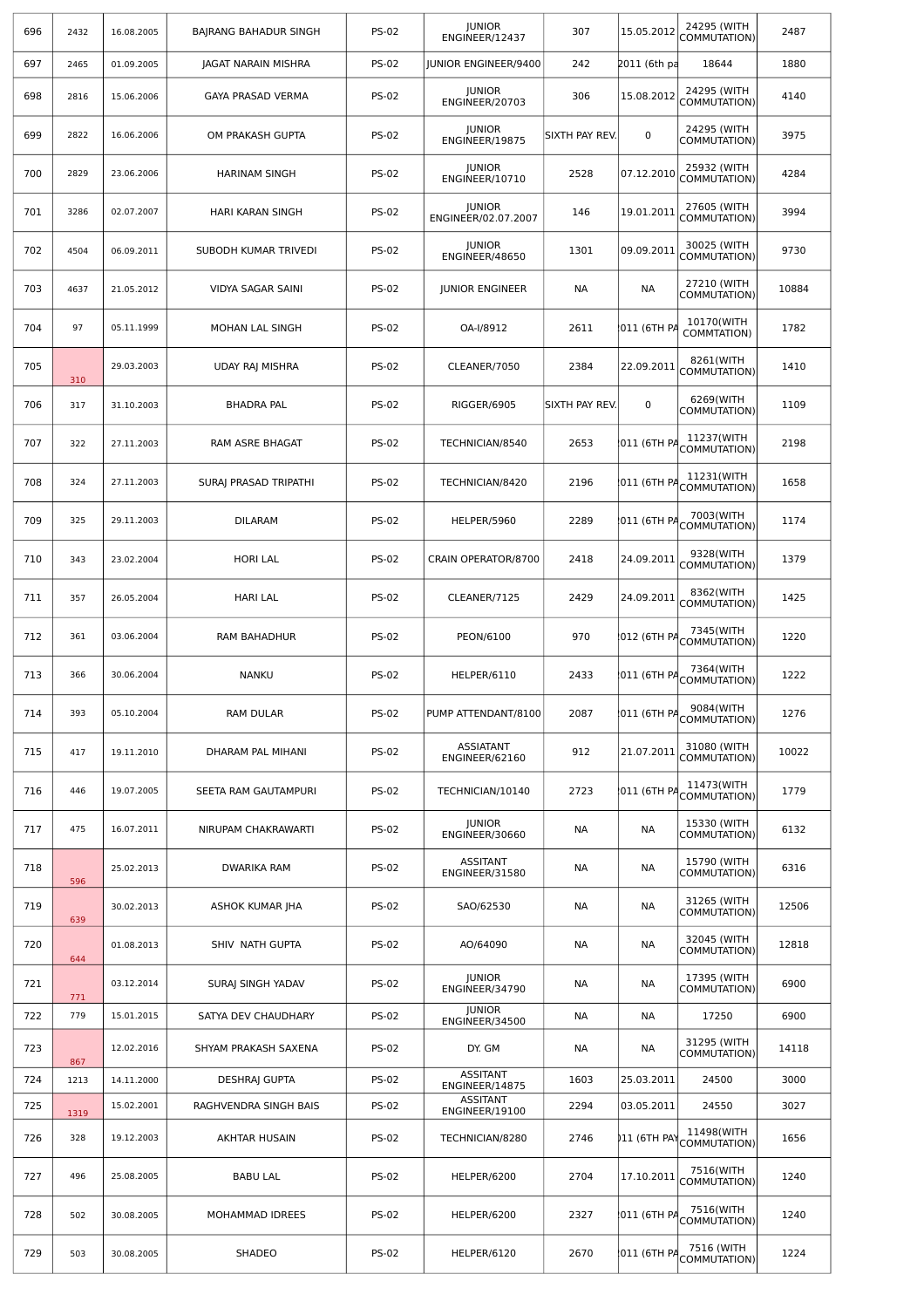| 730 | 504  | 23.09.2005 | SUSHMA E. SINGH           | <b>PS-02</b> | ASSTT. TEACHER/12450            | 769            | 1008 (6TH PA | 7106(WITH<br>COMMUTATION)               | 1214 |
|-----|------|------------|---------------------------|--------------|---------------------------------|----------------|--------------|-----------------------------------------|------|
| 731 | 509  | 13.10.2005 | SARJU PRASAD              | <b>PS-02</b> | DRIVER/10625                    | 2471           |              | 12926(WITH<br>2011 (6th pd COMMUTATION) | 2125 |
| 732 | 511  | 14.10.2005 | AWADESH PRASAD            | <b>PS-02</b> | TIME KEEPER/10440               | 1236           | 011 (6TH PA  | 12675(WITH<br>COMMUTATION)              | 2088 |
| 733 | 512  | 15.10.2005 | RAJENDRA SINGH BHADAURIA  | <b>PS-02</b> | PRINCIPAL/8920                  | 2190           | 011 (6TH PA  | 16259(WITH<br>COMMUTATION)              | 1541 |
| 734 | 518  | 15.10.2005 | SITARAM SINGH             | <b>PS-02</b> | TECHNICIAN/8900                 | 1563           | 011 (6TH PA  | 12149(WITH<br>COMMUTATION)              | 1780 |
| 735 | 519  | 15.10.2005 | <b>DAYARAM</b>            | <b>PS-02</b> | HELPER/8900                     | 2443           | 24.09.2011   | 7549(WITH<br>COMMUTATION)               | 1244 |
| 736 | 533  | 17.11.2005 | <b>PUTTI LAL</b>          | <b>PS-02</b> | TECHNICIAN/10575                | 2533           | 30.09.2011   | 12865(WITH<br>COMMUTATION)              | 2115 |
| 737 | 540  | 03.12.2005 | <b>SHIV LAL</b>           | <b>PS-02</b> | PEON/6240                       | 1440           | 10.06.2011   | 7583(WITH<br>COMMUTATION)               | 1248 |
| 738 | 560  | 19.12.2005 | RAGHVENDRA BAHADUR SINGH  | <b>PS-02</b> | TECHNICIAN/10650                | 2575           | 03.09.2011   | 12739(WITH<br>COMMUTATION)              | 2130 |
| 739 | 569  | 24.12.2005 | <b>MEWALAL</b>            | <b>PS-02</b> | OA-I/9700                       | 2320           | 011 (6TH PA  | 12083(WITH<br>COMMUTATION)              | 1881 |
| 740 | 574  | 09.01.2006 | CHUNNI SRIVASTAVA         | <b>PS-02</b> | ASSISTANT<br>TEACHER/8220       | 768            | 008 (6TH PA  | 7106(WITH<br>COMMUTATION)               | 2490 |
| 741 | 580  | 06.02.2006 | <b>RAM BARAN</b>          | <b>PS-02</b> | HELPER/6160                     | SIXTH PAY REV. | 0            | 6961WITH<br>COMMUTATION)                | 1232 |
| 742 | 583  | 06.02.2006 | KRISHNA GOPAL             | <b>PS-02</b> | TG-I/11000                      | 2683           | 15.10.2011   | 13949(WITH<br>COMMUTATION)              | 2200 |
| 743 | 586  | 17.02.2006 | YASHODA MISHRA            | <b>PS-02</b> | ASSISTANT<br>TEACHER/5500       | 610            | 31.03.2009   | 3500(WITH<br>COMMUTATION)               | 510  |
| 744 | 587  | 27.02.2006 | MURTAZA SAHA              | <b>PS-02</b> | HELPER/6180                     | SIXTH PAY REV. | $\mathbf 0$  | 6983(WITH<br>COMMUTATION)               | 1236 |
| 745 | 588  | 27.02.2006 | RAJ KUMAR                 | <b>PS-02</b> | HELPER/6180                     | 1629           | 02.07.2011   | 7481(WITH<br>COMMUTATION)               | 1236 |
| 746 | 592  | 22.03.2006 | MOHD. IDREES              | <b>PS-02</b> | TECHNICIAN/9420                 | 2523           | 011 (6TH PA  | 12461(WITH<br>COMMUTATION)              | 1884 |
| 747 | 593  | 25.03.2006 | <b>MAHIPAL SINGH</b>      | <b>PS-02</b> | PRINCIPAL/14820                 | 4548           | 20.12.2008   | 21654(WITH<br>COMMUTATION)              | 2837 |
| 748 | 596  | 18.04.2006 | MOOL CHANDRA              | <b>PS-02</b> | TECHNICIAN/9920                 | 2224           | 011 (6TH PA  | 12802(WITH<br>COMMUTATION)              | 1984 |
| 749 | 642  | 31.07.2006 | BABU LAL VISHWAKARMA      | <b>PS-02</b> | <b>WELDER/16500</b>             | 705            | 10.06.2013   | 14235(WIITH<br>COMMUTATION)             | 3300 |
| 750 | 644  | 26.08.2006 | MANAGER CHAUDHARY         | <b>PS-02</b> | <b>BULDOZER</b><br>DRIVER/10875 | 217            | 28.01.2010   | 8456(WITH<br>COMMUTATION)               | 2159 |
| 751 | 707  | 15.05.2006 | SURESH CHANDRA VERMA      | <b>PS-02</b> | HELPER/9015                     | 2598           | 011 (6TH PA  | 7981(WITH<br>COMMUTATION)               | 1803 |
| 752 | 725  | 09.07.2007 | RAM HARSH YADAV           | <b>PS-02</b> | HELPER/9600                     | 2541           | 30.09.2011   | 8680(WITH<br>COMMUTATION)               | 1920 |
| 753 | 749  | 10.12.2007 | SRI KISHAN                | <b>PS-02</b> | PEON/9105                       | 596            | 21.05.2013   | 9090(WITH<br>COMMUTATION)               | 1821 |
| 754 | 805  | 31.12.2008 | <b>SRI RAM</b>            | <b>PS-02</b> | HELPER/9787                     | 645            | 29.05.2013   | 10070(WITH<br>COMMUTATION)              | 1957 |
| 755 | 831  | 02.09.2009 | MOHD. IQBAL KHAN          | <b>PS-02</b> | CHEMIST-I/30281                 | 2758           | 15.09.2011   | 28030(WITH<br>COMMUTATION)              | 6220 |
| 756 | 843  | 11.06.2002 | ABDUL MUBIN KHAN          | <b>PS-02</b> | <b>FORE MAN/17900</b>           | 0              | 0            | 26500                                   | 3508 |
| 757 | 937  | 03.11.2010 | RAJ NARAYAN AWASTHI       | <b>PS-02</b> | TG-II/25150                     | 2499           | 27.09.2011   | 14590(WITH<br>COMMUTATION)              | 5030 |
| 758 | 1071 | 22.06.2012 | SHREE RAM                 | <b>PS-02</b> | <b>HELPER/19810</b>             | 645            | 29.05.2013   | 10070(WITH<br>COMMUTATION)              | 3952 |
| 759 | 1113 | 06.10.2012 | WASIM AHMAD               | <b>PS-02</b> | DRIVER/29360                    | NА             | NА           | 14680(WITH<br>COMMUTATION)              | 5872 |
| 760 | 1114 | 17.10.2012 | RAM AUTAR YADAV           | <b>PS-02</b> | <b>HELPER/20410</b>             | NА             | NА           | 10205(WITH<br>COMMUTATION)              | 4082 |
| 761 | 1116 | 17.10.2012 | PRAMOD KUMAR SINGH SENGAR | <b>PS-02</b> | OFFICE ASSTT.-II/34390          | 969            | 16.10.2014   | 17590(WITH<br>COMMUTATION)              | 6878 |
| 762 | 1141 | 28.03.2013 | RAM PRAKASH SHUKLA        | <b>PS-02</b> | HELPER/207602                   | NА             | NА           | 10380(WITH<br>COMMUTATION)              | 4152 |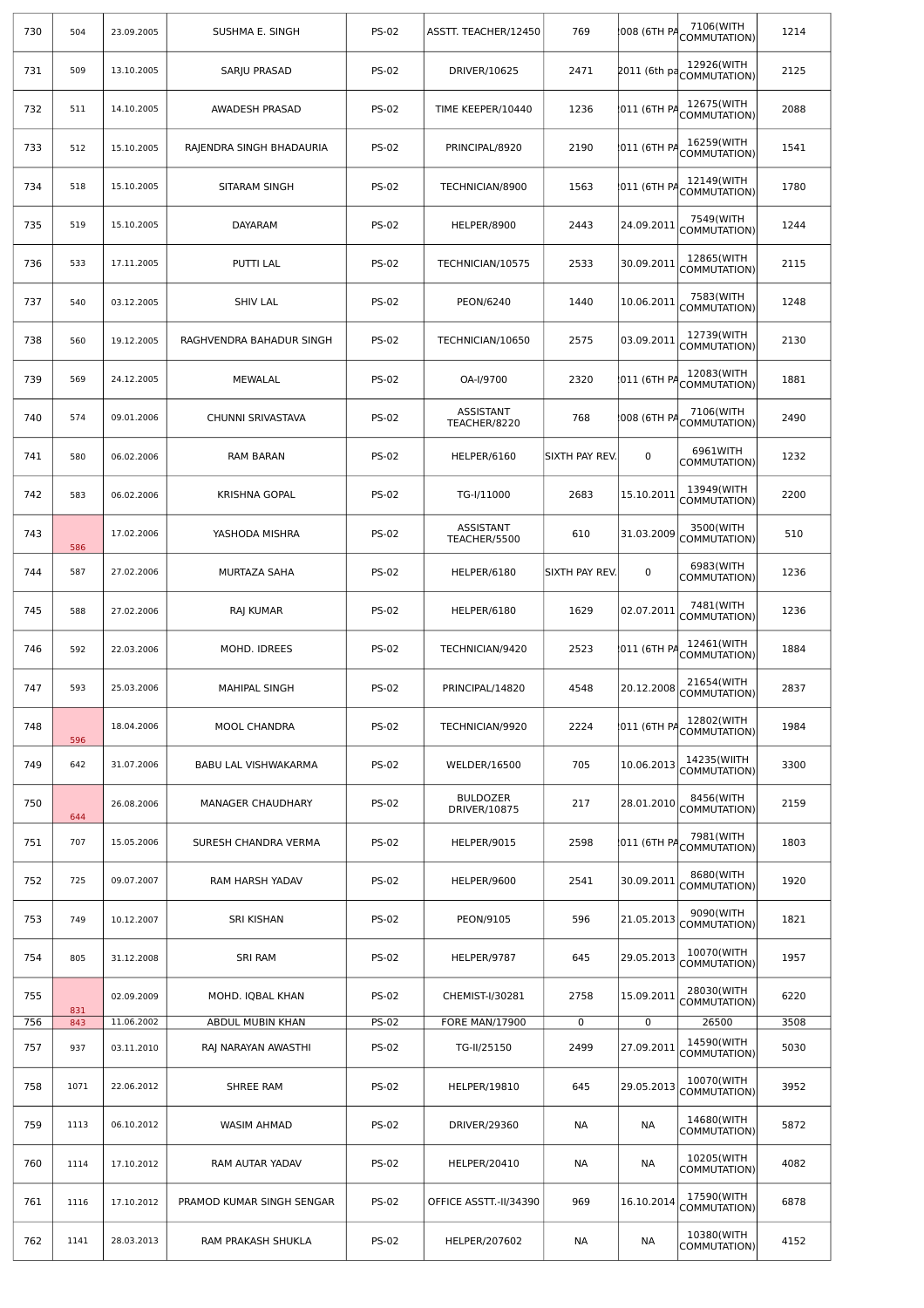| 763 | 1222 | 25.04.2014 | <b>KHUSHALI</b>                                                                      | <b>PS-02</b> | JAMADAR/22800                     | NА                         | NА           | 11400(WITH<br>COMMUTATION)            | 4560 |
|-----|------|------------|--------------------------------------------------------------------------------------|--------------|-----------------------------------|----------------------------|--------------|---------------------------------------|------|
| 764 | 1298 | 15.07.2015 | <b>SHANTI DEVI</b>                                                                   | <b>PS-02</b> | HELPER/14310                      | NА                         | NА           | 7155(WITH<br>COMMUTATION)             | 2862 |
| 765 | 1336 | 18.07.2003 | KRISHNA SWAROOP DWIVEDI                                                              | <b>PS-02</b> | JUNIOR ENGINEER/9430              | 16                         | 06.01.2012   | 12461(WITH<br>COMMUTATION)            | 1886 |
| 766 | 110  | 31.01.2000 | RAM YASH GUPTA                                                                       | <b>PS-02</b> | FIRE OFFICER/10400                | 2020                       | 12.07.2011   | 12204                                 | 1922 |
| 767 | 119  | 11.04.2000 | RAM PRABODH                                                                          | <b>PS-02</b> | MESON/9160                        | 2321                       | 011 (6TH PA  | 9366(WITH<br>COMMUTATION)             | 1582 |
| 768 | 318  | 11.11.2003 | SUDARSHAN PAL                                                                        | <b>PS-02</b> | HELPER/5350                       | SIXTH PAY REV.             | 0            | 3890 (WITH<br>COMMUTATION)            | 648  |
| 769 | 319  | 12.11.2003 | RAM AVTAR                                                                            | <b>PS-02</b> | HELPER/5960                       | 2730                       | 011 (6TH PA  | 6893(WITH<br>COMMUTATION)             | 1156 |
| 770 | 326  | 10.12.2003 | RAM NATH YADAV                                                                       | <b>PS-02</b> | TG-II/8460                        | 2187                       | 011 (6TH PA  | 11292(WITH<br>COMMUTATION)            | 1666 |
| 771 | 340  | 04.02.2004 | SUBEDAR SINGH                                                                        | <b>PS-02</b> | HELPER/5970                       | 1655                       | 011 (6TH PA  | 6910(WITH<br>COMMUTATION)             | 1158 |
| 772 | 356  | 26.05.2004 | SURAJBALI                                                                            | <b>PS-02</b> | HELPER/6010                       | 2585                       | 03.10.2011   | 7195(WITH<br>COMMUTATION)             | 1202 |
| 773 | 385  | 18.08.2004 | RAM SURAT MANI                                                                       | <b>PS-02</b> | HELPER/6080                       | 2340                       | 08.08.2011   | 7312(WITH<br>COMMUTATION)             | 1277 |
| 774 | 401  | 09.11.2004 | RAJ BAHADUR                                                                          | <b>PS-02</b> | HELPER/6010                       | 969                        | 1014 (6TH PA | 7332 (WITH<br>COMMUTATION)            | 1165 |
| 775 | 403  | 25.11.2004 | <b>PS-02</b><br>2425<br><b>JAIRAM</b><br>HELPER/6010                                 |              | 012 (6TH PA                       | 7195(WITH<br>COMMUTATION)  | 1202         |                                       |      |
| 776 | 404  | 25.11.2004 | ASSISTANT<br><b>PS-02</b><br>SIXTH PAY REV.<br>0<br>INDRA RANI GUPTA<br>TEACHER/5787 |              |                                   | 3890 (WITH<br>COMMUTATION) | 510          |                                       |      |
| 777 | 405  | 27.11.2004 | <b>MATA PRASAD</b>                                                                   | <b>PS-02</b> | CLEANER/7037                      | 2357                       |              | 8246 (WITH<br>011 (6TH PACOMMUTATION) | 1407 |
| 778 | 406  | 14.12.2004 | RAM KRISHNA                                                                          | <b>PS-02</b> | <b>TELEPHONE</b><br>OPERATOR/8600 | 2086                       | 19.07.2011   | 9383(WITH<br>COMMUTATION)             | 1381 |
| 779 | 408  | 21.12.2004 | AWDESH KUMAR MISHRA                                                                  | <b>PS-02</b> | RIGGER/7055                       | SIXTH PAY REV.             | 0            | 6402(WITH<br>COMMUTATION)             | 1133 |
| 780 | 409  | 22.12.2004 | RAM NARYAN SINGH                                                                     | <b>PS-02</b> | CRAIN OPERATOR/8180               | 1656                       | 2011 (6TH P  | 10395(WITH<br>COMMUTATION)            | 1987 |
| 781 | 411  | 11.01.2005 | SHAKUNTALA DEVI PANDEY                                                               | <b>PS-02</b> | HELPER/5690                       | 685                        | 010 (6TH PA  | 4804(WITH<br>COMMUTTION)              | 862  |
| 782 | 427  | 11.04.2005 | SHIV KAILASH DIXIT                                                                   | <b>PS-02</b> | OA-II/9100                        | 2022                       | 011 (6TH PA  | 12081(WITH<br>COMMUTATION)            | 1765 |
| 783 | 440  | 11.07.2005 | <b>RAM PRAKASH</b>                                                                   | <b>PS-02</b> | HELPER/6200                       | 2106                       | 011 (6TH PA  | 7516(WITH<br>COMMUTATION)             | 1860 |
| 784 | 469  | 10.08.2005 | RAVINDRA KUMAR TIWARI                                                                | <b>PS-02</b> | OPERATOR/10240                    | 2745                       | 011 (6TH PA  | 12367(WITH<br>COMMUTATION)            | 1900 |
| 785 | 472  | 16.08.2005 | SHAIL BALA PATHAK                                                                    | <b>PS-02</b> | PRINCIPAL/9960                    | 2486                       | 27.09.2011   | 8829(WITH<br>COMMUTAION)              | 1901 |
| 786 | 473  | 16.08.2005 | RAM SWAROOP SHARMA                                                                   | <b>PS-02</b> | RUNNER/5700                       | 292                        | 014 (6TH PA  | 8913(WITH<br>COMMUTATION)             | 933  |
| 787 | 476  | 18.08.2005 | SHYAM BIHARI GUPTA                                                                   | <b>PS-02</b> | NOTER &<br>DRAFTER/8900           | 2900                       | 011 (6TH PA  | 11001(WITH<br>COMMUTATION)            | 1880 |
| 788 | 478  | 20.08.2005 | ANIL KUMAR GUPTA                                                                     | <b>PS-02</b> | OA-I/10260                        | 2328                       | 011 (6TH P   | 12022(WITH<br>COMMUTATION)            | 1908 |
| 789 | 483  | 22.08.2005 | KRISHNA KUAMR SRIVASTAVA                                                             | <b>PS-02</b> | OA-II/9720                        | 2714                       | 011 (6TH PA  | 11783(WITH<br>COMMUTATION)            | 1881 |
| 790 | 486  | 22.08.2005 | <b>MAHATTAM SINGH</b>                                                                | <b>PS-02</b> | TECHINICIAN/10160                 | 2184                       | 011(SIXTH P  | 12244(WITH<br>COMMUTATION)            | 1900 |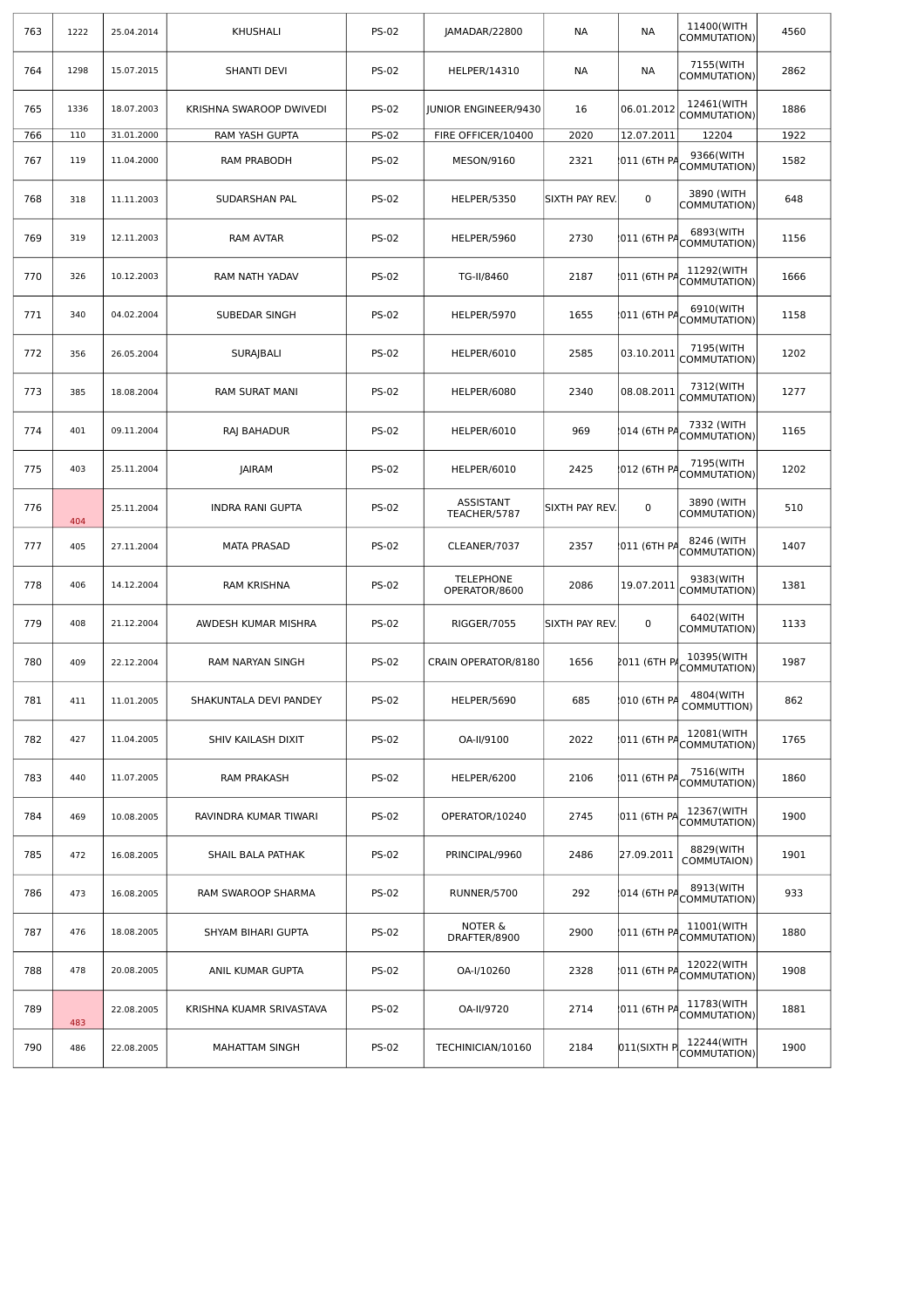| S.<br>NO.           | <b>PPO</b><br>NO. | <b>DATE</b>                        | <b>NAME OF FAMILY</b><br><b>PENSIONERS</b>   | <b>COMPANY</b><br><b>CODE</b> | <b>NAME OF EMPLOYEE /</b><br><b>PENSIONER</b>                           | <b>LAST POST</b><br><b>PAY</b>                  | <b>LAST</b><br><b>HELD/BASIC REVISED PPO</b><br>NO. | <b>DATE</b>              | <b>PRESENT</b><br><b>PENSION</b><br><b>AMOUNT</b> | <b>COMMUTED</b><br><b>PENSION</b><br><b>AMOUT</b> | <b>REMARK</b> |
|---------------------|-------------------|------------------------------------|----------------------------------------------|-------------------------------|-------------------------------------------------------------------------|-------------------------------------------------|-----------------------------------------------------|--------------------------|---------------------------------------------------|---------------------------------------------------|---------------|
| 1<br>$\overline{2}$ |                   | 120204.01.2015<br>1215 14.03.2014  | <b>RAFIKUN NISHA</b><br>KUMUD   HA           | <b>PS-02</b><br><b>PS-02</b>  | ATE MOHD. KASIM ANSARI OA-II<br>LATE SHIVKANT JHA                       | TECH.                                           | <b>NA</b><br><b>NA</b>                              | <b>NA</b><br><b>NA</b>   | 16255NA<br>17070NA                                |                                                   |               |
| 3                   |                   | 1231 27.06.2014                    | VIIMA DAS                                    | <b>PS-02</b>                  | LATE RAJU                                                               | KUSHAL SHRAM                                    | <b>NA</b>                                           | <b>NA</b>                | 10515NA                                           |                                                   |               |
| $\overline{4}$<br>5 |                   | 1237 11.08.2014                    | URMILA DEVI                                  | <b>PS-02</b>                  | LATE RAM SHANKAR                                                        | <b>HELPER</b>                                   | <b>NA</b>                                           | <b>NA</b>                | 9995NA                                            |                                                   |               |
| $6 \mid$            |                   | 1242 23.08.2014<br>1258 22.12.2014 | MEENA VISHWAKARMA<br>SHAMA KHATOON           | <b>PS-02</b><br><b>PS-02</b>  | ATE CHANDRA PRAKASH<br>ATE NUSARATULLAH.                                | TG-I<br><b>HELPER</b>                           | <b>NA</b><br><b>NA</b>                              | <b>NA</b><br><b>NA</b>   | 6972NA<br>5460 NA                                 |                                                   |               |
| $\overline{7}$      |                   | 115602.01.2013                     | KALAWATI YADAV                               | <b>PS-02</b>                  | ATE HARI NATH YADAV                                                     | MAJDOOR                                         | <b>NA</b>                                           | <b>NA</b>                | 10210NA                                           |                                                   |               |
| 8<br>9              |                   | 116220.06.2013<br>118104.10.2013   | KU. USHA PANDEY                              | <b>PS-02</b>                  | ATE MANGAL PANDEY                                                       | <b>TECHNICIAN</b><br>ASSITANT TEACHENA          | NA                                                  | <b>NA</b><br><b>NA</b>   | 7477NA                                            |                                                   |               |
| 10                  |                   | 1192 12.11.2013                    | SHISHIR KUMAR BAJPAI<br>KAMLA DEVI           | <b>PS-02</b><br><b>PS-02</b>  | ATE MAHIMA BAJPAI<br>LATE NAND KISHOR YADAV                             | TG-II                                           | <b>NA</b>                                           | <b>NA</b>                | 15625NA<br>17065NA                                |                                                   |               |
| 11                  |                   | 119626.11.2013                     | CHANDRAWATI DEVI                             | PS-02                         | ATE MUNSHI LAL                                                          | <b>HELPER</b>                                   | <b>NA</b>                                           | NA                       | 8870 NA                                           |                                                   |               |
| 12<br>13            |                   | 1267 16.01.2015<br>132303.11.2015  | <b>KETKI SINGH</b><br><b>BINDA SINGH</b>     | PS-02<br>PS-02                | ATE SANTOSH KUMAR SINGH<br>ATE CHITRA BINDA                             | <b>SHUNTER DRIVER</b><br><b>ASSITANT TEACHE</b> | NA<br><b>NA</b>                                     | <b>NA</b><br><b>NA</b>   | 14800 NA<br>16580 NA                              |                                                   |               |
| 14                  |                   | 130205.08.2015                     | DEVENDRA SINGH                               | PS-02                         | LATE BHARTI SINGH                                                       | LECTURER                                        | <b>NA</b>                                           | <b>NA</b>                | 17255NA                                           |                                                   |               |
| 15                  |                   | 1290 19.05.2015                    | <b>ROOPRANI</b>                              | <b>PS-02</b>                  | ATE BRIJLAL                                                             | <b>HELPER</b>                                   | <b>NA</b>                                           | <b>NA</b>                | 9275 NA                                           |                                                   |               |
| 16                  | 1160              | 21.10.2000                         | SHIPRA BHATTACHARYA                          | PS-02                         | LATE G. P. BHATTACHARYA<br>(D.O.D.-02.04.2000)                          | <b>ASSISTANT</b><br><b>ENGINEER</b>             | 2918                                                | 10.06.2011               | 15900                                             | NA                                                |               |
| 17                  |                   | 01.08.2013                         |                                              |                               |                                                                         | <b>ASSITANT</b>                                 |                                                     |                          |                                                   |                                                   |               |
| 18                  | 6160              | 602 12.03.2013                     | <b>USHA SHAKYA</b><br>SHAKUN MISHRA          | <b>PS-02</b><br><b>PS-02</b>  | LATE RAM NARESH SHAKYA<br>.ate P. S. Mishra                             | <b>ENGINEER</b><br>JUNIOR ENGINE                | NA<br>NА                                            | NA<br>ΝA                 | 28030<br>16080 NA                                 | NA                                                |               |
| 19                  |                   | 755 23.09.2014                     | KHAIROOL NISHA                               | <b>PS-02</b>                  | ATE HABIBUR REHMAN                                                      | <b>JUNIOR ENGINE</b>                            | 259                                                 | 20.02.2015               | 16885NA                                           |                                                   |               |
| 20<br>21            |                   | 862 25.01.2016<br>837 23.09.2009   | MANJU SHUKLA<br><b>NEENA GUPTA</b>           | <b>PS-02</b><br><b>PS-02</b>  | ATE RAMESH CHANDRA MI ASSITANT ENG <br>ATE RAMESH CHANDRA(D.O.D.-(STANO |                                                 | NA<br>480                                           | ΝA<br>03.05.2013         | 17920NA<br>13205 NA                               |                                                   |               |
| 22                  |                   | 850 14.10.2009                     | <b>GANGA SHRI</b>                            | <b>PS-02</b>                  | ATE KALECTUR                                                            | <b>TECHNICIAN</b>                               | <b>NA</b>                                           | NA                       | 7374NA                                            |                                                   |               |
| 23<br>24            |                   | 71631.05.2007<br>74530.11.2007     | PHOOLA DEVI                                  | <b>PS-02</b><br><b>PS-02</b>  | LATE HAJARI LAL(D.O.D.-25.01.19HELPER                                   |                                                 | <b>6TH PAY REV.</b>                                 | $\Omega$<br>02.06.2011   | 3500 NA                                           |                                                   |               |
| 25                  |                   | 78606.11.2008                      | <b>JAMUNA DEVI</b><br>MAYA                   | PS-02                         | ATE BHAROSE<br>ATE VIDHYA SAGAR                                         | <b>HELPER</b><br><b>CLEANER</b>                 | 1345<br>2693                                        | 15.10.2011               | 4800 NA<br>5901 NA                                |                                                   |               |
| 26                  |                   | 80431.12.2008                      | <b>HABRA DEVI</b>                            | <b>PS-02</b>                  | ATE RAM AJOR                                                            | <b>HELPER</b>                                   | <b>NA</b>                                           | <b>NA</b>                | 4977NA                                            |                                                   |               |
| 27<br>28            |                   | 81925.06.2009<br>82030.06.2009     | <b>NARAYANI DEVI</b><br><b>HAUSLA PRASAD</b> | <b>PS-02</b><br><b>PS-02</b>  | ATE MAHAVEER (D.O.D.-21.07.2OA-II<br>ATE KAMINI DEVI(D.O.D.-19.12.2DAI  |                                                 | 353<br>1047                                         | 15.04.2013<br>27.04.2011 | 8682NA<br>4275 NA                                 |                                                   |               |
| 29                  |                   | 70121.03.2007                      | <b>SHAHEEN AKHTAR</b>                        | <b>PS-02</b>                  | ATE MAQUSOOD ALAM ANSARI STENO                                          |                                                 | 6TH PAY REV.                                        | $\Omega$                 | 1396 NA                                           |                                                   |               |
| 30                  |                   | 70330.03.2007                      | <b>SUMAN SHUKLA</b>                          | PS-02                         | ATE. SANTOSH KUMAR SHUKLA TECHNICIAN                                    |                                                 | 1658                                                | 14.05.2012               | 4620NA                                            |                                                   |               |
| 31<br>32            |                   | 71531.05.2007<br>106821.06.2012    | JAMUNA DEVI<br><b>DURGAWATI DEVI</b>         | PS-02<br>PS-02                | LATE RAM BATOR(D.O.D.-03.11.1 HELPER<br>ATE MANI PRASAD                 | <b>HELPER</b>                                   | 6TH PAY REV.<br>NA                                  | <b>NA</b>                | 3500 NA<br>9910 NA                                |                                                   |               |
| 33                  |                   | 864 09.12.2009                     | ARUN KUMAR SRIVASTVA                         | PS-02                         | LATE. SUSHMA SRIVASTAVA(D.O.ĽASST.TEACHER                               |                                                 | NA                                                  | <b>NA</b>                | 11930 NA                                          |                                                   |               |
| 34<br>35            |                   | 1069 23.06.2012<br>824 11.08.2009  | PRABHAWATI<br>HAKIMAN BANO                   | <b>PS-02</b><br>PS-02         | ATE SHOBHA RAM TIWARI                                                   | <b>HELPER</b><br><b>TECHNICIAN</b>              | <b>NA</b><br>NA                                     | NA<br>NA                 | 9910 NA<br>8331NA                                 |                                                   |               |
|                     |                   |                                    |                                              |                               | ATE RIYAJUL HASAN<br>ATE SAMAI RAM(D.O.D.-                              |                                                 |                                                     |                          |                                                   |                                                   |               |
| 36                  |                   | 892 06.04.2010                     | MITHLESH YADAV                               | <b>PS-02</b>                  | 10.09.2010)                                                             | <b>RUNNER</b>                                   | 2442                                                | 24.09.2011               | 5697NA                                            |                                                   |               |
|                     |                   |                                    |                                              |                               | LATE RAJENDRA PRASAD                                                    |                                                 |                                                     |                          |                                                   |                                                   |               |
| 37<br>38            |                   | 87321.12.2009<br>858 19.11.2008    | MADHURIMA DWIVEDI<br><b>GAYATRI DEVI</b>     | <b>PS-02</b><br><b>PS-02</b>  | DWIVEDI(D.O.D.-19.07.2008)<br>LATE KEHAR SINGH                          | TG-I<br><b>CLEANER</b>                          | 2595<br>1405                                        | 07.09.2011<br>06.06.2011 | 12770 NA<br>9265 NA                               |                                                   |               |
|                     |                   |                                    |                                              |                               |                                                                         |                                                 |                                                     |                          |                                                   |                                                   |               |
| 39                  |                   | 848 13.10.2009                     | SONKALI                                      | PS-02                         | ATE LALJI(D.O.D-01.05.2009)                                             | <b>TECHNICIAN</b><br><b>BULDOZER</b>            | 1637                                                | 04.07.2011               | 12485 NA                                          |                                                   |               |
| 40                  |                   | 842 13.10.2009                     | LEELAWATI                                    | PS-02                         | ATE SHIVBARAN SINGH                                                     | <b>DRIVER</b>                                   | 237                                                 | 21.03.2013               | 7662NA                                            |                                                   |               |
| 41                  |                   | 83823.09.2009                      | <b>SUMAN DIXIT</b>                           | PS-02                         | LATE VIMAL PRAKASH<br>DIXIT(D.O.D.-09.02.2009)                          | OA-II                                           | 614                                                 | 22.03.2012               | 13045NA                                           |                                                   |               |
| 42                  |                   | 430 13.05.2005                     | <b>ANILA SHARMA</b>                          | PS-02                         | LATE. S.P. SHARMA(D.O.D-<br>13.09.2004)                                 | A.S.K.                                          | 2225                                                | 29.07.2011               | 2910 NA                                           |                                                   |               |
|                     |                   |                                    |                                              |                               | LATE. KEDAR(D.O.D.-                                                     |                                                 |                                                     |                          |                                                   |                                                   |               |
| 43                  |                   | 46604.08.2005                      | <b>RAM SINGARI</b>                           | PS-02                         | 04.01.2005)<br>ATE AHMAD ALI(D.O.D.-                                    | <b>HELPER</b>                                   | 2584                                                | 03.10.2011               | 1860 NA                                           |                                                   |               |
| 44                  |                   | 513 15.10.2005                     | <b>SHAMIM BANO</b>                           | <b>PS-02</b>                  | 28.05.2005)                                                             | <b>TECNICIAN</b>                                | 2600                                                | 04.10.2011               | 2790 NA                                           |                                                   |               |
| 45                  |                   | 514 15.10.2005                     | DEV KALI SHARMA                              | PS-02                         | ATE BRIJ MOHAN<br>SHARMA(D.O.D-30.11.2012)                              | <b>BULDOIAR</b><br><b>DRIVER</b>                | 2564                                                | 03.10.2011               | 2790 NA                                           |                                                   |               |
| 46                  |                   | 529 14.11.2005                     | KAMLA DEVI                                   | PS-02                         | LATE RAMA SHANKAR SHUKLA                                                | TECH.                                           | 2632                                                | 12.10.2011               | 4690 NA                                           |                                                   |               |
|                     |                   |                                    |                                              |                               | LATE SOBRAN LAL(D.O.D.-                                                 |                                                 |                                                     |                          |                                                   |                                                   |               |
| 47<br>48            |                   | 606 25.05.2006<br>61631.05.2006    | <b>FOOL SHRI</b><br>RAMAWATI SINGH           | PS-02<br><b>PS-02</b>         | 26.11.2009)<br><b>ATE LAXMAN SINGH</b>                                  | <b>HELPER</b><br>WELDER                         | 2360<br>1403                                        | 21.09.2011<br>06.06.2011 | 3691NA<br>6862 NA                                 |                                                   |               |
| 49                  |                   | 67123.11.2006                      | PREMAWATI                                    | PS-02                         | ATE K. D. SHUKLA(D.O.D-<br>28.08.2010)                                  | OFFICE<br>CHAUKIDAR                             | 236                                                 | 21.03.2013               | 2381NA                                            |                                                   |               |
|                     |                   |                                    |                                              |                               | ATE SITA RAM PAL(D.O.D.-                                                |                                                 |                                                     |                          |                                                   |                                                   |               |
| 50                  |                   | 726 11.07.2007                     | RAMPATI                                      | PS-02                         | 06.06.2006)<br>LATE JAGDISH SINGH(D.O.D.-                               | <b>HELPER</b>                                   | 2468                                                | 26.09.2011               | 4725 NA                                           |                                                   |               |
| 51                  |                   | 72826.07.2007                      | CHANDRAVATI DEVI                             | <b>PS-02</b>                  | 26.11.2006)                                                             | <b>HELPER</b>                                   | 2591                                                | 04.10.2011               | 4425 NA                                           |                                                   |               |
| 52                  |                   | 72930.07.2007                      | <b>SHANTI DEVI</b>                           | PS-02                         | LATE RAM LAKHAN SINGH<br>LATE LALTA PRASAD(D.O.D.-                      | <b>HELPER</b>                                   | 978                                                 | 21.04.2011               | 4583NA                                            |                                                   |               |
| 53                  |                   | 73431.08.2007                      | SANTOSH DEVI                                 | PS-02                         | 07.06.2007)                                                             | <b>TECHNICIAN</b>                               | 1551                                                | 19.10.2013               | 9255 NA                                           |                                                   |               |
|                     |                   |                                    |                                              |                               | ATE VIRENDRA DUTT                                                       |                                                 |                                                     |                          |                                                   |                                                   |               |
| 54                  |                   | 74307.11.2007                      | <b>GEETA SHARMA</b>                          | <b>PS-02</b>                  | SHARMA(D.O.D.-09.06.2007)<br>LATE SHEETAL MISHRA(D.O.D.-                | TG-II                                           | 310                                                 | 08.02.2010               | 5213 NA                                           |                                                   |               |
| 55                  |                   | 757 13.02.2008                     | SHAKUNTLA MISHRA                             | PS-02                         | 26.07.2007)                                                             | <b>HELPER</b>                                   | 2226                                                | 29.07.2011               | 4800 NA                                           |                                                   |               |
| 56                  |                   | 798 18.12.2008                     | <b>JAMIRUN NISHA</b>                         | PS-02                         | ATE JUMMAN ALI(D.O.D.-<br>17.10.2010)                                   | <b>HELPER</b>                                   | 2469                                                | 26.09.2011               | 2937 NA                                           |                                                   |               |
| 57                  |                   | 80330.12.2008                      | <b>SANNO YADAV</b>                           | PS-02                         | <b>ATE GANGA RATAN</b><br>YADAV(D.O.D.-09.03.2008)                      | <b>HELPER</b>                                   | 3293                                                | 26.11.2009               | 2738 NA                                           |                                                   |               |
|                     |                   |                                    |                                              |                               | ATE. RAMESHWER                                                          |                                                 |                                                     |                          |                                                   |                                                   |               |
| 58                  |                   | 86109.12.2009                      | <b>DARSHN DEVI</b>                           | <b>PS-02</b>                  | PRASAD(25.01.2008)<br>ATE S. K. DIXIT(D.O.D.-                           | <b>HELPER</b>                                   | NA                                                  | NA                       | 4527NA                                            |                                                   |               |
| 59<br>60            |                   | 881 15.12.1999                     | <b>SUMAN DIXIT</b>                           | PS-02<br><b>PS-02</b>         | 30.06.2013)                                                             | CHIEF ENGINEER                                  | SIXTH PAY REV.                                      | (MINIMUM)<br>09.08.2011  | 6570 NA<br>6915 NA                                |                                                   |               |
|                     |                   | 89506.04.2010                      | KALAWATI                                     |                               | ATE AWADH RAJ<br><b>ATE AYODHYA</b>                                     | <b>HELPER</b>                                   | 2678                                                |                          |                                                   |                                                   |               |
| 61                  |                   | 89905.05.2010                      | <b>RAM DEI</b>                               | PS-02                         | PRASAD(25.11.2010)<br>ATE GOVIND PRASAD(D.O.D.-                         | <b>SHRAMIK</b>                                  | NA                                                  | <b>NA</b>                | 8250 NA                                           |                                                   |               |
| 62                  |                   | 916 21.07.2010                     | <b>SHANTI DEVI</b>                           | <b>PS-02</b>                  | 14.11.2011)                                                             | <b>KUSHAL SHRAMIK</b>                           | 2396                                                | 16.08.2011               | 5697NA                                            |                                                   |               |
| 63                  |                   | 934 12.10.2010                     | <b>NAJIRAN BEGUM</b>                         | PS-02                         | LATE SIRAJ AHMAD(D.O.D.-<br>18.05.2015)                                 | <b>HELPER</b>                                   | 2683                                                | 09.09.2011               | 5121NA                                            |                                                   |               |
|                     |                   |                                    |                                              |                               | LATE KASHI PRASAD                                                       |                                                 |                                                     |                          |                                                   |                                                   |               |
| 64                  |                   | 946 10.02.2011                     | SHOBHA SRIVASTAVA                            | PS-02                         | SRIVASTAVA(D.O.D-12.05.2012) OS                                         |                                                 | 3442                                                | 07.11.2013               | 9909 NA                                           |                                                   |               |
|                     |                   |                                    |                                              |                               | ATE RAM PRAKASH                                                         |                                                 |                                                     |                          |                                                   |                                                   |               |
| 65                  |                   | 95302.04.2011                      | SHASHI KALA SHARMA                           | <b>PS-02</b>                  | SHARMA(D.O.D.-09.03.2015)                                               | TG-II                                           | NA                                                  | <b>NA</b>                | 9018NA                                            |                                                   |               |
| 66                  |                   | 965 23.05.2011                     | <b>JANKI DEVI</b>                            | PS-02                         | LATE HEERA LAL(D.O.D.-<br>06.08.2010)                                   | PEON                                            | ΝA                                                  | <b>NA</b>                | 8330 NA                                           |                                                   |               |
| 67                  |                   | 96803.06.2011                      | <b>SHARDA</b>                                | PS-02                         | ATE RAM LAXAN SINGH(D.O.D-<br>10.12.2015)                               | TG-I                                            | NA                                                  | <b>NA</b>                | 15620 NA                                          |                                                   |               |
| 68                  |                   |                                    |                                              |                               |                                                                         | <b>ASSITANT</b>                                 |                                                     | $\Omega$                 |                                                   |                                                   |               |
|                     |                   | 96931.03.2000                      | <b>JAMUNA DEVI</b>                           | PS-02                         | LATE R. K. AHIRWAR<br>ATE MIHI LAL(D.O.D.-                              | <b>ENGINEER</b>                                 | 0                                                   |                          | 7850 NA                                           |                                                   |               |
| 69                  |                   | 970 14.06.2011                     | <b>RAM BETI</b>                              | <b>PS-02</b>                  | 17.08.2009)<br>LATE AKHTAR HUSSAIN(D.O.D-                               | O                                               | NA                                                  | <b>NA</b>                | 8110NA                                            |                                                   |               |
| 70                  |                   | 979 25.06.2011                     | <b>SABRA AKHTAR</b>                          | PS-02                         | 25.12.2010)                                                             | ASK                                             | ΝA                                                  | <b>NA</b>                | 12660 NA                                          |                                                   |               |
| 71                  |                   | 98302.07.2011                      | <b>USHA DEVI</b>                             | PS-02                         | ATE BUDDHU LAL(D.O.D.-<br>08.09.2010)                                   | <b>HELPER</b>                                   | NA                                                  | <b>NA</b>                | 9615 NA                                           |                                                   |               |
|                     |                   |                                    |                                              |                               | LATE MOHAN CHANDRA                                                      |                                                 |                                                     |                          |                                                   |                                                   |               |
| 72                  |                   | 98406.07.2011                      | KIRAN KANDPAL                                | PS-02                         | KANDPAL(D.O.D.-15.01.2011)                                              | TG-II                                           | 523                                                 | 08.05.2013               | 14735 NA                                          |                                                   |               |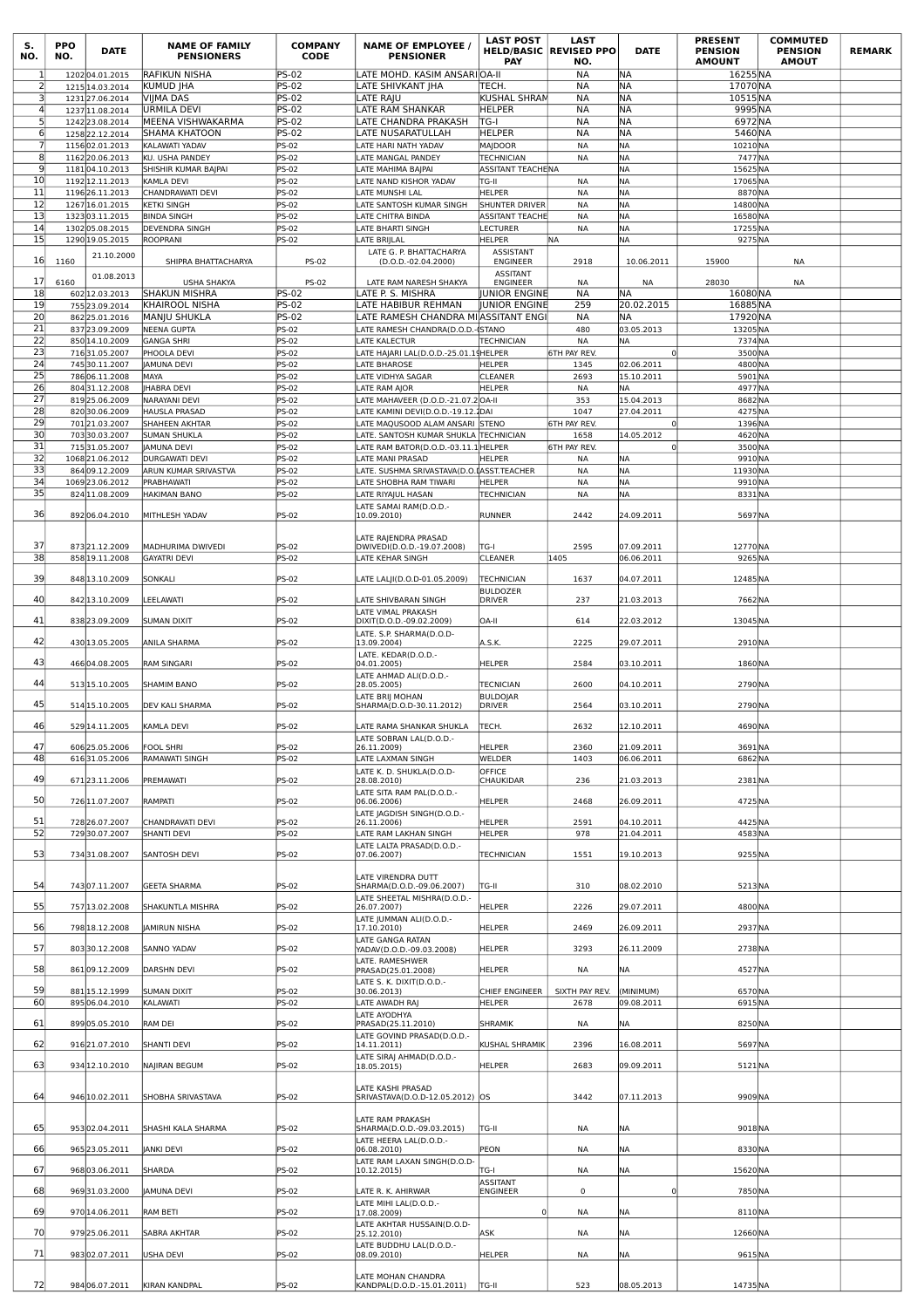| 73       | 988 27.07.2011                     | RAM DULARI              | PS-02          | LATE RAM PRASAD(D.O.D-<br>21.02.2011)                     | <b>HELPER</b>               | NA             | <b>NA</b>              | 9615NA            |           |  |
|----------|------------------------------------|-------------------------|----------------|-----------------------------------------------------------|-----------------------------|----------------|------------------------|-------------------|-----------|--|
| 74       | 991 25.08.2011                     | <b>MAYA DEVI</b>        | PS-02          | LATE PARSHURAM(D.O.D.-<br>23.11.2010)                     | TG-II                       | ΝA             | <b>NA</b>              | 8795 NA           |           |  |
| 75       | 100222.11.2011                     | USHA SINGH              | PS-02          | LATE SHIV SHANKAR SINGH                                   | <b>DRAFTMAN</b>             | <b>NA</b>      | <b>NA</b>              | 11200 NA          |           |  |
| 76<br>77 | 1010 13.12.2011<br>1019 20.01.2012 | SARJU DEVI<br>INDRANI   | PS-02<br>PS-02 | LATE CHIDDU LAL<br>LATE SHREE LAL                         | PEON<br><b>HELPER</b>       | NA<br>ΝA       | <b>NA</b><br><b>NA</b> | 5529NA<br>8330 NA |           |  |
|          |                                    |                         |                | LATE RAM SAGAR SINGH(D.O.D-                               |                             |                |                        |                   |           |  |
| 78       | 1028 27.01.2012                    | <b>MADHURI SINGH</b>    | PS-02          | 04.10.2011)<br>LATE GAYA PRASAD(D.O.D.-                   | TECHNICIAN                  | ΝA             | <b>NA</b>              | 15485 NA          |           |  |
| 79       | 1033 29.02.2012                    | RADHA DEVI              | PS-02          | 14.03.2011)                                               | PLUMBER                     | ΝA             | <b>NA</b>              | 13250 NA          |           |  |
| 80       | 1037 13.03.2012                    | <b>RAISUN NISHA</b>     | <b>PS-02</b>   | LATE WAKIL AHMAD                                          | <b>TECHNICIAN</b>           | NA             | <b>NA</b>              | 15620 NA          |           |  |
| 81       | 1039 20.04.2012                    | <b>SHARDA DEVI</b>      | PS-02          | LATE SHANKAR(D.O.D.-<br>01.11.2011)                       | HELPER                      | <b>NA</b>      | <b>NA</b>              | 9910 NA           |           |  |
| 82       | 104413.04.2012                     | <b>BULA DEVI</b>        | <b>PS-02</b>   | <b>LATE SANT SINGH</b>                                    | <b>TECHNICIAN</b>           | <b>NA</b>      | <b>NA</b>              | 16690 NA          |           |  |
| 83       | 106201.06.2012                     | SAVITRI DEVI            | PS-02          | LATE RAMESHWAR                                            | <b>CRAIN OPERATOR</b>       | NA             | <b>NA</b>              | 15790 NA          |           |  |
| 84       | 1098 23.08.2012                    | KUSUMA DEVI             | <b>PS-02</b>   | LATE RAJA RAM<br>LATE RAM PYARE YADAV(D.O.D.-             | <b>FAIRO BOY</b>            | 3246           | 12.12.2011             | 10075NA           |           |  |
| 85       | 110920.09.2012                     | <b>SHARDA DEVI</b>      | PS-02          | 31.12.2012)                                               | <b>TECHNICIAN</b>           | <b>NA</b>      | <b>NA</b>              | 16885 NA          |           |  |
| 86       | 111021.09.2012                     | VINAY KUMAR DIWAKAR     | <b>PS-02</b>   | LATE KARORI LAL<br>LATE TEJ PRAKASH                       | <b>DRIVER</b>               | <b>NA</b>      | <b>NA</b>              | 5499NA            |           |  |
| 87       | 1149 25.04.2013                    | KUSUM TIWARI            | PS-02          | TIWARI(D.O.D.-07.10.2012)                                 | TG-II                       | NA             | <b>NA</b>              | 16255NA           |           |  |
| 88       | 1161 19.06.2013                    | KM. KOMAL SAHU          | PS-02          | LATE GAURI SHANKAR<br>SAHU(D.O.D.-05.01.2013)             | <b>TECHNICIAN</b>           | NA             | NA                     | 16085NA           |           |  |
|          |                                    |                         |                |                                                           |                             |                |                        |                   |           |  |
| 89       | 521.04.1997                        | RAJESHWARI              | PS-02          | LATE RAM PRATAP<br>KANAUJIA(D.O.D.-02.06.1994)            | WELDER                      | SIXTH PAY REV  |                        | 450 NA            |           |  |
| 90       | 56 24.06.1999                      | RAJ KUMARI              | PS-02          | LATE MISHRI LAL(D.O.D-<br>25.09.1995)                     | <b>CLEANER</b>              | SIXTH PAY REV  |                        | 1395 NA           |           |  |
|          |                                    |                         |                | LATE ANGNOO LAL(D.O.D.-                                   |                             |                |                        |                   |           |  |
| 91       | 67 28.06.1999                      | RAJESHWARI              | PS-02          | 01.9.1992)<br>LATE DEVTA DEEN(D.O.D-                      | <b>HELPER</b>               | SIXTH PAY REV  |                        | 1275 NA           |           |  |
| 92       | 71 13.07.1999                      | <b>MAIKA DEVI</b>       | PS-02          | 15.08.1996)                                               | <b>CLEANER</b>              | SIXTH PAY REV  |                        | 1725 NA           |           |  |
| 93       | 79 17.08.1999                      | SHAKUNTALA DEVI         | PS-02          | LATE BANWARI LAL<br>PANDEY(D.O.D-14.10.1977               | <b>CLEANER</b>              | SIXTH PAY REV  | $\Omega$               |                   | <b>NA</b> |  |
| 94       | 87 24.09.1999                      | KALAWATI                | PS-02          | LATE MULLOO(D.O.D-                                        | <b>DRIVER</b>               | SIXTH PAY REV  |                        | 1396 NA           |           |  |
|          |                                    |                         |                | 07.06.1987)<br>LATE RAM SAHAI(D.O.D.-                     |                             |                |                        |                   |           |  |
| 95       | 101 14.12.1999                     | <b>RAM KUMARI</b>       | PS-02          | 14.02.2001)<br>LATE BRIJ BIHARI LAL(D.O.D.-               | <b>DRIVER</b>               | SIXTH PAY REV  |                        | 2490 NA           |           |  |
| 96       | 10901.01.2000                      | RUKMANI DEVI            | PS-02          | 07.07.1997)                                               | <b>FITTER</b>               | SIXTH PAY REV  |                        | 1650 NA           |           |  |
| 97       | 11530.03.2000                      | LAXMI DEVI              | PS-02          | LATE NANHE LAL PAL(D.O.D.-<br>12.06.1999)                 | MAZDOOR                     | 2582           | 03.10.2011 (67         | 1710 NA           |           |  |
| 98       |                                    |                         |                | LATE RAM SEWAK(D.O.D-                                     |                             |                |                        |                   |           |  |
|          | 126 12.05.2000                     | SHYAMA DEVI             | PS-02          | 02.10.2001)<br>LATE LAXMI KANT                            | <b>CLEANER</b>              | SIXTH PAY REV  |                        | 1396 NA           |           |  |
| 99       | 128 23.05.2000                     | POONAM TIWARI           | PS-02          | TIWARI(D.O.D-24.02.1999)                                  | TG-II                       | SIXTH PAY REV  |                        | 2280 NA           |           |  |
| 100      | 12931.05.2000                      | AXMI DEVI               | PS-02          | LATE HUKUM SINGH(D.O.D.-<br>10.01.2005                    | MACHANIC                    | SIXTH PAY REV  |                        | 2700 NA           |           |  |
| 101      | 13031.05.2000                      | SONIA                   | PS-02          | LATE ARJUN(D.O.D-08.01.2015)  MAZDOOR                     |                             | SIXTH PAY REV  |                        | 1740 NA           |           |  |
|          |                                    |                         |                | LATE SRIKANT PRASAD                                       |                             |                |                        |                   |           |  |
| 102      | 13331.05.2000                      | <b>RAM KALI</b>         | PS-02          | SINHA(D.O.D.-11.01.2014)<br>LATE DHANPAT(D.O.D.-          | PLUMBER                     | SIXTH PAY REV  |                        | 2700 NA           |           |  |
| 103      | 13431.05.2000                      | RUKMANI DEVI            | PS-02          | 05.05.2001)                                               | NA                          | SIXTH PAY REV  |                        | 1740 NA           |           |  |
| 104      | 138 12.07.2000                     | <b>SUDAMA DEVI</b>      | PS-02          | LATE RAM LOT(D.O.D.-<br>08.07.1996)                       | <b>HELPER</b>               | SIXTH PAY REV  |                        | 1590 NA           |           |  |
| 105      | 14131.07.2000                      | MUNNI DEVI              | PS-02          | LATE RAMESH CHANDRA<br>DUBEY(D.O.D-14.12.2015)            | <b>SHUNTER DRIVER</b>       | 545            | 23.12.2005 (67         | 3060 NA           |           |  |
|          |                                    |                         |                | LATE JAWAHAR(D.O.D-                                       |                             |                |                        |                   |           |  |
| 106      | 14504.08.2000                      | <b>SRIMATI DEVI</b>     | PS-02          | 23.09.1999)<br>LATE ALGOO PRASAD(D.O.D-                   | <b>DRIVER</b>               | SIXTH PAY REV  |                        | 2438 NA           |           |  |
| 107      | 14608.08.200                       | <b>MALTI DEVI</b>       | PS-02          | 21.12.1997)                                               | <b>MAZDOOR</b>              | SIXTH PAY REV  |                        | 1530 NA           |           |  |
| 108      | 17225.01.2001                      | KAILASH KUMAR           | $S-02$         | LATE MOTILAL(D.O.D.-<br>06.03.1998)                       | <b>CLEANER</b>              | SIXTH PAY REV  |                        | 1650 NA           |           |  |
| 109      | 17903.03.2001                      | RAM RATI                | PS-02          | LATE DUKHI LAL(D.O.D-<br>10.11.2007)                      | <b>SWEEPER</b>              | SIXTH PAY REV  | $\Omega$               | 1650 NA           |           |  |
|          |                                    |                         |                | LATE SHYAM LAL(D.O.D-                                     |                             |                |                        |                   |           |  |
| 110      | 18131.03.2001                      | KAMLA DEVI              | PS-02          | 16.07.2000)<br>LATE SHYAM LAL(D.O.D.-                     | HELPER                      | SIXTH PAY REV  |                        | 1710 NA           |           |  |
| 111      | 194 21.07.2001                     | <b>VIMLA DEVI</b>       | PS-02          | 24.09.1993)                                               | <b>DRIVER</b>               | SIXTH PAY REV  |                        | 1595 NA           |           |  |
| 112      | 19803.08.2001                      | <b>SURJANA DEVI</b>     | PS-02          | LATE BUDDHU LAL(D.O.D.-<br>18.03.2001)                    | <b>CRAIN MAN</b>            | SIXTH PAY REV  |                        | 1710 NA           |           |  |
| 113      | 20801.10.2001                      | CHHIDDAN DEVI           | PS-02          | LATE RAM SWAROOP(D.O.D-<br>01.10.2012)                    | <b>RUNNER</b>               | 3172           | 12.12.2011 (67         | 2760 NA           |           |  |
|          |                                    |                         |                |                                                           |                             |                |                        |                   |           |  |
| 114      | 209 16.10.2001                     | <b>SONA DEVI</b>        | PS-02          | LATE RAM SWAROOP(D.O.D.-<br>26.09.2012)                   | <b>RUNNER</b>               | SIXTH PAY REV. |                        | 1770 NA           |           |  |
|          |                                    |                         |                |                                                           |                             |                |                        |                   |           |  |
| 115      | 21631.01.2002                      | SHAKUNTLA SRIVASTAVA    | PS-02          | LATE ALAKH NARAYAN<br>SRIVASTAVA(D.O.D-30.01.2002) HELPER |                             | ΝA             | NA                     | 1770 NA           |           |  |
| 116      | 223 23.02.2002                     | KAMLA DEVI              | PS-02          | LATE AVADH KISHOR<br>PRASAD(D.O.D-15.04.2001)             | <b>HELPER</b>               | 2089           | 19.07.2011 (6T         | 2900 NA           |           |  |
|          |                                    |                         |                | LATE PREM CHANDRA                                         |                             |                |                        |                   |           |  |
| 117      | 22630.04.2002                      | <b>RAM SIYA</b>         | PS-02          | GUPTA(D.O.D.-18.01.2015)<br>LATE GANGA PRASAD(D.O.D-      | OA-III                      | 2658           | 08.09.2011 (6T         | 2820 NA           |           |  |
| 118      | 23208.05.2002                      | KRISHNA DEVI            | PS-02          | 19.11.2000)                                               | <b>HELPER</b>               | 2104           | 09.07.2012 (6T         | 1710 NA           |           |  |
|          |                                    |                         |                | LATE RAM                                                  |                             |                |                        |                   |           |  |
| 119      | 23331.05.2002                      | <b>RAM KUMARI</b>       | PS-02          | NARAYAN(D.O.D.08.03.2010)<br>LATE RAM SAJIVAN             | MAJDOOR<br><b>TELEPHONE</b> | SIXTH PAY REV. | $\Omega$               | 1800 NA           |           |  |
| 120      | 242 16.07.2002                     | <b>SHAKUNTLA DEVI</b>   | PS-02          | SAVITA(D.O.D-04.12.2001)                                  | <b>OPERATOR</b>             | 3071           | 26.11.2011 (67         | 2820 NA           |           |  |
| 121      | 259 29.10.2002                     | CHANDRAWATI             | PS-02          | LATE VEER BAHADUR<br>SINGH(D.O.D-06.02.2002)              | <b>TECHNICIAN</b>           | 2566           | 03.10.2011 (6T         | 2333 NA           |           |  |
| 122      | 260 14.11.2008                     | <b>SUSHILA PAL</b>      | PS-02          | LATE RAMESH CHANDRA<br>PAL(D.O.D-23.09.2001)              | <b>DRIVER</b>               | 267            | 03.02.2012 (6T         | 2700 NA           |           |  |
|          |                                    |                         |                | LATE RAM PRATAP SINGH                                     |                             |                |                        |                   |           |  |
| 123      | 264 18.12.2002                     | CHANDRA KISHORI         | PS-02          | (D.O.D.-25.08.2010)<br>LATE MEWA LAL(D.O.D-               | <b>HELPER</b>               | 2497           | 13.10.2011 (6T         | 1770 NA           |           |  |
| 124      | 27920.05.2003                      | <b>LAXMI DEVI</b>       | PS-02          | 06.04.2011)                                               | <b>CLEANER</b>              | 253            | 02.02.2012             | 2100 NA           |           |  |
| 125      | 28230.06.2003                      | TARA DEVI               | PS-02          | LATE PYAREY LAL(D.O.D-<br>02.07.2010)                     | <b>CLEANER</b>              | SIXTH PAY REV. |                        | 1770 NA           |           |  |
| 126      | 28506.06.2003                      | <b>TITARI DEVI</b>      | PS-02          | LATE SATYA<br>NARAYAN(16.02.2012)                         | <b>HELPER</b>               | 2290           | 04.08.2011 (6T         | 1830 NA           |           |  |
|          |                                    |                         |                | LATE RAM AVTAR(D.O.D-                                     |                             |                |                        |                   |           |  |
| 127      | 306 12.09.2003                     | PYARI DEVI              | PS-02          | 15.02.2003)<br>LATE ATIKUL HASAN(D.O.D.-                  | <b>SKILLED KHALASI</b>      | 2106           | 09.07.2012 (6T         | 1770 NA           |           |  |
| 128      | 330 24.12.2003                     | SHAHJAHA BEGUM          | PS-02          | 17.01.2003)                                               | <b>FIRE MAN</b>             | SIXTH PAY REV. | $\Omega$               | 2310 NA           |           |  |
| 129      | 344 05.03.2004                     | <b>SUSHMA SHUKLA</b>    | PS-02          | LATE RAMBABU SHUKLA(D.O.D.-<br>11.05.2004)                | <b>HELPER</b>               | SIXTH PAY REV. |                        | 1620 NA           |           |  |
|          |                                    |                         |                | LATE DEV BARAN SINGH(D.O.D.-                              |                             |                |                        |                   |           |  |
| 130      | 345 18.03.2004                     | <b>SUMAN SRIVASTAVA</b> | PS-02          | 09.08.2005)<br>LATE HARIKISHAN(D.O.D.-                    | <b>STORE KEEPER</b>         | SIXTH PAY REV  |                        | 1838 NA           |           |  |
| 131      | 36701.07.2004                      | <b>SHIV RANI</b>        | PS-02          | 26.02.2013)                                               | TG-II                       | 2735           | 14.09.2011 (6T         | 2610 NA           |           |  |
| 132      | 386 26.08.2004                     | PUSHPA PANDEY           | PS-02          | LATE RAM NATH PANDEY(D.O.D.<br>02.11.2006)                | <b>ELECTRICIAN</b>          | 2677           | 09.08.2011             | 2910 NA           |           |  |
|          |                                    |                         |                | LATE VIRENDRA KUMAR                                       |                             |                |                        |                   |           |  |
| 133      | 38731.08.2004                      | <b>DURGA DEVI</b>       | <b>PS-02</b>   | KUSHWAHA(D.O.D.-20.07.2007) HELPER                        |                             | SIXTH PAY REV. | 0                      | 1620 NA           |           |  |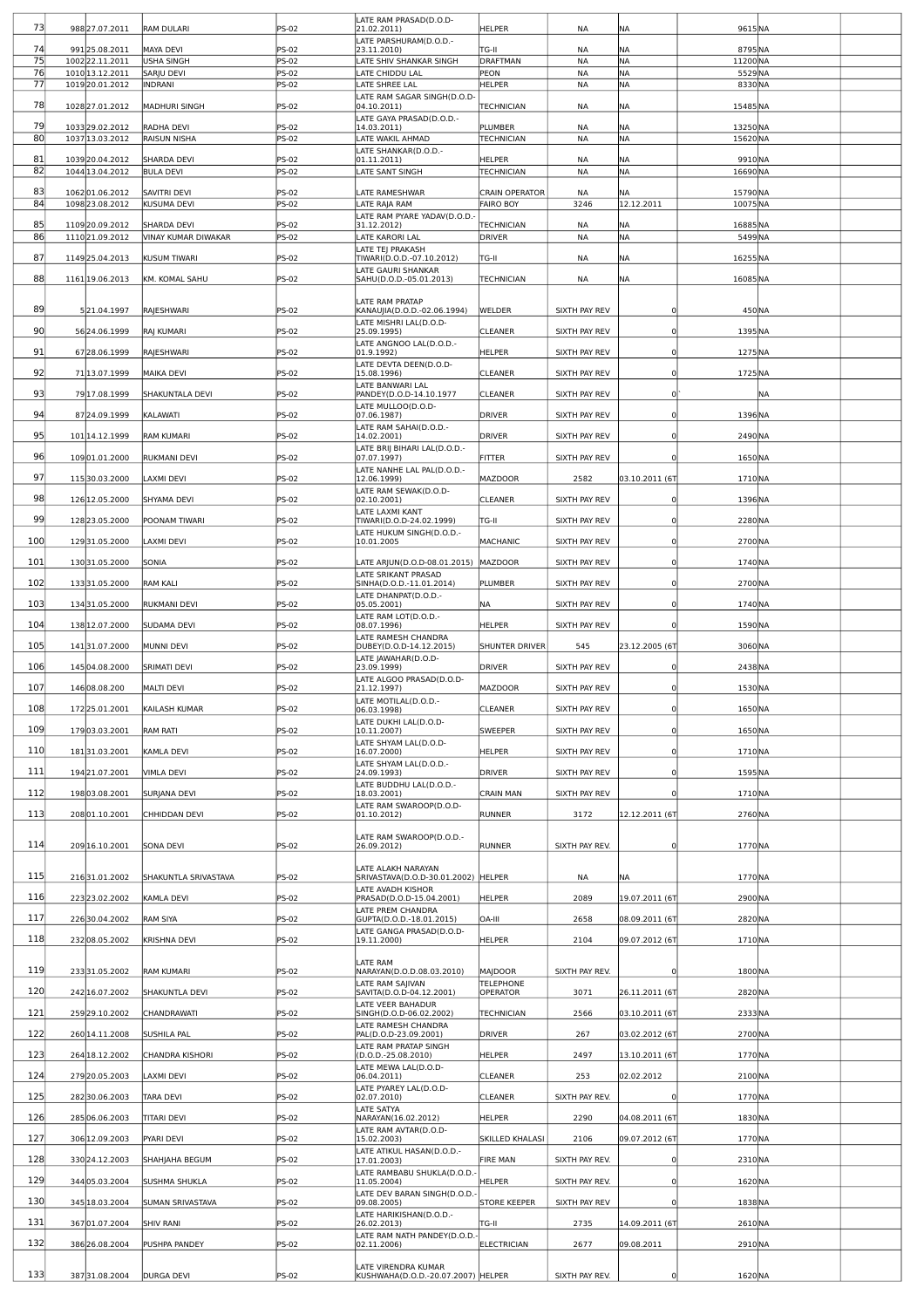|     |                 |                         |              | LATE KHEM SINGH(D.O.D.-                                 |                                      |                |                |          |  |
|-----|-----------------|-------------------------|--------------|---------------------------------------------------------|--------------------------------------|----------------|----------------|----------|--|
| 134 | 390 21.09.2004  | RADHA DEVI              | <b>PS-02</b> | 19.05.2014)                                             | MACHAINIC                            | SIXTH PAY REV. |                | 2940 NA  |  |
|     |                 |                         |              | LATE NANKU PRASAD(D.O.D.-                               |                                      |                |                |          |  |
| 135 | 396 15.10.2004  | <b>NANCHI DEVI</b>      | PS-02        | 03.10.2004)                                             | HELPER                               | SIXTH PAY REV. |                | 1860 NA  |  |
| 136 | 412 12.01.2005  | RANI DEVI               | PS-02        | LATE RAMESH KUMAR)D.O.D.-<br>30.09.2006)                | PEON                                 | SIXTH PAY REV  |                | 1770 NA  |  |
|     |                 |                         |              | LATE KRISHNA KUMAR(D.O.D.-                              |                                      |                |                |          |  |
| 137 | 421 1.03.2005   | <b>MALTI DEVI</b>       | PS-02        | 26.03.1980)                                             | COOK                                 | SIXTH PAY REV. |                | 1275 NA  |  |
|     |                 |                         |              |                                                         |                                      |                |                |          |  |
| 138 | 46809.08.2005   | <b>DURGA SRIVASTAVA</b> | PS-02        | LATE SATISH CHANDRA<br>SRIVASTAVA(D.O.D-15.02.1998) ASK |                                      | 1241           | 24.05.2011 (6T | 2813NA   |  |
|     |                 |                         |              | LATE CHANDRA PRAKASH                                    |                                      |                |                |          |  |
| 139 | 600 23.05.2006  | MALTI GUPTA             | <b>PS-02</b> | GUPTA(12.05.2015)                                       | <b>FITTER</b>                        | 2354           | 21.09.2011 (6T | 3300 NA  |  |
|     |                 |                         |              | LATE KAPIL DEO TIWARI(D.O.D-                            |                                      |                |                |          |  |
| 140 | 625 17.06.2006  | <b>SUSHILA TIWIARI</b>  | <b>PS-02</b> | 22.01.2015)                                             | MATE                                 | SIXTH PAY REV  |                | 3313NA   |  |
| 141 | 24608.08.2002   | HASHRUN NISHA           | <b>PS-02</b> | LATE DINNAL SHAH(D.O.D.-                                | OPERATOR                             | 2353           | 21.09.2011 (6T | 2760 NA  |  |
|     |                 |                         |              | 15.05.2014)<br>LATE RAMESHWAR(D.O.D.-                   |                                      |                |                |          |  |
| 142 | 497 25.08.2005  | PARVATI DEVI            | PS-02        | 27.11.2011)                                             | HELPER                               | SIXTH PAY REV. |                | 1740 NA  |  |
| 143 | 536 17.11.2005  | SMT. LAXMI DEVI         | PS-02        | LATE CHATUR SINGH                                       | C.M.MISTRI                           | 2928           | 11.11.2011     | 2490 NA  |  |
|     |                 |                         |              | LATE RAM PRASAD                                         |                                      |                |                |          |  |
| 144 | 56320.12.2005   | <b>MALTI SHARMA</b>     | PS-02        | SHARMA(D.O.D-11.07.2009)                                | LINEMAN                              | 4              | 24.04.2010 (6T | 2790 NA  |  |
|     |                 |                         |              | LATE SATISH KUMAR                                       |                                      |                |                |          |  |
| 145 | 57203.01.2006   | PREETI KASHIBA          | PS-02        | KASHIBA(D.O.D.-29.10.2008)                              | OA-II                                | 2316           | 20.09.2011 (6T | 4962 NA  |  |
| 146 | 57904.02.2006   | <b>AXMI DEVI</b>        | PS-02        | LATE. DUBRI PRASAD                                      | <b>TECHNICIAN</b>                    | 546            | 27.09.2011     | 5313 NA  |  |
| 147 | 61126.05.2006   | TAHSEEN FATIMA          | <b>PS-02</b> | LATE SHAMEEM AHEMAD                                     | OA-III                               | 693            | 31.08.2010     | 6225NA   |  |
| 148 | 622 13.06.2006  | AJAY KUAMR              | PS-02        | LATE<br>BAGEDU(D.O.D.13.03.2010)                        | <b>MAZDOOR</b>                       | 2230           | 29.07.2011     | 3691NA   |  |
|     |                 |                         |              | LATE HARI KISHAN                                        |                                      |                |                |          |  |
| 149 | 631 14.07.2006  | MAYA TIWARI             | <b>PS-02</b> | TIWARI(D.O.D.-10.11.2003)                               | TG-I                                 | 2751           | 15.09.2011 (67 | 2910 NA  |  |
|     |                 |                         |              |                                                         |                                      |                |                |          |  |
|     |                 |                         |              | LATER BHAGWAT BHUSHAN                                   |                                      |                |                |          |  |
| 150 | 632 18.07.2006  | <b>BEENA AWASTHI</b>    | PS-02        | AWASTHI(D.O.D.-31.05.2006)                              | TECHNICIAN                           | 2336           | 08.08.2011 (6T | 4545 NA  |  |
| 151 | 664 29.09.2006  | AXMI DEVI               | PS-02        | LATE MITHAI LAL(D.O.D.-<br>01.01.2006)                  | TG-I                                 | 2473           | 02.09.2012     | 6825 NA  |  |
|     |                 |                         |              | LATE GAJADHAR                                           |                                      |                |                |          |  |
| 152 | 679 23.12.2006  | CHANDA DEVI             | PS-02        | PRASAD(D.O.D.17.08.2008)                                | TG-II                                | 2334           | 08.08.2011     | 4365 NA  |  |
| 153 |                 |                         |              | LATE GAYA PRASAD(D.O.D.-                                | <b>HAMMER MAN</b>                    |                |                |          |  |
|     | 686 23.12.2006  | PATNA DEVI              | PS-02        | 28.01.2014)                                             |                                      | 2189           | 27.07.2011     | 2723NA   |  |
| 154 | 710 15.05.2007  | <b>SABIYA BEGUM</b>     | PS-02        | LATE IRSHAD HASAN(D.O.D.-<br>08.11.2005)                | <b>CENTRY FYUGAL</b><br>MISTRI       | 279            | 22.06.2015     | 7425 NA  |  |
|     |                 |                         |              |                                                         |                                      |                |                |          |  |
|     |                 |                         |              | LATE PHOOL CHANDRA(D.O.D.-                              |                                      |                |                |          |  |
| 155 | 71130.04.2007   | <b>RAM DULARI</b>       | PS-02        | 11.03.2010)                                             | HELPER                               | 2597           | 04.10.21011    | 2520NA   |  |
|     |                 |                         |              | LATE.MAAN BHADOOR(D.O.D.-                               |                                      |                |                |          |  |
| 156 | 73331.08.2007   | VISHNU MAYA             | <b>PS-02</b> | PRT95-2007 DAS(D.O.D.                                   | <b>HELPER</b>                        | 2424           | 24.09.2011     | 5344 NA  |  |
| 157 | 748 10.12.2007  | MUNNI DEVI              | PS-02        | 01.06.2006)                                             | CLEANER                              | 0              | 0              | 4425 NA  |  |
| 158 | 764 17.05.2008  | KRISHNA TIWARI          | PS-02        | LATE RAM SURAT TIWARI                                   | <b>HELPER</b>                        | 2684           | 09.09.2011     | 4800 NA  |  |
|     |                 |                         |              | LATE KAMTA PRASAD(D.O.D.-                               |                                      |                |                |          |  |
| 159 | 788 11.11.2008  | AL BACHI DEVI           | PS-02        | 17.01.2016)                                             | MAZDOOR                              | 2211           | 28.07.2011     | 4800 NA  |  |
| 160 | 80230.12.2008   | <b>JUMANA DEVI</b>      | PS-02        | LATE BABU LAL(02.09.2013)                               | <b>HELPER</b>                        | 2650           | 08.09.2011     | 4800 NA  |  |
| 161 | 847 14.10.2009  | RAJRANI                 | PS-02        | LATE PUTTU LAL(D.O.D.-<br>30.07.2010)                   | MBDD                                 | NA             | ΝA             | 7344 NA  |  |
|     |                 |                         |              |                                                         |                                      |                |                |          |  |
|     |                 |                         |              | LATE TAHIR HUSSAIN(D.O.D.-                              |                                      |                |                |          |  |
| 162 | 85901.12.2009   | <b>FATIMA BEGUM</b>     | PS-02        | 04.04.2011)                                             | HELPER                               | 2485           | 27.09.2011     | 3178NA   |  |
| 163 | 86001.12.2008   | <b>SUNITA DEVI</b>      | PS-02        | LATE SOHAN LAL(D.O.D.-<br>12.09.2004)                   | <b>TECHNICIAN</b>                    | 2596           | 07.09.2011     | 7125NA   |  |
|     |                 |                         |              | LATE HARI KISHAN                                        |                                      |                |                |          |  |
|     |                 |                         |              | CHAUDHARY(D.O.D.-                                       |                                      |                |                |          |  |
| 164 | 885 12.03.2010  | RAM DULARI              | <b>PS-02</b> | 15.05.2014)                                             | TG-II                                | 2927           | 11.11.2011     | 5144 NA  |  |
|     |                 |                         |              |                                                         |                                      |                |                |          |  |
| 165 | 98506.07.2011   | USHA GUPTA              | 25-02        | LATE RAM KHILAWAN(DO.D.-<br>ZI.02.Z0II)                 | ו-טו                                 | 606            | 21.05.2013     | 15620 NA |  |
|     |                 |                         |              | LATE DURGA PRASAD(D.O.D.-                               |                                      |                |                |          |  |
| 166 | 98606.07.2011   | SHANTI DEVI PAL         | PS-02        | 06.01.2011)                                             | HELPER                               | 526            | 08.05.2013     | 9775NA   |  |
|     |                 |                         |              |                                                         |                                      |                |                |          |  |
| 167 | 996 23.09.2011  | SHEETLA DEVI            | <b>PS-02</b> | LATE RAM CHANDRA(D.O.D.-<br>30.07.2012)                 | TG-II                                | NA             | NA             | 10075NA  |  |
|     |                 |                         |              | LATE SUKHNANDAN                                         |                                      |                |                |          |  |
| 168 | 3 13.03.1997    | <b>SHYAM PATI</b>       | PS-02        | PRASAD(D.O.D-09.05.1995)                                | <b>CLERK</b>                         | SIXTH PAY REV  | $\Omega$       | 900 NA   |  |
|     |                 |                         |              | LATE SRINATH(D.O.D-                                     |                                      |                |                |          |  |
| 169 | 622.04.1997     | MUNNI DEVI              | PS-02        | 02.02.2012)                                             | <b>ATENDANT</b>                      | SIXTH PAY REV  |                | 490 NA   |  |
| 170 | 707.05.1997     | ROHINI TIWARI           | PS-02        | LATE P C TIWARI                                         | <b>NOTER &amp;</b><br><b>DRAFTER</b> | SIXTH PAY      |                | 3809 NA  |  |
|     |                 |                         |              |                                                         |                                      |                |                |          |  |
|     |                 |                         |              | LATE KHEM CHANDRA(D.O.D-                                |                                      |                |                |          |  |
| 171 | 1028.05.1997    | MUNNI DEVI              | PS-02        | 25.09.1995)                                             | <b>DRIVER</b>                        | SIXTH PAY REV. | <b>NA</b>      | 498 NA   |  |
| 172 | 15 28.11.1997   | <b>SHIV KALI</b>        | PS-02        | LATE GAJRAJ(D.O.D18.06.1995)                            | <b>HELPER</b>                        | SIXTH PAY REV. | <b>NA</b>      | 900 NA   |  |
|     |                 |                         |              | LATE SOBRAN LAL(D.O.D-                                  |                                      |                |                |          |  |
| 173 | 23 13.01.1998   | <b>SARWATA DEVI</b>     | PS-02        | 22.10.1995)                                             | HELPER                               | SIXTH PAY REV. |                | 688 NA   |  |
|     |                 |                         |              | LATE HIRALAL                                            |                                      |                |                |          |  |
| 174 | 4631.12.1998    | SARASWATI DEVI          | PS-02        | SHARMA(29.11.2005)                                      | <b>OPERATOR</b>                      | 2579           | 03.10.2011 (6T | 2543 NA  |  |
| 175 | 55 23.04.1999   | MUNIYA DWIVEDI          | PS-02        | LATE JAGANNATH<br>LATE DINESH KUMAR                     | PEON                                 | 2620           | 10.10.2011 (6T | 1530 NA  |  |
| 176 | 59 18.05.1999   | KUSUMLATA SHARMA        | PS-02        | SHARMA(D.O.D-12.11.1996)                                | <b>TECHNICIAN</b>                    | 2540           | 01.09.2011 (6T | 3475 NA  |  |
|     |                 |                         |              | LATE UDAY SINGH(D.O.D.-                                 |                                      |                |                |          |  |
| 177 | 6231.05.1999    | <b>BASANTI DEVI</b>     | PS-02        | 31.05.1999)                                             | <b>RIGGER</b>                        | SIXTH PAY REV. |                | 1905 NA  |  |
| 178 | 64 14.06.1999   | <b>SUSHILA</b>          | PS-02        | LATE CHHEDI LAL(D.O.D-<br>08.09.1998)                   | CRAIN OPERATOR                       | 2391           | 22.09.2011 (67 | 3800 NA  |  |
| 179 | 8306.09.1999    | <b>SHIV PYARI</b>       | <b>PS-02</b> | LATE CHHANGA                                            | PEON                                 | SIXTH PAY REV  |                | 1500 NA  |  |
|     |                 |                         |              | LATE RAM ASREY(D.O.D-                                   |                                      |                |                |          |  |
| 180 | 84 04.09.1999   | PREMLATA                | PS-02        | 0.04.1997)                                              | <b>HELPER</b>                        | SIXTH PAY REV. |                | 1590 NA  |  |
| 181 |                 |                         |              |                                                         |                                      |                |                |          |  |
|     | 14401.08.2000   | PUSHPA DEVI             | PS-02        | LATE CHANDRA PRAKASH                                    | <b>TECHNICIAN</b>                    | 2270           | 13.04.2013     | 5986 NA  |  |
| 182 | 18402.05.2001   | PHOOLMATI               | PS-02        | LATE BHAGWAN RAI                                        | HELPER                               | SIXTH PAY      | $\overline{0}$ | 3797 NA  |  |
|     |                 |                         |              | LATE ALI HUSSAIN(D.O.D-                                 |                                      |                |                |          |  |
| 183 | 204 01.10.2001  | RAUFAN NISHA            | PS-02        | 16.11.2009)                                             | <b>BOILER MESON</b>                  | 2708           | 12.09.2011 (6T | 2820 NA  |  |
| 184 | 31309.10.2003   | MITHLESH                | PS-02        | LATE BIHARI(D.O.D-08.12.2002) HELPER                    |                                      | 2736           | 13.09.2011     | 1770 NA  |  |
|     |                 |                         |              | LATE CHHOTEY LAL(D.O.D.-                                |                                      |                |                |          |  |
| 185 | 323 27.11.2003  | RAMSHREE                | PS-02        | 25.02.2003)                                             | HELPER                               | SIXTH PAY REV  |                | 1860 NA  |  |
|     |                 |                         |              | LATE SIPAHI LAL(D.O.D.-                                 |                                      |                |                |          |  |
| 186 | 33124.12.2003   | <b>CHAMELI DEVI</b>     | PS-02        | 12.07.2015)                                             | HELPER                               | 2597           | 07.09.2011 (6T | 1830 NA  |  |
| 187 | 349 21.04.2004  | CHHAVIKALA YADAV        | <b>PS-02</b> | LATE RAM SUNDAR<br>YADAV(D.O.D.-13.09.2014)             | <b>OPERATOR</b>                      | 2743           | 14.09.2011 (6T | 2610 NA  |  |
| 188 | 471 10.08.2005  | KANAK LATA SHUKLA       | <b>PS-02</b> | LATE SRI NARAYAN SHUKLA                                 | TIME KEEPER                          | SIXTH PAY      |                | 7458 NA  |  |
| 189 | 708 12.04.2007  | USHA DEVI               | PS-02        | LATE K L VISHWAKARMA                                    | TG-II                                | 2593           | 04.10.2011     | 8322 NA  |  |
| 190 | 1159 12.06.2013 | <b>GIRJA DEVI</b>       | PS-02        | LATE BRIJ KUMAR PRASD                                   | <b>TECHNICIAN</b>                    | NA             | <b>NA</b>      | 15315 NA |  |
| 191 | 120904.02.2014  | <b>HEMLATA SINGH</b>    | PS-02        | LATE ABHAY SINGH                                        | TECH.                                | NA             | <b>NA</b>      | 17065NA  |  |
| 192 |                 |                         |              | LATE ASHRAF ALI(D.O.D-                                  | OPERATOR                             |                |                |          |  |
|     | 72 14.07.1999   | MUSTARI BEGUM           | PS-02        | 04.01.1997)                                             |                                      | 2381           | 22.09.2011 (6T | 4150 NA  |  |
| 193 | 85 10.09.1999   | UMA DEVI                | PS-02        | LATE SARJU PRASAD (D.O.D-<br>13.05.1998)                | <b>OPERATOR</b>                      | 2531           | 30.09.2011 (6T | 3800 NA  |  |
| 194 | 94 01.11.1999   | <b>GULAB DEVI</b>       | <b>PS-02</b> | LATE LALDHAR PRASD(D.O.D-<br>23.08.2008)                | SHUNTER DRIVER                       | 1160           | 29.08.2013 (6T | 3568 NA  |  |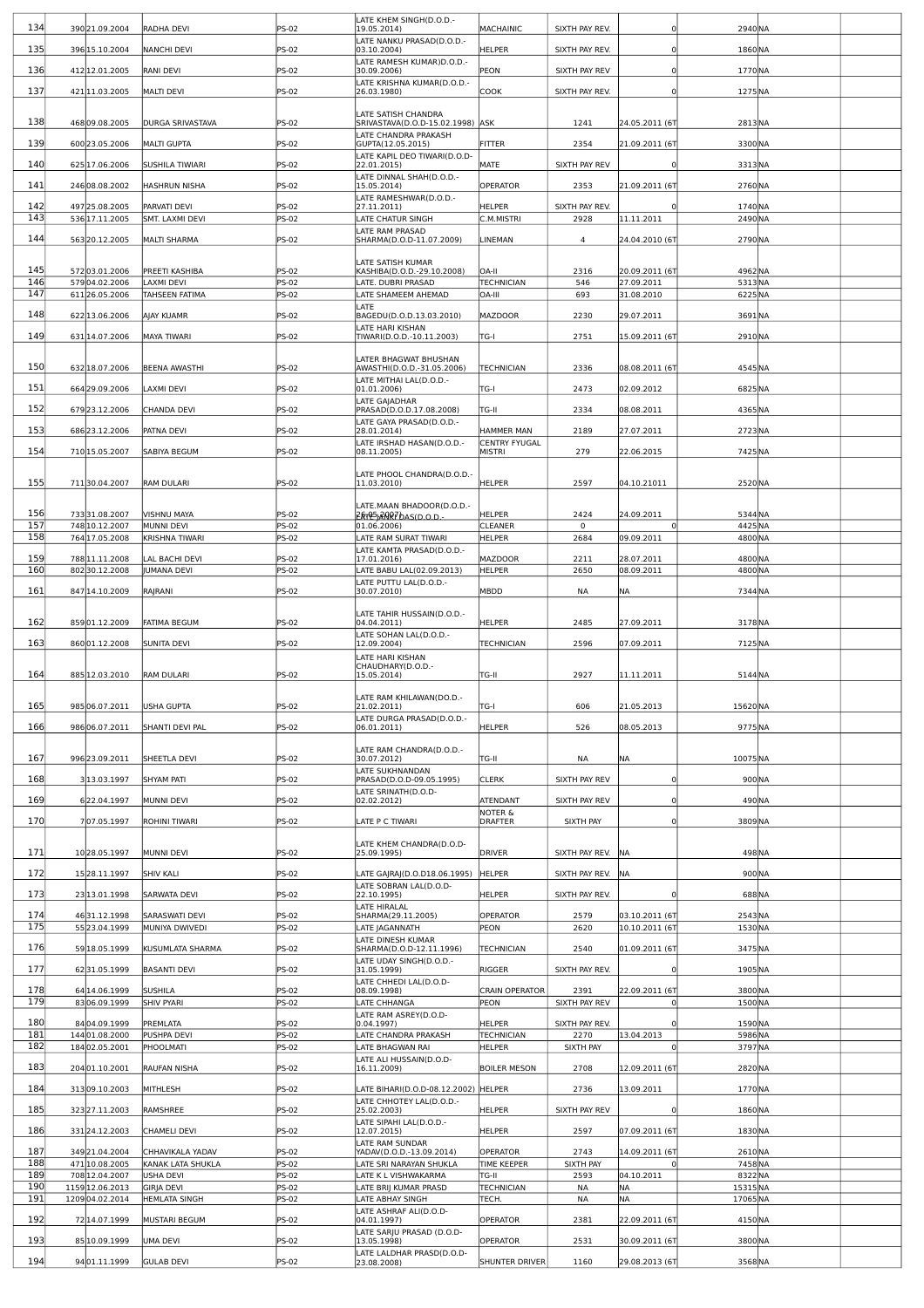| 195        |                                  |                                            |                       | LATE RAMESH CHANDRA<br>CHAUBEY(D.O.D-24.03.1998)                 |                                   | 2229            |                          |                    |  |
|------------|----------------------------------|--------------------------------------------|-----------------------|------------------------------------------------------------------|-----------------------------------|-----------------|--------------------------|--------------------|--|
| 196        | 100 10.12.1999<br>112 15.02.2000 | <b>SAVITRI CHAUBEY</b>                     | <b>PS-02</b>          | LATE RAM MOHAN(D.O.D-                                            | <b>NOTER &amp; DRAFTR</b>         |                 | 29.07.2011 (6T           | 2700 NA            |  |
|            |                                  | RAMO DEVI                                  | PS-02                 | 27.07.1996)                                                      | OPERATOR                          | SIXTH PAY REV   | 0                        | 1688 NA            |  |
| 197        | 15222.09.2000                    | MOHINI DEVI                                | PS-02                 | LATE RAMESH CHANDRA(D.O.D.<br>25.09.1999)                        | <b>SWEEPER</b>                    | SIXTH PAY REV   | 0                        | 1560 NA            |  |
| 198        | 155 19.10.2000                   | MITHLESH BATHAM                            | PS-02                 | LATE RAM GOPAL<br>BATHAM(D.O.D-16.07.1999)                       | DRAFTMAN                          | SIXTH PAY REV   | $\Omega$                 | 2438 NA            |  |
| 199        | 15931.10.2000                    | <b>SHANTI DEVI</b>                         | PS-02                 | LATE AYODHYA<br>PRASAD(04.11.2014)                               | <b>MAZDOOR</b>                    | SIXTH PAY REV   | $^{\circ}$               | 1521 NA            |  |
| 200        | 20120.08.2001                    | <b>SONA DEVI</b>                           | PS-02                 | LATE MUNSHI LAL(D.O.D-<br>01.12.2015)                            | TECHNICIAN/816                    | 2427            | 24.09.2011               | 2490 NA            |  |
| 201        | 335 22.01.2004                   | PHOOL MATI                                 | PS-02                 | LATE GANGA CHARAN(D.O.D-<br>25.05.2008)                          | <b>HELPER</b>                     | 178             | 23.01.2012 (6T           | 1800 NA            |  |
|            |                                  |                                            |                       | <b>LATE RAMDAS</b>                                               |                                   |                 |                          |                    |  |
| 202        | 342 23.02.2004                   | <b>INDRESH DEVI</b>                        | <b>PS-02</b>          | SRIVASTAVA(D.O.D.-29.11.2002) TECHNICIAN<br>LATE MAHAVEER(D.O.D- |                                   | 3084            | 19.07.2011 (6T           | 2850 NA            |  |
| 203        | 352 18.05.2004                   | SHYAMKALI                                  | PS-02                 | 28.01.2004)<br>LATE BAIJNATH(D.O.D-                              | <b>HELPER</b>                     | 1235            | 24.05.2011 (6T           | 1680 NA            |  |
| 204        | 365 21.06.2004                   | <b>RAM KALI</b>                            | <b>PS-02</b>          | 09.08.2006)<br>LATE RAM SWAROOP(D.O.D-                           | HELPER                            | 2672            | 13.10.2011 (6T           | 1800 NA            |  |
| 205        | 383 16.08.2004                   | RAM JANKI DEVI                             | <b>PS-02</b>          | 08.08.2003)<br>LATE CHANNI RAM(D.O.D-                            | <b>HELPER</b>                     | 2543            | 01.09.2011 (6T           | 1650 NA            |  |
| 206        | 39507.10.2004                    | <b>MALLI DEVI</b>                          | PS-02                 | 25.11.2003)<br>LATE. GOKUL SINGH(D.O.D-                          | <b>SWEEPER</b><br><b>BULDOZER</b> | 2383            | 22.09.2011 (6T           | 1650 NA            |  |
| 207        | 415 24.01.2005                   | GYANMATI                                   | PS-02                 | 04.11.2009)<br>LATE. RAM ADAHAR(D.O.D-                           | DRIVER                            | 3048            | 08.11.2012 (6T           | 3225 NA            |  |
| 208        | 41602.02.2005                    | KAUSALYA DEVI                              | <b>PS-02</b>          | 01.05.2006)<br>LATE INDRASAN SINGH(D.O.D-                        | <b>HELPER</b>                     | 2319            | 20.09.2011 (6T           | 1830 NA            |  |
| 209        | 422 15.03.2005                   | <b>HEERAMANI SINGH</b>                     | <b>PS-02</b>          | 22.12.2006)                                                      | WELDER                            | 233             | 04.02.2009 (6T           | 3300 NA            |  |
| 210        |                                  |                                            |                       | LATE SATISH CHANDRA                                              |                                   |                 |                          | 2670 NA            |  |
| 211        | 428 16.04.2005                   | SHYAMA SRIVASTAVA                          | PS-02                 | SRIVASTAVA(D.O.D-24.05.2005) TECH.<br>LATE MUKESH CHANDRA        |                                   | 2713            | 17.10.2011 (6T           |                    |  |
| 212        | 46503.08.2005                    | SHAKUNTALA DWIVEDI                         | <b>PS-02</b>          | <b>DWIVEDI</b><br>LATE MUSHFIR HUSSIN(D.O.D.-                    | TG-II                             | 2580            | 03.10.2011               | 2670 NA            |  |
|            | 590 13.03.2006                   | RAHMADAN NISHA                             | PS-02                 | 21.07.2011)<br>LATE MOHAN LAL(D.O.D-                             | <b>TECHNICIAN</b>                 | 3030            | 23.11.2011 (6T           | 2730 NA            |  |
| 213        | 591 18.03.2006                   | SHAKUNTALA DEVI                            | PS-02                 | 17.11.2011)                                                      | <b>WIREMAN</b>                    | 2317            | 20.09.2011 (6T           | 2730 NA            |  |
| 214        | 603 24.05.2006                   | <b>KRISHNA DEVI</b>                        | PS-02                 | LATE MOOL CHANDRA(D.O.D-<br>15.06.2013)                          | SAMPLER                           | 2903            | 05.11.2011               | 2880 NA            |  |
|            |                                  |                                            |                       | LATE VIRENDRA PRASAD                                             |                                   |                 |                          |                    |  |
| 215        | 63831.07.2006                    | MANORAMA SRIVATAVA                         | PS-02                 | SRIVASTAVA(D.O.D-17.04.2005)  TG-I<br>LATE B. K. SHARMA(D.O.D.-  |                                   | 2676            | 09.09.2011 (6T           | 7875 NA            |  |
| 216<br>217 | 755 13.02.2008<br>963 23.05.2011 | MUNNI DEVI<br><b>TARAWATI</b>              | <b>PS-02</b><br>PS-02 | 30.09.2007)<br>ATE SATYA NARAYAN                                 | <b>STENO</b><br><b>DRAFTMAN</b>   | NA<br><b>NA</b> | NA<br><b>NA</b>          | 8682NA<br>6393NA   |  |
| 218        | 107407.07.2012                   | KM. EKTA SACHAN                            | <b>PS-02</b>          | LATE URMILA SACHAN(D.O.D-<br>26.11.1992)                         | <b>ASST.TEACHER</b>               | NA              | NA                       | 377 NA             |  |
| 219        | 1150 25.04.2013                  | VIDYA DEVI                                 | PS-02                 | LATE RAM PRASAD (D.O.D.-<br>03.06.2012)                          | <b>HELPER</b>                     | NA              | <b>NA</b>                | 5200 NA            |  |
| 220        | 1321 12.10.2015                  | KM. RENU BATHAM                            | PS-02                 | LATE MANIRAM BATHAM                                              | <b>HPW</b>                        | NA              | NA                       | 3500 NA            |  |
| 221        | 4831.03.1999                     | CHANDRAWATI                                | PS-02                 | LATE RUK MANGAL<br>SINGH(D.O.D.-29.12.2012)                      | <b>HELPER</b>                     | NA              | NA.                      | 1620 NA            |  |
| 222        | 5105.04.1999                     | RAJNI SHUKLA                               | PS-02                 | LATE RAJENDRA NATH<br>SHUKLA(D.O.D-14.03.1998)                   | R.G.C.                            | SIXTH PAY REV.  | $^{\circ}$               | 2025 NA            |  |
| 223        | 6802.07.1999                     | SAMPATTI DEVI                              | PS-02                 | LATE MATA PRASAD(D.O.D.-<br>08.02.1998)                          | <b>HELPER</b>                     | SIXTH PAY REV   | $^{\circ}$               | 1560 NA            |  |
| 224        | 78 12.08.1999                    | <b>RAM MURTI</b>                           | PS-02                 | LATE KISHAN LAL(D.O.D-<br>27.03.1998)                            | <b>COAL MAN</b>                   | SIXTH PAY REV.  | $\Omega$                 | 1800 NA            |  |
| 225        | 107 18.12.1999                   | AXMI PATEL                                 | PS-02                 | LATE RAMA BHAI PATEL(D.O.D-<br>28.05.1999)                       | TECH.                             | SIXTH PAY REV   | 0                        | 2318 NA            |  |
| 226        | 13630.06.2000                    | KASTURI DEVI                               | PS-02                 | LATE KASTURI DEVI(D.O.D.-<br>31.05.2010)                         | <b>CHEMIST</b>                    | 2571            | 03.09.2011 (6T           | 4560 NA            |  |
|            |                                  |                                            |                       | LATE JAGDISH NARAYAN                                             |                                   |                 |                          |                    |  |
| 227        | 16501.01.2001                    | <b>SEETA SHREE</b>                         | <b>PS-02</b>          | DWIVEDI(D.O.D.-22.12.2000)                                       | <b>TECHNICIAN</b>                 | 2419            | 24.09.2011 (6T           | 2564 NA            |  |
| 228<br>229 | 18503.05.2001<br>188 14.05.2001  | <b>SMT MUNNI DEVI</b><br><b>REKHA DEVI</b> | PS-02<br>PS-02        | LATE DHANI RAM (18.08.2000)<br>LATE NARAYAN DAS DUBEY            | KHALASI<br><b>OPERATOR</b>        | 2274<br>2390    | 04.07.2012<br>22.09.2011 | 2850 NA<br>4700 NA |  |
| 230        | 18904.06.2001                    | SMT SARJOO DEVI                            | PS-02                 | LATE SRI RAM (D.O.D 6.10.1999) HELPER                            |                                   | 2242            | 30.7.2011                | 2850 NA            |  |
| 231        | 19020.06.2001                    | SMT SAVITRI DEVI                           | PS-02                 | LATE RAM JI PANDEY                                               | CLEANER                           | 2738            | 13.09.2011               | 2850 NA            |  |
| 232        | 19230.06.2001                    | <b>INRASNA DEVI</b>                        | PS-02                 | LATE RAM BRIJ(D.O.D-<br>16.08.2007)                              | <b>TECHNICIAN</b>                 | 2682            | 09.09.2011 (6T           | 2820 <sub>NA</sub> |  |
| 233        | 20321.09.2001                    | <b>SAVITRI DUDEVI</b>                      | PS-02                 | LATE SIYA RAM DUBEY(D.O.D-<br>31.01.2001)                        | <b>DRIVER</b>                     | 2603            | 07.09.2011 (6T           | 2648 NA            |  |
| 234        | 21201.12.2001                    | RATANA                                     | PS-02                 | LATE SUKHDEV(D.O.D.-<br>29.04.2006)                              | HELPER                            | SIXTH PAY REV.  | $^{\circ}$               | 1740 NA            |  |
| 235        | 224 01.04.2002                   | CHANDRAVATI DEVI                           | PS-02                 | LATE GULJARI LAL(D.O.D-<br>01.03.2009)                           | <b>DRIVER</b>                     | SIXTH PAY REV.  | $^{\circ}$               | 1995 NA            |  |
| 236        | 22730.04.2002                    | <b>SUMITRA DEVI</b>                        | <b>PS-02</b>          | LATE SADANAND VERMA(D.O.D<br>21.08.2007)                         | <b>FIRE MAN</b>                   | SIXTH PAY REV.  | $\mathbf 0$              | 2040 NA            |  |
| 237        | 241 15.07.2002                   | URMILA DEVI AWASTHI                        | PS-02                 | LATE C.P. AWASTHI(D.O.D.-<br>25.02.2002)                         | <b>TECHNICIAN</b>                 | SIXTH PAY REV.  | $^{\circ}$               | 3120 NA            |  |
| 238        | 245 24.07.2002                   | <b>VIMLA DEVI</b>                          | PS-02                 | LATE BADRI NATH(D.O.D.-<br>06.11.2001)                           | <b>FIRE MAN</b>                   | SIXTH PAY REV.  | $^{\circ}$               | 2040 NA            |  |
| 239        | 25331.08.2002                    | <b>UBAIDA BEGUM</b>                        | PS-02                 | LATE SHEKHU(D.O.D-<br>28.07.2005)                                | <b>DRIVER</b>                     | SIXTH PAY REV.  | $^{\circ}$               | 2820 NA            |  |
| 240        | 273 17.02.2003                   | <b>JAIBUN NISHA</b>                        | PS-02                 | LATE NAZIM ALI(D.O.D.-<br>14.09.2001)                            | <b>RIGGER</b>                     | SIXTH PAY REV.  | $^{\circ}$               | 1995 NA            |  |
| 241        | 292 17.06.2003                   | KAMLA DEVI                                 | PS-02                 | LATE RAJENDRA PRASAD(D.O.D.<br>11.03.2002)                       | <b>FITTER</b>                     | 2083            | 19.07.2011 (6T           | 2820 NA            |  |
| 242        | 294 25.06.2003                   | LACHI DEVI                                 | PS-02                 | LATE RAM BACHAN RAM(D.O.D-<br>07.09.2001)                        | <b>TECHNICIAN</b>                 | SIXTH PAY REV.  | $^{\circ}$               | 2385 NA            |  |
| 243        | 33226.12.2003                    | <b>SONA DEVI</b>                           | PS-02                 | LATE RAGHUNATH PRASAD<br>GUPTA(D.O.D.-13.01.2008)                | ASK                               | 1349            | 02.06.2011 (6T           | 2910 NA            |  |
|            |                                  |                                            |                       | LATE MADHUKAR                                                    |                                   |                 |                          |                    |  |
| 244        | 36205.06.2004                    | MANJU SRIVASTAVA                           | PS-02                 | SRIVASTAVA(D.O.D-28.01.2004) OPERATOR<br>LATE BAHRTURA(D.O.D-    |                                   | 2545            | 01.09.2011 (6T           | 2910 NA            |  |
| 245        | 375 20.07.2004                   | LAL KUMARI                                 | PS-02                 | 04.04.2011)                                                      | CLEANER                           | 2432            | 24.09.2011 (6T           | 2175 NA            |  |
| 246        | 376 21.07.2004                   | RAMA UPADHAYAY                             | PS-02                 | LATE VIJAY NARAYAN<br>UPADHYAY(D.O.D.-31.08.2012) FIRE MAN       |                                   | 6TH PAY REV.    | $^{\circ}$               | 2153 NA            |  |
| 247        | 37824.07.2004                    | <b>DROPADI</b>                             | <b>PS-02</b>          | LATE SHIV HARSH(D.O.D.-<br>08.01.2011)                           | SKILLED KHALASI                   | SIXTH PAY REV   | $^{\circ}$               | 1770 NA            |  |
| 248        |                                  |                                            |                       | LATE BHAGIRATH(D.O.D.-                                           |                                   |                 |                          |                    |  |
|            | 407 18.12.2004                   | SHANKARA DEVI                              | <b>PS-02</b>          | 10.02.2003)                                                      | <b>DRIVER</b>                     | SIXTH PAY REV.  | $^{\circ}$               | 2100 NA            |  |
| 249        | 41928.02.2005                    | NEELAM SRIVASTAVA                          | PS-02                 | LATE S. N. SRIVASTAVA(D.O.D-<br>29.09.2004)                      | <b>TECHNICIAN</b>                 | 1635            | 04.07.2011 (6T           | 2610 NA            |  |
|            |                                  |                                            |                       | LATE ABDUL REHMAN                                                | HIGH PRESSURE                     |                 |                          |                    |  |
| 250        | 45122.07.2005                    | SHAMIM KHAN                                | PS-02                 | KHAN(D.O.D-10.09.2007)<br>LATE SURJEET SINGH(D.O.D.-             | <b>WELDER</b>                     | 2753            | 15.09.2011 (67           | 5167NA             |  |
| 251        | 454 25.07.2005                   | <b>PRAKASH KAUR</b>                        | PS-02                 | 01.07.2014)                                                      | <b>OPERATOR</b>                   | SIXTH PAY REV.  | $^{\circ}$               | 3150 NA            |  |